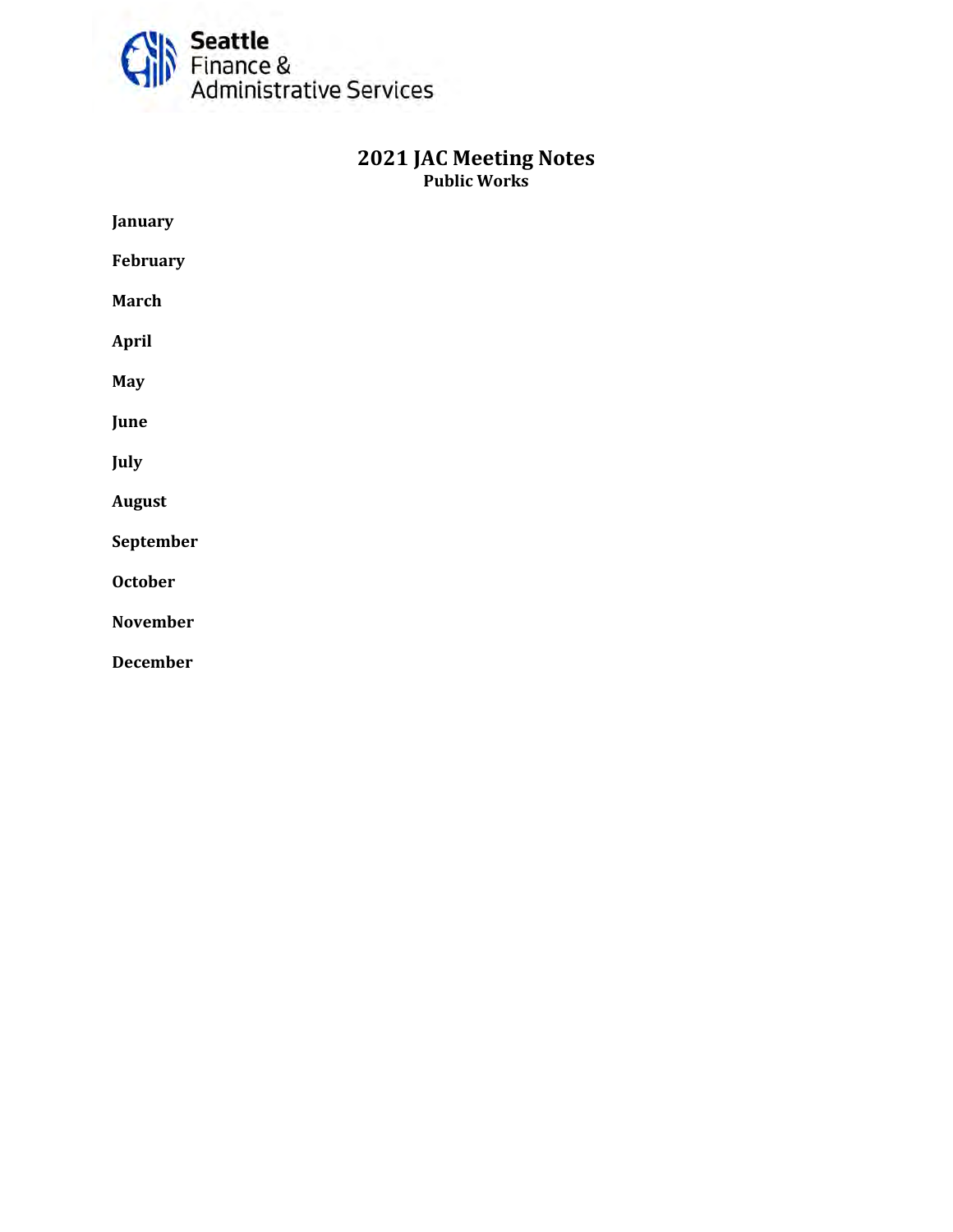<span id="page-1-0"></span>

# **JAC Meeting Notes**

**City of Seattle CWA Joint Administrative Committee (JAC) January 6, 2021 10:00 a.m. – 11:00 a.m. Virtual Meeting, via Skype**

#### **Introductions**

The January meeting minutes were reviewed and approved with no edits.

#### **Update on Work Progress, Workforce Needs and Reports and Safety**

2019 AAC Package 1 Ceccanti is not in attendance. Allison Calvert noted they are meeting journey level requirements with good faith efforts.

#### Delridge Way SW - Rapid Ride H Line

The project is 40% complete. Project work includes underground utility, roadway demo and roadway and sidewalk replacement work. They hired an apprentice last week and have no current workforce needs. An employee that was injured is continuing light duty. The employee had a follow up doctor's appointment at the end of December and will have another one the end of January with the anticipation to return to work after. Jansen confirmed 16 COVID-19 cases in early December. They worked with King County to do contact tracing and resultant employees were quarantined, tested and were okay to return to work. King County noted because it was days after Thanksgiving, they do not think it was from the site. The City offered to meet to discuss preferred entry.

#### Northgate Bridge & 1st Ave NE Protected Bike Lane

The project is under halfway complete. Current work includes pouring on Monday, finalizing the handrail design. They are taking the steel section that will go across I-5 so there will be slow down across I-5 and the following weekend 4 sections will be coming in. Electricians are starting work on site. There are no safety issues and the employee that was injured has returned to light duty. There are no COVID-19 issues. They noted there have been burglaries a couple weekends in a row. There are current workforce needs for cement masons.

#### Pearl Street Drainage

The project is 45-46% complete. There are no COVID-19 outbreaks. Current work includes relocating the sewage link around the storage tanks. The employee that was injured has returned to work. They are looking for a journey pipe layer. The individual they were in process to hire did not pass the drug test. The City noted to submit good faith efforts.

#### Ship Canal Water Quality Project - Tunnel Storage

The project is at 23% physical completion and16% labor wise. Majority project work will begin when mining starts in April and May. They anticipate more laborers and operators when this occurs as they intend to hire as many as 50 people at any given time. There are 5 project sites. There was one injury in December. An employee fell and hurt her knee but has returned to work on modified light duty. Labor was informed and involved. There was one COVID-19 case in December. The employee quarantined and returned to work. The union representative was notified. They updated LCPtracker and payroll and have submitted their updated SEP. The City thanked Lane for supporting conversations with their largest subs regarding performance.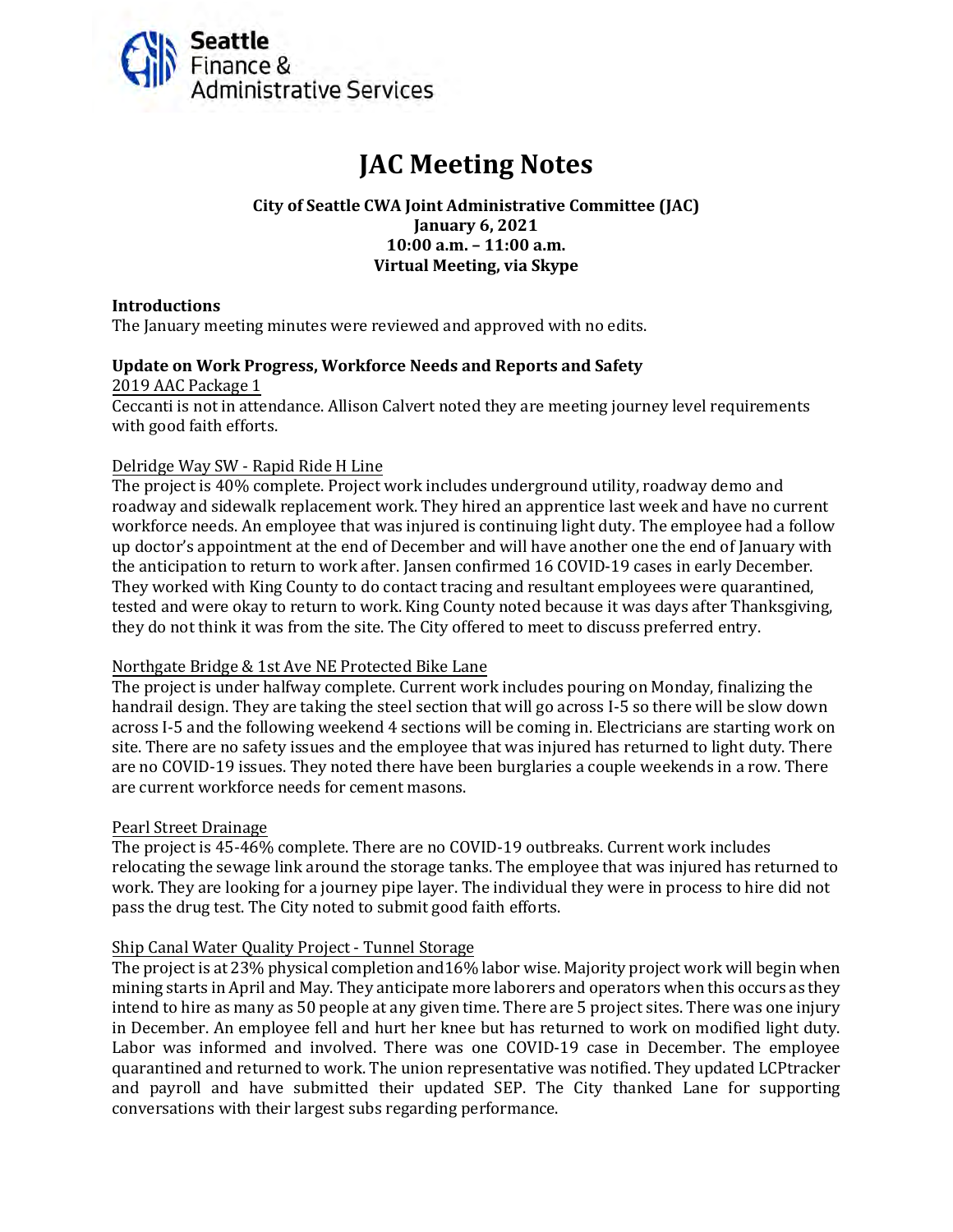

#### SMT Chiller Plant Replacement

Western Ventures is not in attendance, but sent a report in advance. They had a change order that extended the project, so they are 100% done with the base work and 25% done with the change order work. They are 14 out of 18 months complete. Current work includes mechanical rough-in. There are no workforce needs and no safety issues.

#### Waterfront Seattle Alaskan Way

The project is 30% complete. Current work includes concrete work. There are no COVID-19 cases or safety issues. They will be needing carpenters soon. The City thanked Merlino for their efforts.

#### South Park Pump Station

Prospect is not in attendance, but submitted a report in advance. The project is currently shut down due to contaminated soil. There are no current workforce needs or safety or COVID-19 incidents.

The City shared a success story of a preferred entry worker named Nicki, who is a cement mason that graduated from TRAC pre-apprenticeship. She is a first-year apprentice working with Salinas on J.W. Fowler's project. Nicki noted that she loves learning and continuing towards her craft. The City thanked Salinas and J.W. Fowler.

#### **Labor Compliance Issues**

Reminder for holiday pay for MLK Day.

#### **Grievances**

There are no updates regarding grievances.

#### **Pre-Apprenticeship and Apprenticeship Updates**

PACT graduated a cohort. There are 14 folks with interest in a variety of trades and individuals able to work. Mock interviews will be held January 22<sup>nd</sup> from 10am-12 pm for mock interviews.

The carpenters graduated a cohort and will host an interior systems class in Kent starting January 25 with interviews via zoom on the 23<sup>rd</sup> at 9 am. They are also hosting an orientation via zoom on the 15th. They will run a general pre-apprenticeship class in March and another in April. They have a pool of individuals able to work.

ANEW is in the middle of tryouts and have a women's cohort starting on Monday. PACE will start on the 27th. Mock interviews will be held February 16 and March 16 and they have a pool of individuals able to work. Speed mentoring will be on March 9.

#### **Good of the Order**

The City gave a reminder to use the City of Seattle dispatch form and to note if there is a special request for a skill needed or years worked on the request form. The form is required by the CWA and subs should use the form as well.

The City noted folks can request bi-weekly reports and contractors thanked Jeanne for the reports.

**Next JAC Meeting February 3, 2021 – 10 a.m. – 11 a.m. Virtual Meeting**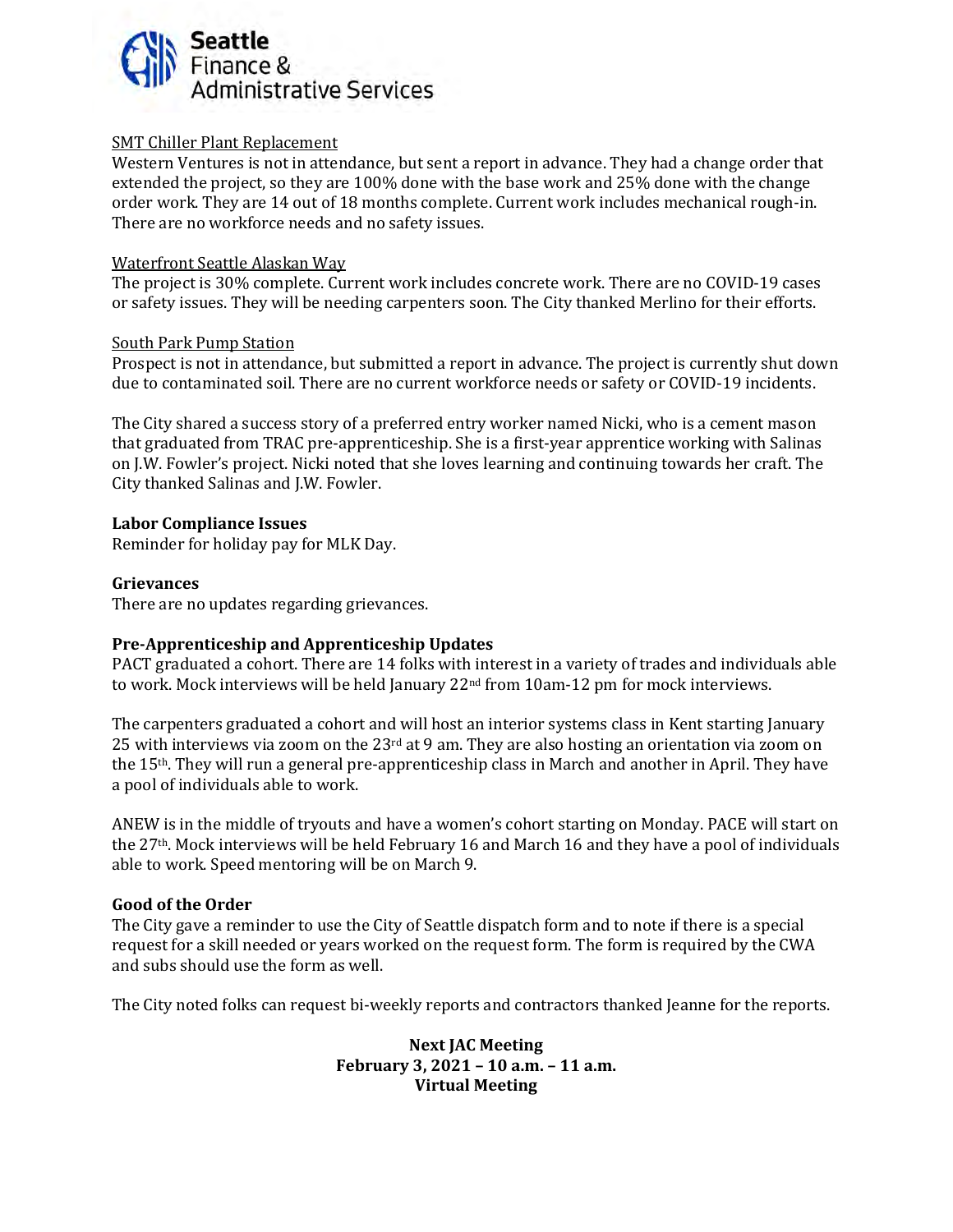# Seattle<br>Finance &<br>Administrative Services

## **JAC Member Attendees**

| Dave Benson         | Local 54 Roofers               |
|---------------------|--------------------------------|
| Lisa Bogardus       | <b>Seattle Building Trades</b> |
| Antonio Butler      | IBEW 46                        |
| Ron Dahl            | <b>IUOE 302</b>                |
| Joe Dugger          | IBEW 46                        |
| Juan Espinoza       | Laborers 242                   |
| Paula Resa          | NWCI                           |
| Dean Stoneburner    | Operators 302                  |
| Jesse Sanden        | Local 1 BAC                    |
| Jesse Scott-Kandoll | PNWRCC                         |
| Marianna Talbott    | <b>NWCI</b>                    |
| Keith Weir          | <b>IBEW 46</b>                 |
|                     |                                |

# **City of Seattle Attendees**

| Anita Adams            | $COS - FAS$ |
|------------------------|-------------|
| Jon Bersche            | $COS - FAS$ |
| <b>Allison Calvert</b> | $COS - FAS$ |
| Rick Dimmer            | $COS - FAS$ |
| Jeanne Fulcher         | $COS - FAS$ |
| <b>Bobby Jones</b>     | COS - SPU   |
| <b>Martin Norman</b>   | $COS - FAS$ |
| Anna Pavlik            | $COS - FAS$ |
| Julianna Tesfu         | $COS - FAS$ |

#### **Contractor Representatives**

| Thom Butler         | James W. Fowler   |
|---------------------|-------------------|
| Chris Sahlin        | Jansen            |
| Tae-Hee Han         | Lane Construction |
| <b>Todd Hassing</b> | Kraemer           |
| Jim Wilde           | Gary Merlino      |
|                     |                   |

| ANEW                          |
|-------------------------------|
| Nicole Fillmore-Meshesha ANEW |
| <b>PACT</b>                   |
| ULMS                          |
| SCC                           |
| Turner                        |
|                               |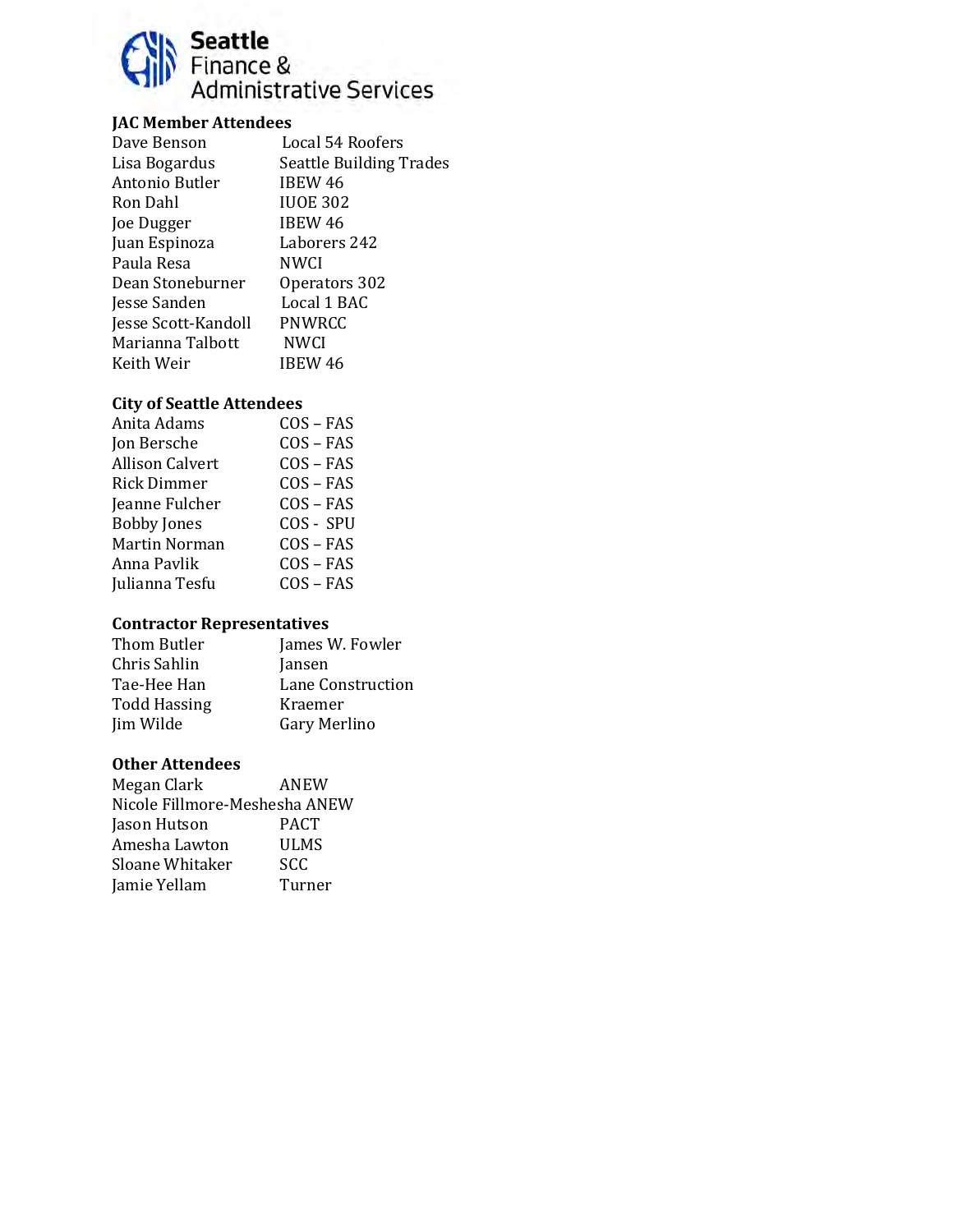<span id="page-4-0"></span>

# **JAC Meeting Notes**

#### **City of Seattle CWA Joint Administrative Committee (JAC) February 3, 2021 10:00 a.m. – 11:00 a.m. Virtual Meeting, via Skype**

#### **Introductions**

The January meeting minutes were reviewed and approved with no edits.

#### **Update on Work Progress, Workforce Needs and Reports and Safety**

#### 2019 AAC Package 1

The project is 80% complete. Project work includes finishing up sidewalk and gutter work, etc. They will go into suspension in a few weeks, until June, then they will return to complete the project. There are no workforce needs and no safety issues.

#### Delridge Way SW - Rapid Ride H Line

The project is 45% complete. Work includes underground utility, demo and sidewalk replacement. They hired 4 apprentices and a priority hire worker. There are no safety issues and no COVID-19 issues.

#### Northgate Bridge & 1st Ave NE Protected Bike Lane

The project is 50 % complete. Current work includes stripping the overhang on unit 5 and upcoming work includes starting work on unit 1. On the  $26<sup>th</sup>$  and  $27<sup>th</sup>$  they will be working on the steel structure going across 1-5. 7 workers tested positive for COVID-19 tests. The workers were from different crews, but everyone is now back on site. They are increasing cleaning, there are 3 people per crew, and they are exercising one crew at break and one crew at lunch. There was an attempted robbery on site. Security cameras captured people lurking in the trailers around 11p.m. and SPD was notified. SPD arrived to the site but the individuals hadn't taken anything. They anticipate upcoming workforce needs for cement masons. They had potential workers, but they did not pass the urine test. There are no safety incidents.

#### Pearl Street Drainage

The project is 48% complete. Demiller will be on site in March. Franklin, Pacific and Re-Bar International will be on site as well. There are no safety incidents. There was one COVID-19 positive case. Everyone was tested as a result and were negative.

#### Ship Canal Water Quality Project - Tunnel Storage

The project is at 26% physical completion and 19% labor wise. Majority of work will begin when mining begins in April. They have held two meetings with labor to discuss that they anticipate hiring as many as 50 people at any given time when mining work begins; and to ensure awareness for dispatch and workforce needs. There are 5 project sites. They are awaiting the  $11<sup>th</sup>$ avenue shaft site because the jet grouting has not worked so they are looking into different methods. Across the ship canal they finished the micro tunnel and the shaft secant piles as well. They are finishing the secant piles in Wallingford too. They reported one injury - an ironworker took his gloves off early and cut his finger. The worker received medical attention and returned to work the next day. There was one COVID-19 case. The worker that tested positive was an ironworker; and as a result, the ironworkers on site were all tested and were negative. The worker that tested positive has not returned to the site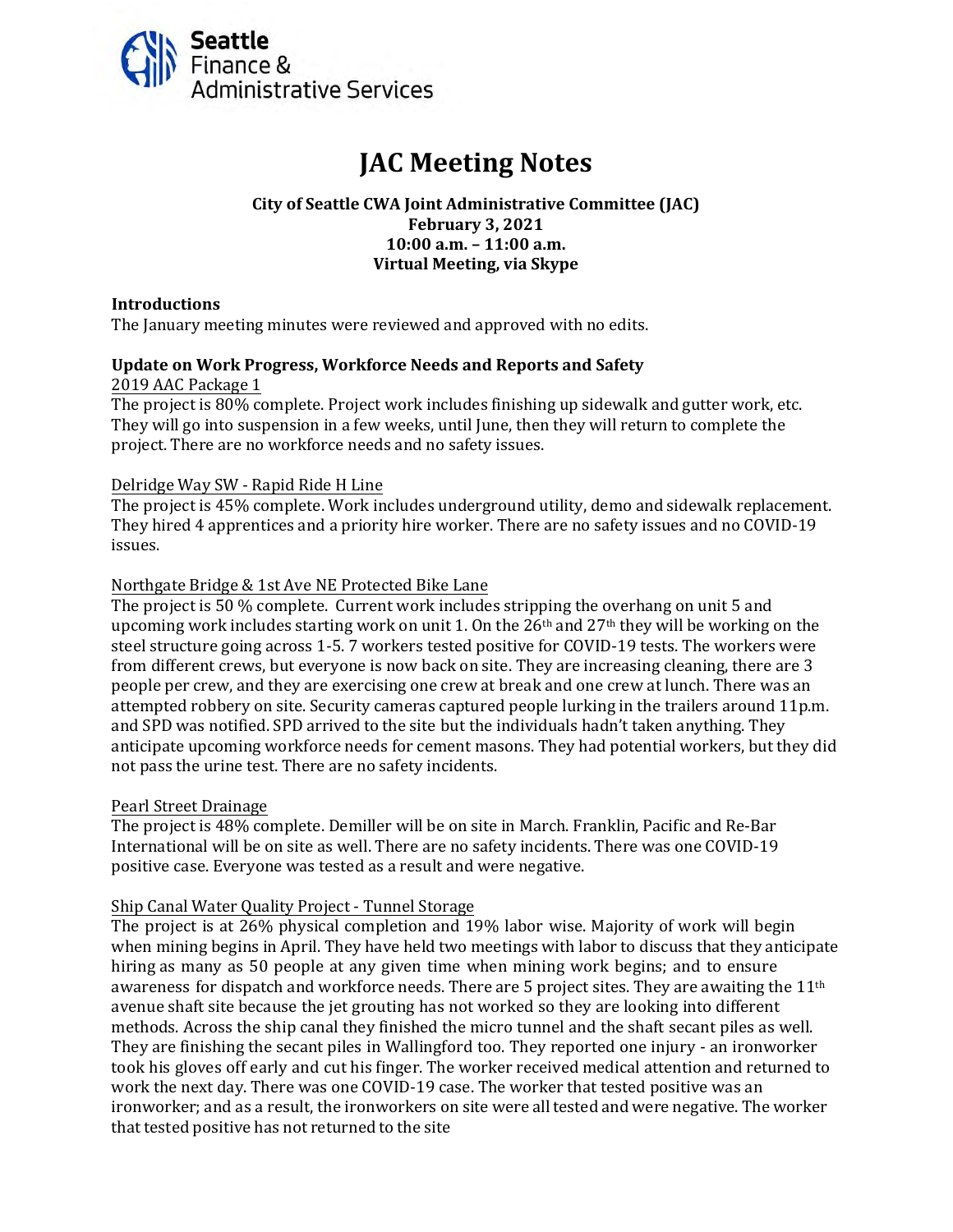

and may be transferred to another project. The City was notified. They are continuing their workforce performance and are meeting with subcontractors weekly, as well as future subcontractors that will be working on the project.

#### SMT Chiller Plant Replacement

The project is 99% complete. The City added a different mechanical system and it will get set next month. There are no safety incidents and no COVID-19 cases. A CBRE (SMT building management) individual tested positive for COVID-19 but none of the workers were positive.

#### Waterfront Seattle Alaskan Way

The project is 30% complete. They are continuing utility work, concrete paving and the bridge structure. There are no COVID-19 issues and they are working to update their workforce projections.

#### South Park Pump Station

Prospect is not in attendance. The project is currently shut down due to contaminated soil.

The City shared a success story of Vianeth. She transitioned careers and became a cement mason and currently works for Jansen. She loves her career and enjoys working for Jansen.

#### **Labor Compliance Issues**

Reminder for holiday pay.

#### **Grievances**

There are no updates regarding grievances.

#### **Pre-Apprenticeship and Apprenticeship Updates**

Carpenters graduated a cohort of pile driver pre-apprentices that are available for work. They are currently running an interior systems pre-apprenticeship class. They are hosting interviews, via zoom, on February 18. They will host a general pre-apprenticeship class in March.

PACT is in week 6 of their pre-apprenticeship cohort, that will graduate in March. Mock interviews were last week. A graduate was recently indentured into the pipe trades and another graduate was indentured into the carpenters.

ANEW is in 4th week of their pre-apprenticeship class, and in week 2 of their PACE co-ed class. Mock interviews for both cohorts will be held in February 16 and 25, respectively. The cohorts will graduate in late March and early April.

SCC shared that a graduate woman entered Laborers 242.

**Good of the Order** 

There are no updates for Good of the order.

#### **Next JAC Meeting March 3, 2021 – 10 a.m. – 11 a.m. Virtual Meeting**

**JAC Member Attendees**  Dave Benson Local 54 Roofers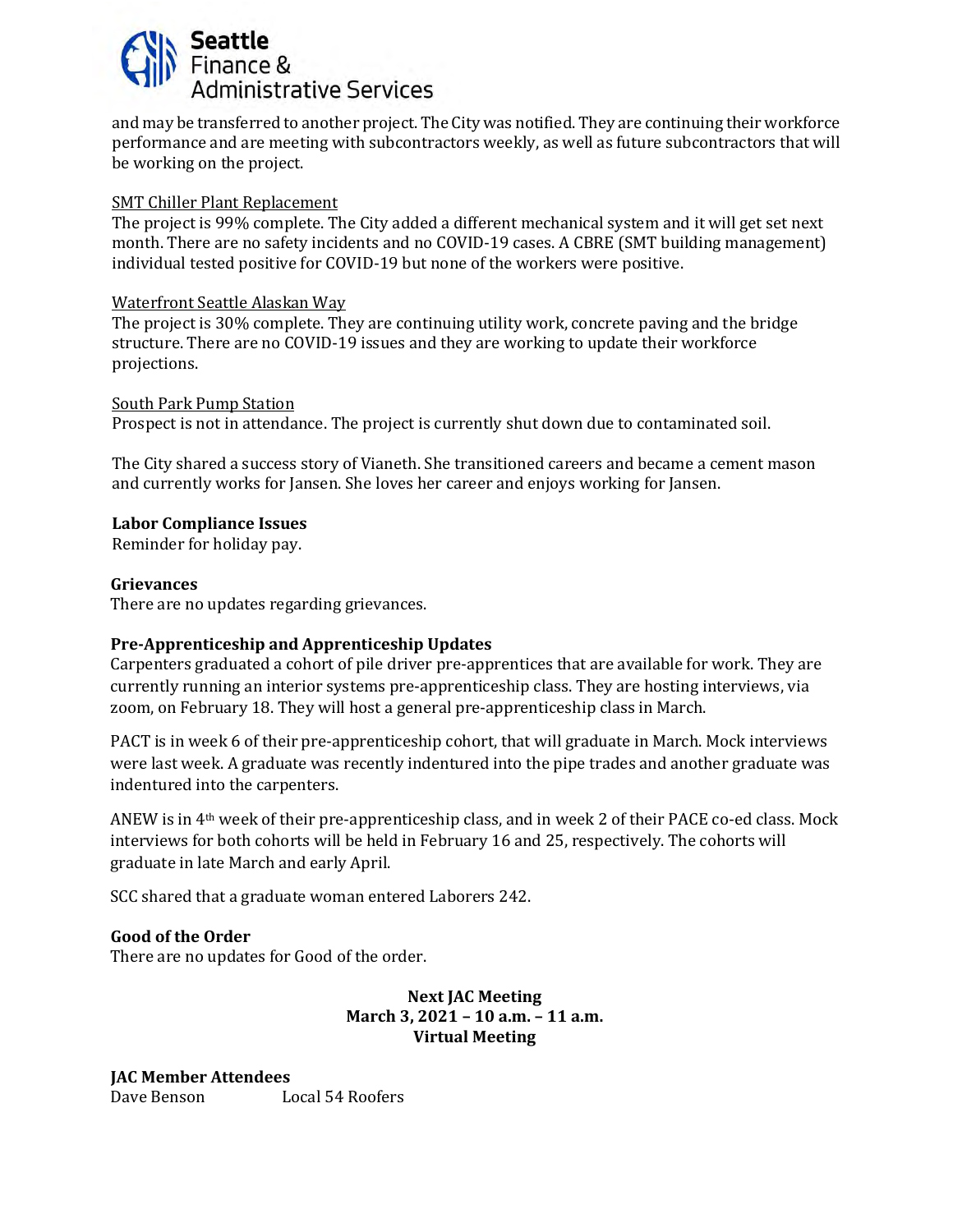

| Lisa Bogardus       | <b>Seattle Building Trades</b> |
|---------------------|--------------------------------|
| Joe Dugger          | IBEW 46                        |
| Juan Espinoza       | Laborers 242                   |
| Elwood Evans        | IBEW 46                        |
| <b>Ben Freitag</b>  | Laborers 242                   |
| Cynthia Grant       | <b>IUPAT 5</b>                 |
| Joseph Neff         | OPCMIA Local 528               |
| Dean Stoneburner    | Operators 302                  |
| Jesse Sanden        | Local 1 BAC                    |
| Jesse Scott-Kandoll | PNWRCC                         |
| Marianna Talbott    | NWCI                           |
| Jim Vasquez         | Laborers 242                   |
| Keith Weir          | IBEW 46                        |
|                     |                                |

# **City of Seattle Attendees**

| Anita Adams            | COS – FAS   |
|------------------------|-------------|
| Jon Bersche            | $COS - FAS$ |
| Cynthia Blazina        | COS – SPU   |
| <b>Allison Calvert</b> | $COS - FAS$ |
| Michael DeGive         | $COS - FAS$ |
| Rick Dimmer            | $COS - FAS$ |
| Jeanne Fulcher         | $COS - FAS$ |
| <b>Bobby Jones</b>     | COS – SPU   |
| Jessica Murphy         | COS-SDOT    |
| Martin Norman          | COS – FAS   |
| Anna Pavlik            | $COS - FAS$ |
| Danielle Powell        | $COS - FAS$ |
| Paul Spivey            | $COS - FAS$ |
| Julianna Tesfu         | $COS - FAS$ |

## **Contractor Representatives**

| Jack Campbell          | Ceccanti                |
|------------------------|-------------------------|
| Ryan Carlisle          | <b>Western Ventures</b> |
| Darryl Coffland        | <b>JW</b> Fowler        |
| Chris Sahlin           | Jansen                  |
| Tae-Hee Han            | Lane Construction       |
| <b>Todd Hassing</b>    | Kraemer                 |
| <b>Cameron Travers</b> | Jansen                  |
| Jim Wilde              | Gary Merlino            |

| Megan Clark      | <b>ANEW</b> |
|------------------|-------------|
| Karen Dove       | ANEW        |
| Nicole Fillmore- |             |
| Meshesha         | <b>ANEW</b> |
| Sonja Forster    | AGC         |
| Jason Hutson     | <b>PACT</b> |
| DeAndre Robinson | ULMS        |
| Sloane Whitaker  | SCC         |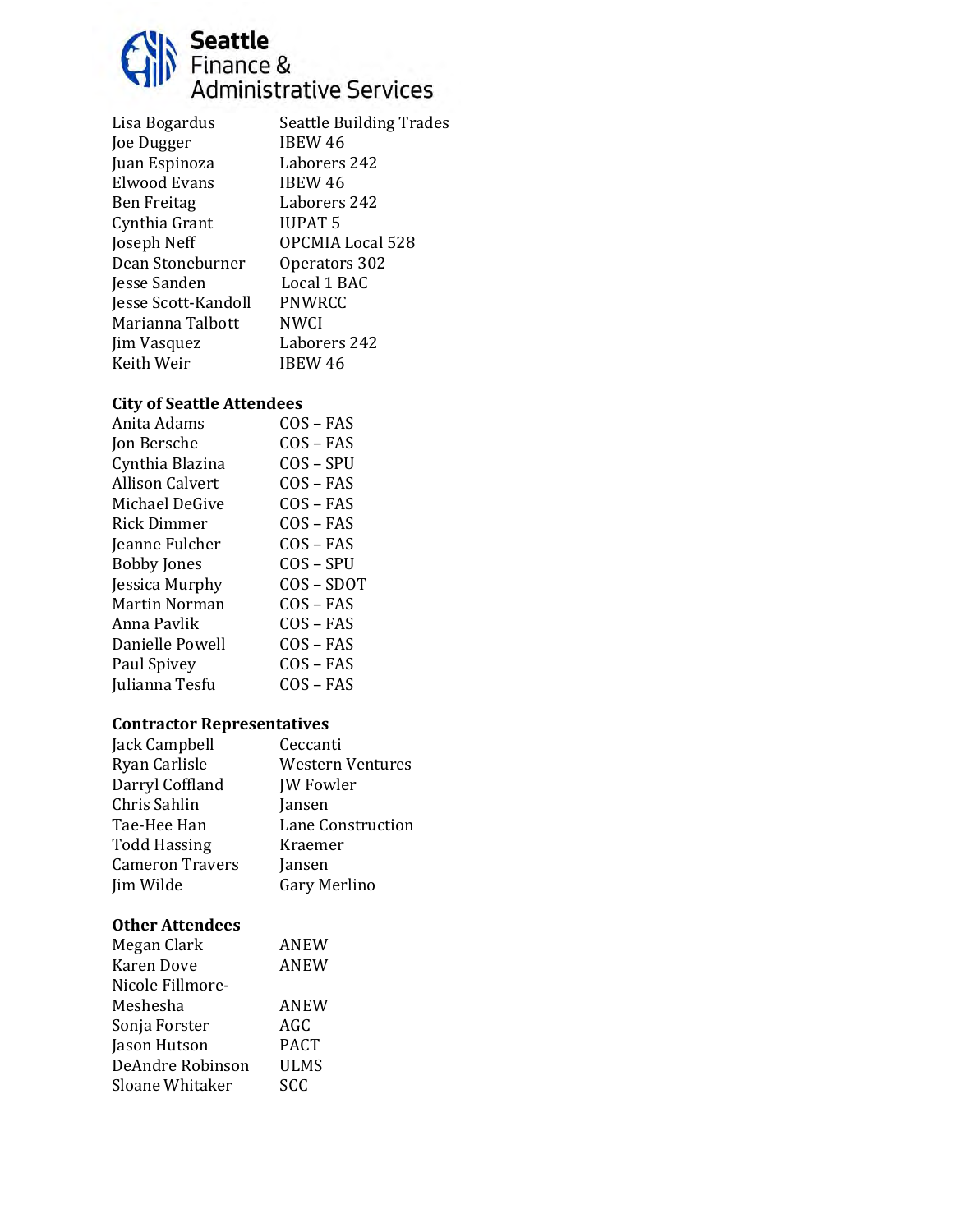<span id="page-7-0"></span>

# **JAC Meeting Notes**

#### **City of Seattle CWA Joint Administrative Committee (JAC) March 3, 2021 10:00 a.m. – 11:00 a.m. Virtual Meeting, via Skype**

#### **Introductions**

The February meeting minutes were reviewed and approved with no edits.

Jon Bersche recognized Elwood Evans, Sean Bagsby and Tony Kimbrough for their great work and efforts within construction.

#### **Update on Work Progress, Workforce Needs and Reports and Safety** 2019 AAC Package 1

Not in attendance. Anticipate hearing more when they return to the project in June.

#### Delridge Way SW - Rapid Ride H Line

The project is 45% complete. Current work includes roadway demo. Jansen is continuing to increase their project performance and hired 2 apprentices last week, one being a pre-apprentice graduate. A separate preferred entry worker is out for a couple months and will return to work soon. They completed a certified payroll audit and found a worker that was not included; they are going to follow up with Jeanne Fulcher. There are no COVID-19 or safety issues.

#### Northgate Bridge & 1st Ave NE Protected Bike Lane

Kraemer will be working on steel sections going across I-5 and setting on May 1<sup>st</sup>. There will be a 4 1/2-hour closure to replace barriers, etc. Safety screens are being put up and will be used as part of the fall protection for working over the freeway. A worker broke her nose and has an appointment this morning to follow up. There are no COVID-19 issues and no safety issues on site. They received a couple ironworkers out of the hall recently and will be requesting priority hire cement masons and ironworkers.

#### Pearl Street Drainage

The project is 49% complete. They are working on relocating the water main on Dawson street. They are continuing to work with their subs and on project performance.

#### Ship Canal Water Quality Project - Tunnel Storage

Project completion is at 26%. Project performance is trending upwards. Lane will be hiring many people in a couple of months. There are 5 project sites. The west shaft is where the tunnel mining machine will be launched. The TBM machine has arrived from Germany so they will begin to assemble it. There was a hold because the soil was not strong enough to support the jet grouting, but after testing and analysis jet grouting is able to resume. The shaft excavation on the Fremont side is complete, and the inverse slab is being poured. There are laborers, operators, engineers, carpenters, electricians, ironworkers, etc. on site. Lane continues to proactively meet with the City to discuss performance strategies.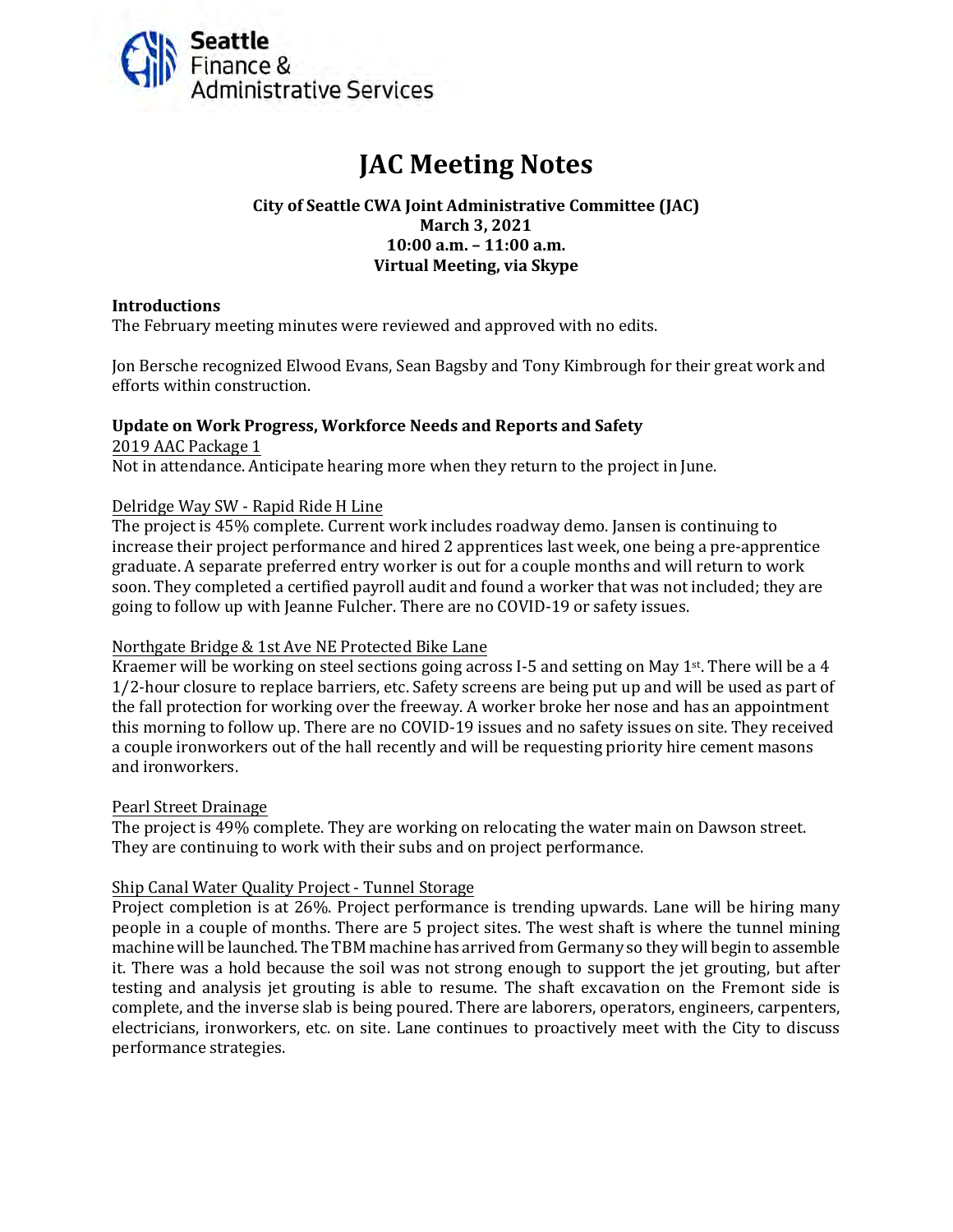

#### SMT Chiller Plant Replacement

The project is 17-18 months in. A performance change order impacted the project and they are setting the final pieces. There are no current workforce needs, safety incidents or COVID-19 issues.

#### South Park Pump Station

Prospect is not in attendance. Work recently started up again due to contamination issues. Pacific Foundation is a sub currently performing a bulk of work.

#### Waterfront Main Corridor

The project is 30% complete. Utility work is continuing along Alaska way, as well as concrete paving and bridge structure work. A flagger missed part of a day due to a twisted ankle; but returned to work the next day. They will confirm the laborers are alerted. They anticipate a need for carpenters. They worked with their subs about their check list and will continue to do so. There are no COVID-19 issues.

#### **Labor Compliance Issues**

There are no issues to report.

#### **Grievances**

There are no grievances to report.

#### **Pre-Apprenticeship and Apprenticeship Updates**

ANEW TRP is in Week 8 of their women's cohort. Mock interviews will be held on March 16 and graduation will be held on March  $31st$ . PACE is in week 5 of their cohort. Mock interviews are upcoming, and graduation will be held in April. ANEW introduced Nicole Filmore-Meshesha. Nicole is overseeing Acceptable Worksites.

NWCI graduated 8 PD pre-apprentices and 4 of those graduates actively seeking work. NWCI has also graduated an Interior Systems pre-apprenticeship class on February 12th. There are currently 6 students in the middle of being processed. They are getting ready to host a General Carpentry class at the Renton Training Center March 15th and the class is expected to graduate April 2nd. Interviews will be via zoom on April 7th and they will reach out to contractors and community partners for volunteers soon. They send a spreadsheet out twice a month of all pre-apprenticeship graduates who have been accepted into the apprenticeship. The list is organized by region and clearly identifies the graduates name, gender, ethnicity, veteran status, craft, priority hire status and total hours worked. The spreadsheet has contact information to make the process of getting member utilization easier. Folks can always place an "open call" with the dispatch office for General Carpentry, Interior Systems and Pile Driver priority hire needs as well.

PACT is in week 8 of their 12-week cohort. Graduation will be held on March 24th. The spring cohort will start on April 5th. Almost all the current student has submitted applications to their apprenticeships of interest.

The Ironworkers are currently in their WSDOT pre-apprenticeship right now. And have 4 upcoming cohorts.

#### **Good of the Order**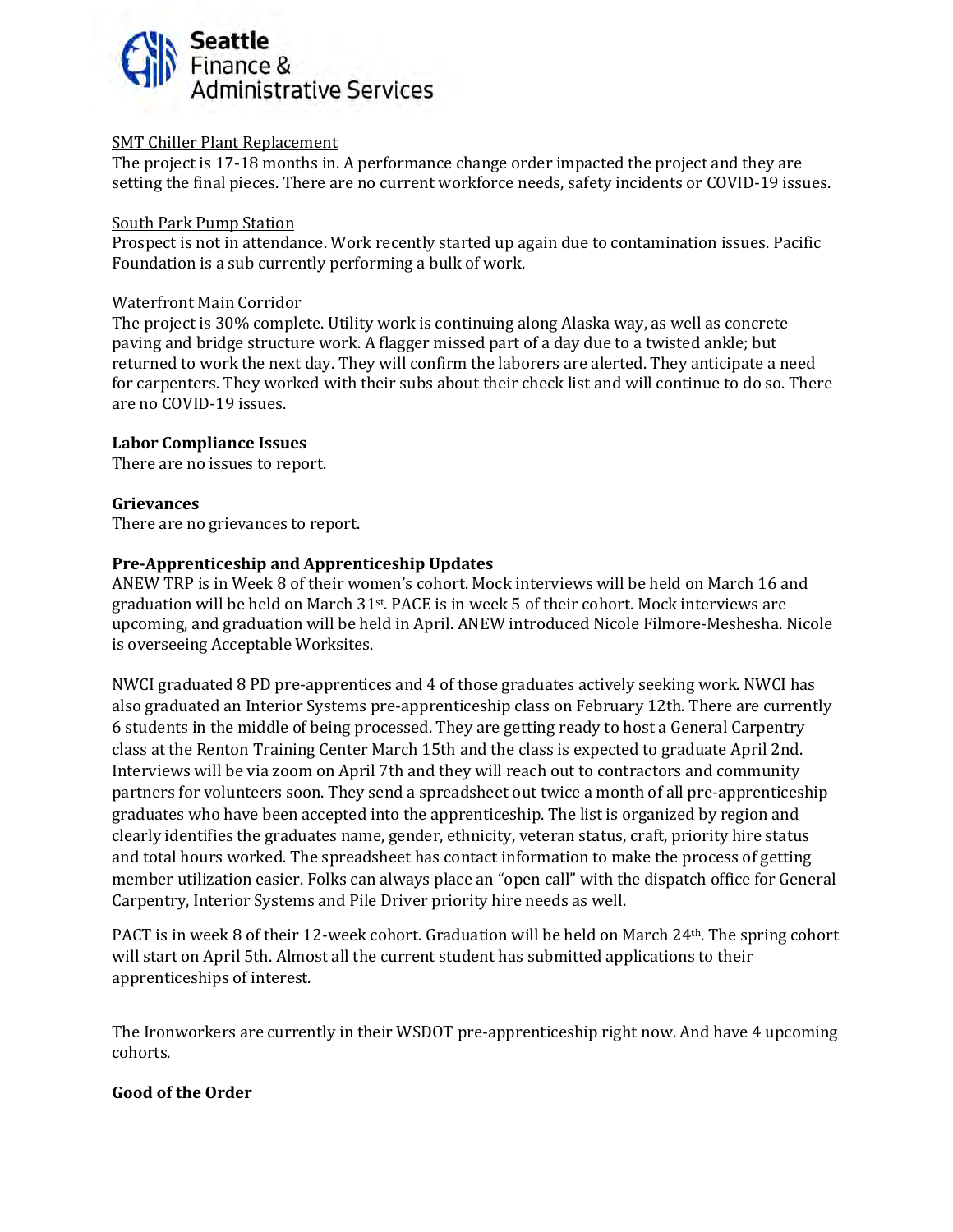

Nothing for Good of the order.

#### **Next JAC Meeting April 7, 2021 – 10 a.m. – 11 a.m. Virtual Meeting**

#### **JAC Member Attendees**

| Mark Allard          | <b>IUOE 302</b>                |
|----------------------|--------------------------------|
| Dave Benson          | Local 54 Roofers               |
| Lisa Bogardus        | <b>Seattle Building Trades</b> |
| Antonio Butler       | IBEW 46                        |
| Joe Dugger           | <b>IBEW 46</b>                 |
| Elwood Evans         | <b>IBEW 46</b>                 |
| <b>Ben Freitag</b>   | Laborers 242                   |
| Cynthia Grant        | <b>IUPAT 5</b>                 |
| Jack Laher           | Ironworkers 86                 |
| Jamal Middlebrooks   | Carpenters                     |
| <b>Eric Phillips</b> | Carpenters                     |
| Jesse Scott-Kandoll  | PNWRCC                         |
| Marianna Talbott     | NWCI                           |
|                      |                                |

#### **City of Seattle Attendees**

| Anita Adams            | $COS - FAS$ |
|------------------------|-------------|
| Jon Bersche            | $COS - FAS$ |
| Cynthia Blazina        | COS – SPU   |
| <b>Allison Calvert</b> | $COS - FAS$ |
| Rick Dimmer            | $COS - FAS$ |
| Jeanne Fulcher         | $COS - FAS$ |
| <b>Bobby Jones</b>     | $COS - SPU$ |
| Grace Manzano          | COS – SPU   |
| Martin Norman          | $COS - FAS$ |
| Anna Pavlik            | COS – FAS   |
| Danielle Powell        | $COS - FAS$ |
| Paul Spivey            | $COS - FAS$ |
| Julianna Tesfu         | $COS - FAS$ |
|                        |             |

# **Contractor Representatives**

| Thom Butler         | <b>JW</b> Fowler        |
|---------------------|-------------------------|
| Ryan Carlisle       | <b>Western Ventures</b> |
| Darryl Coffland     | <b>JW</b> Fowler        |
| Chris Sahlin        | Jansen                  |
| Tae-Hee Han         | Lane Construction       |
| <b>Todd Hassing</b> | Kraemer                 |
| Jim Wilde           | Gary Merlino            |
|                     |                         |

| Megan Clark      | ANEW |
|------------------|------|
| Nicole Fillmore- |      |
| Meshesha         | ANEW |
| Sonja Forster    | AGC  |
|                  |      |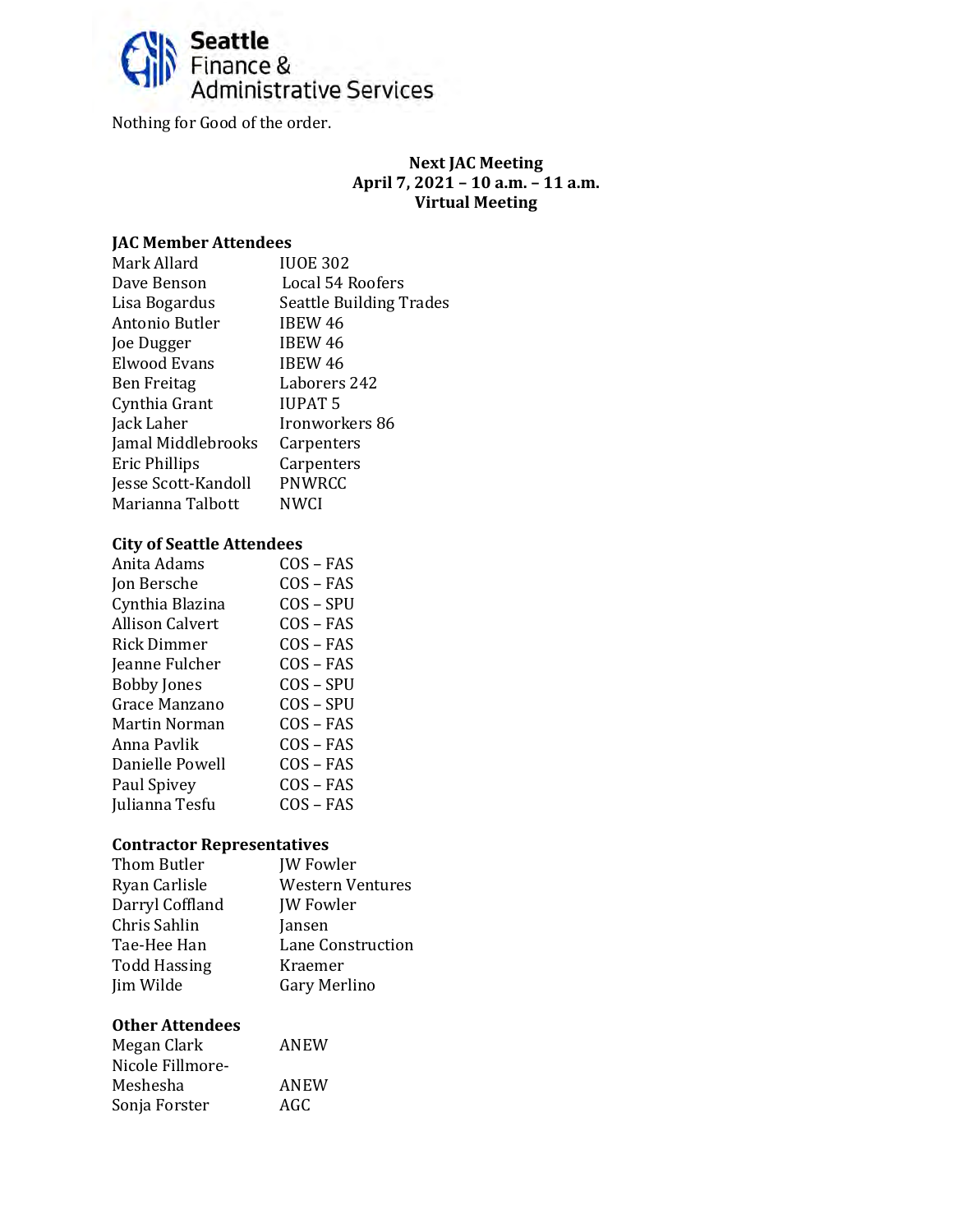

Amesha Lawton ULMS<br>Tashima Steele ULMS Tashima Steele ULM<br>Sloane Whitaker SCC Sloane Whitaker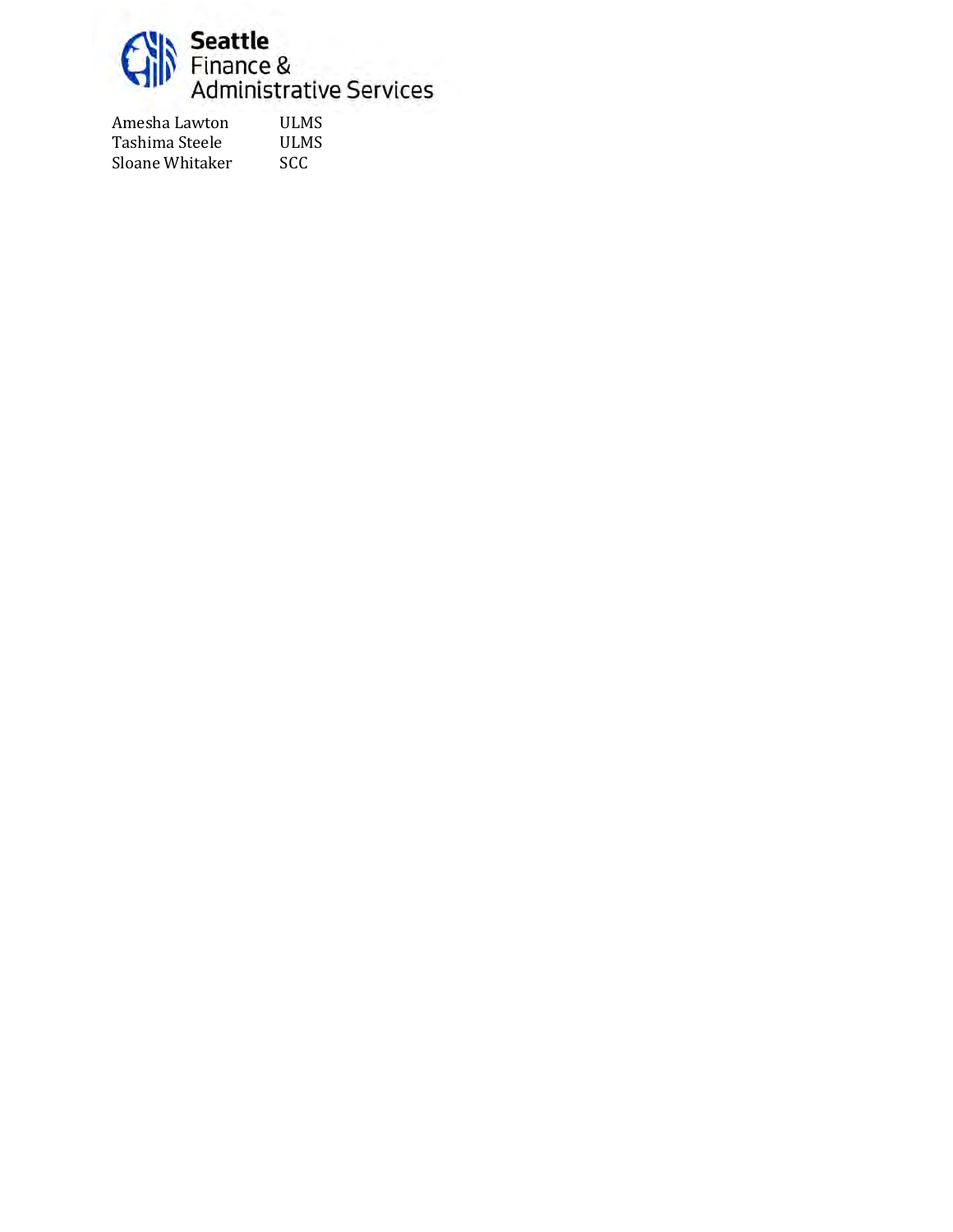<span id="page-11-0"></span>

# **JAC Meeting Notes**

#### **City of Seattle CWA Joint Administrative Committee (JAC) April 7, 2021 10:00 a.m. – 11:00 a.m. Virtual Meeting, via Skype**

#### **Introductions**

The March meeting minutes were reviewed and approved with no edits.

Jon Bersche shared success stories, including John. John transitioned from prison and graduated from PACE. John's first dispatch was with Merlino on the waterfront project; and he has since journeyed out with the laborers. John is currently building his way to a crew chief and planning to buy a home.

#### **Update on Work Progress, Workforce Needs and Reports and Safety**

2019 AAC Package 1 Not in attendance. The project is currently on hold.

#### Delridge Way SW - Rapid Ride H Line

The project is 50% complete. Current work includes roadway demo and sidewalk replacement work. Jansen is continuing work towards utilization efforts. A worker is continuing light duty and awaiting the doctors okay to fully return to work. There are no COVID-19 issues, no accidents or current workforce needs. The City offered to meet with Jansen to support around project performance.

#### Northgate Bridge & 1st Ave NE Protected Bike Lane

Kraemer is working on the express way. The express lanes will close and re-open when they are clear on Sunday afternoon, or as late as Monday morning. Span 4 will be set on the 15th. Permanent steel setting will be used as fall protection. 5/4 and 5/13 will be the span 5 deck concrete pour. Span 4 will aim for a first pour in late May. SK Landscaping will go out in a couple weeks to tune up the west side on the college side. Once Span 4 is set, KLB will begin excavation. A worker that previously broke her nose received a CAT scan and is awaiting results. She has been working and is doing okay. A worker's spouse tested positive for COVID-19 so he is beginning a 10-day quarantine and will get tested after. Separately, the worker's brother, who also works on site, was sent home and will also be tested. Kraemer is continuing to work towards project performance and are gearing up on concrete pourers and ironworkers and working with subs to hire priority hire workers. Rick Dimmer will reach out to connect on project performance.

#### Pearl Street Drainage

The project is 55% complete. They are performing excavation on the underground storage tank on Dawson street, followed by lagging and concrete work. There are no COVID-19 or safety issues and they are continuing to follow CDC guidelines. Clark Crane and OMA are on site as subs. An e-mail was sent to subs to make clear of the obligations regarding project performance. Rick will connect to support efforts with subs.

Ship Canal Water Quality Project - Tunnel Storage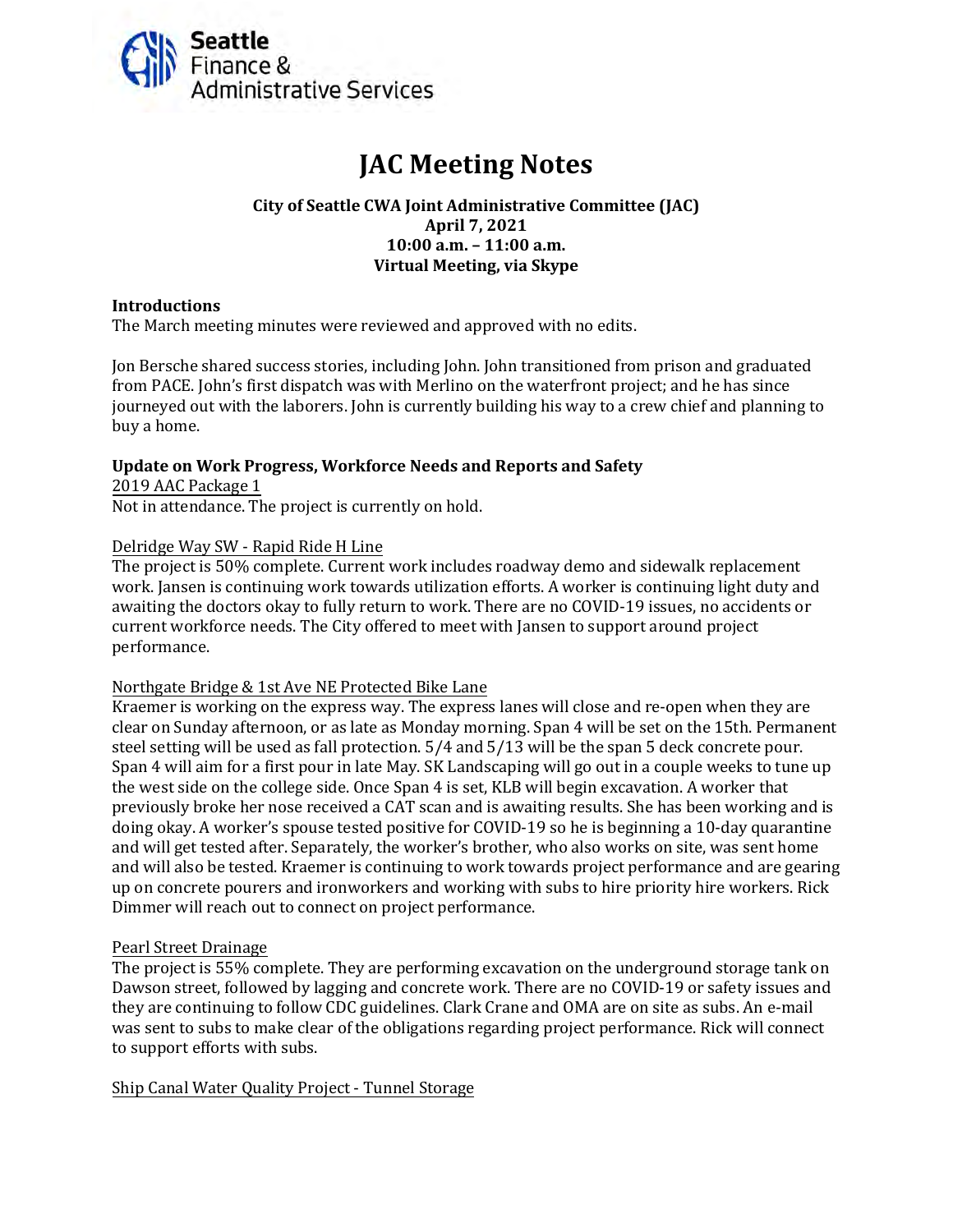

The project is 30% complete and 25% complete labor wise. Lane has completed 14 out of 43 total months. Continuing towards project performance and have been improving in journey worker priority hire performance. Tunnel mining will start in June, after the TBM machine is loaded. Jet grouting and secant pile work is occurring. A dry house was delivered and assembled for miners that will be on site. There are no COVID-19 or safety issues. The City noted that Malcolm Drilling, the largest subcontractor on the project, is behind in payroll, so Priority Hire performance may change one payroll is updated.

#### SMT Chiller Plant Replacement

Western Ventures had a schedule conflict and is not in attendance. Allison Calvert shared they are 95% complete with the issued change order and should finish at the end of April. They are performing epoxy flooring and painting, etc. They had one COVID-19 positive case and they notified the City and the pipefitters. There are no current workforce needs.

#### South Park Pump Station

The project is 20% complete. The project was shut down due to unforeseen issues with contaminated soil but is back up now. They have done excavation work and are working on the lower slab of the pump station and performing electrical work. Work in the beginning was specialized work and project performance is expected to change. Prospect is meeting with the City to discuss project performance strategies today.

#### Waterfront Main Corridor

The project is 35% complete. Merlino is continuing utility and concrete paving on Alaska way and working on bridge structure. Estimated completion is fall 2023. They are working with their subs as well.

#### Union Street Pedestrian Bridge

Doing paving work. Walsh is the prime for this project. The scope will be to build a pedestrian bridge and an ADA elevator structure. Estimated project completion is June 2022. There are 6 workers on site, and 3 are priority hire workers. Walsh is doing paving work and will be looking for a pre-apprentice graduate carpenter apprentice. Walsh plans to work with their subs as well.

#### **Grievances**

Laborers 242 have a zone pay grievance with Michels Corporation and Merlino. The carpenters requested to sign on to the grievance and the laborers responded they will need to confirm with their manager.

#### **Pre-Apprenticeship and Apprenticeship Updates**

PACE co-ed graduation is April 16<sup>th</sup> and 19 students are graduating. Trades of interest are carpenters, electricians and ironworkers. A new class is starting on April 14th with 35 co-ed students. The annual Inclusion Summit will be held July 15th at the Tacoma Convention Center.

NWCI has 2 Pile Driver pre-apprentice graduates actively seeking work right now. NWCI graduated an Interior Systems pre-apprenticeship class on February  $12<sup>th</sup>$ , with two out of the six graduates currently seeking work. NWCI graduated 12 students on 4/2 from the General Carpentry preapprenticeship class. There are 4 women and 8 men, all of whom are people of color and/or reside in the priority hire zip codes. Interviews will be tomorrow via Zoom starting at 8:15 AM. Will host another General Carpentry class at the Mt. Vernon Training Center. The class is expected to begin on April 26th and graduate on May 14th. A mandatory pre-apprenticeship orientation will be held via Zoom on April 15th. The spreadsheet is sent out twice a month of all pre-apprenticeship graduates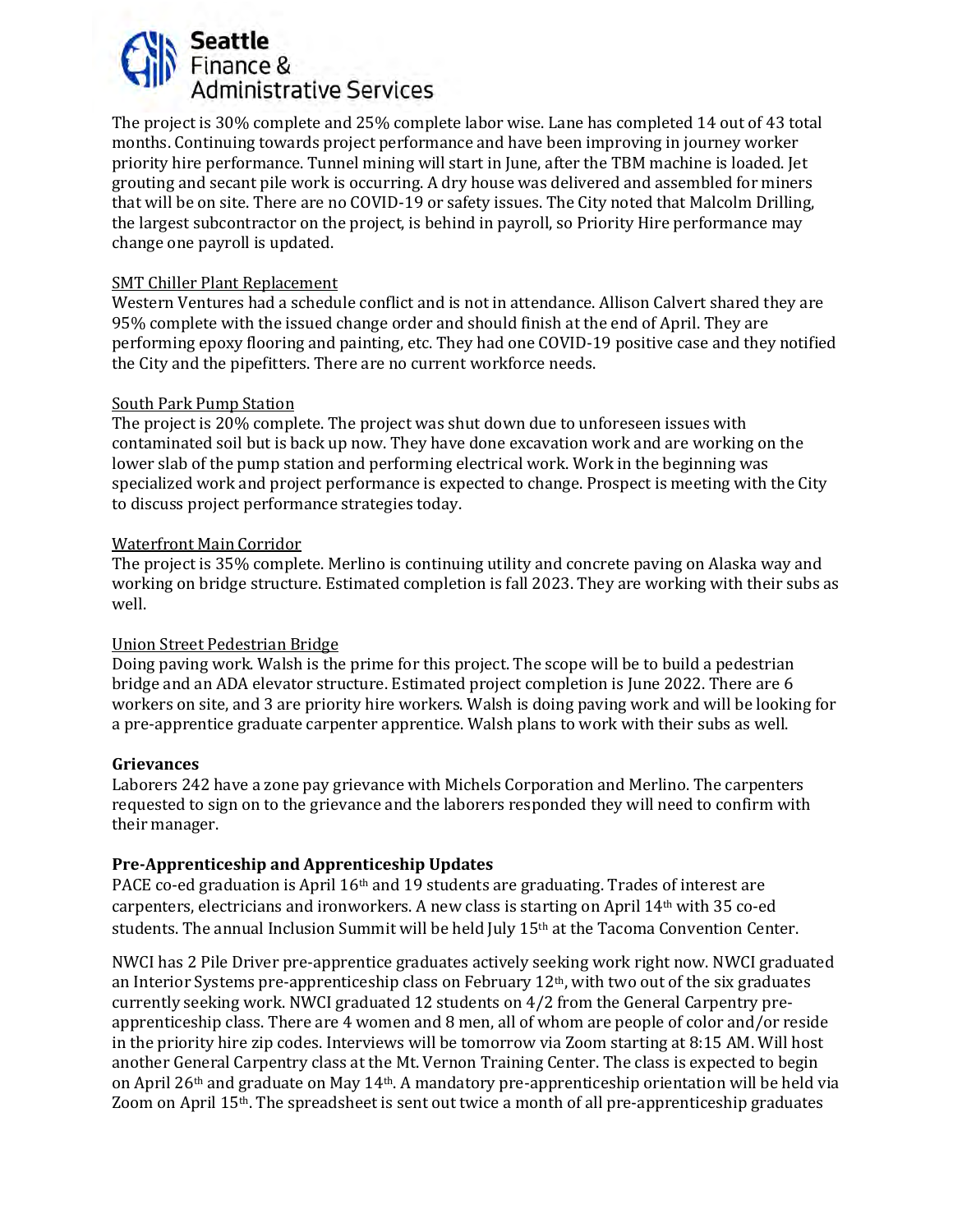

who have been accepted into the apprenticeship. Also included is dispatch contact information to make the process of getting member utilization.

PACT just started a spring cohort with16 students. Due to COVID-19 there can only be 65 people on campus. There are 4 women, 12 people of color, and all the students are in the priority hire ZIP codes.

#### **Good of the Order**

Rick Dimmer encouraged contractors and to reach out to Jon Bersche.

#### **Next JAC Meeting May 5, 2021 – 10 a.m. – 11 a.m. Virtual Meeting**

#### **JAC Member Attendees**

| Dave Benson         | Roofers 54                     |
|---------------------|--------------------------------|
| Lisa Bogardus       | <b>Seattle Building Trades</b> |
| Ron Dahl            | <b>IUOE 302</b>                |
| Joe Dugger          | IBEW 46                        |
| Juan Espinoza       | Laborers 242                   |
| Elwood Evans        | IBEW 46                        |
| <b>Ben Freitag</b>  | Laborers 242                   |
| Cynthia Grant       | <b>IUPAT 5</b>                 |
| <b>Bill Meek</b>    | Laborers 242                   |
| Joseph Neff         | OPCMIA 528                     |
| Paula Resa          | <b>NWCI</b>                    |
| Jesse Sanden        | BAC <sub>1</sub>               |
| Jesse Scott-Kandoll | PNWRCC                         |
| Dean Stoneburner    | <b>IUOE 302</b>                |
| Marianna Talbott    | <b>NWCI</b>                    |
|                     |                                |

#### **City of Seattle Attendees**

| Anita Adams        | $COS - FAS$  |
|--------------------|--------------|
| Jon Bersche        | $COS - FAS$  |
| Allison Calvert    | $COS - FAS$  |
| Michael DeGive     | $COS - FAS$  |
| <b>Rick Dimmer</b> | $COS - FAS$  |
| Jeanne Fulcher     | COS – FAS    |
| Jessica Murphy     | $COS - SDOT$ |
| Martin Norman      | COS – FAS    |
| Anna Pavlik        | $COS - FAS$  |
| Paul Spivey        | $COS - FAS$  |
| Julianna Tesfu     | COS – FAS    |
|                    |              |

#### **Contractor Representatives**

| Aaron Bossebery     | Walsh                        |
|---------------------|------------------------------|
| Thom Butler         | <b>JW</b> Fowler             |
| Tae-Hee Han         | Lane Construction            |
| <b>Todd Hassing</b> | Kraemer                      |
| Chris Janes         | <b>Prospect Construction</b> |
|                     |                              |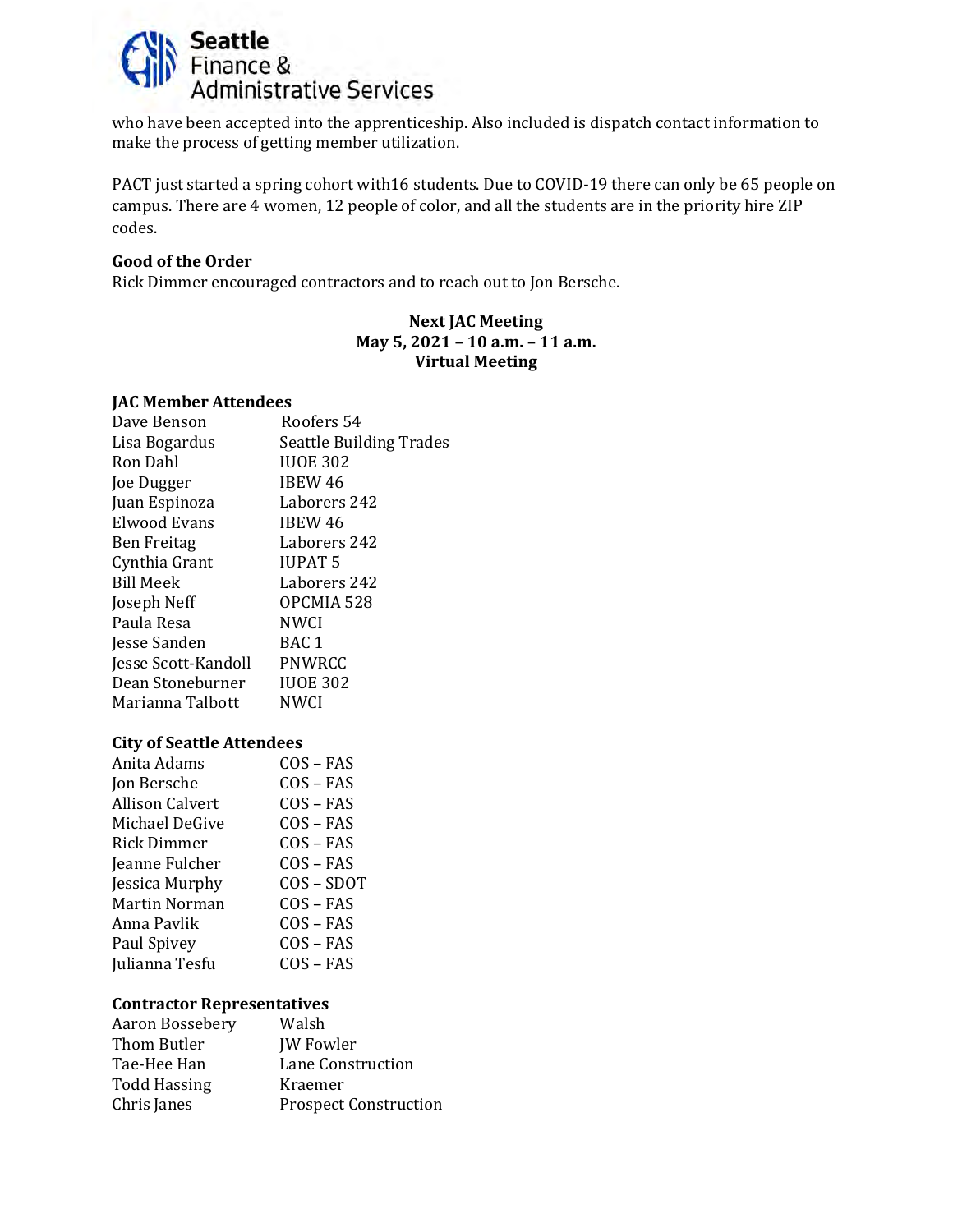

| <b>Stacy Macke</b> | Walsh        |
|--------------------|--------------|
| Benjamin Mitchell  | Walsh        |
| Chris Sahlin       | Jansen       |
| Jim Wilde          | Gary Merlino |
|                    |              |

| Megan Clark       | ANEW               |
|-------------------|--------------------|
| Nicole Fillmore-  |                    |
| Meshesha          | ANEW               |
| Jason Hutson      | <b>PACT</b>        |
| Amesha Lawton     | ULMS               |
| Marline Pedregosa | <b>LELO</b>        |
| Tashima Steele    | ULMS               |
| Faith Tindi       | ANEW               |
| Jody Robinson     | Jacobs Engineering |
|                   |                    |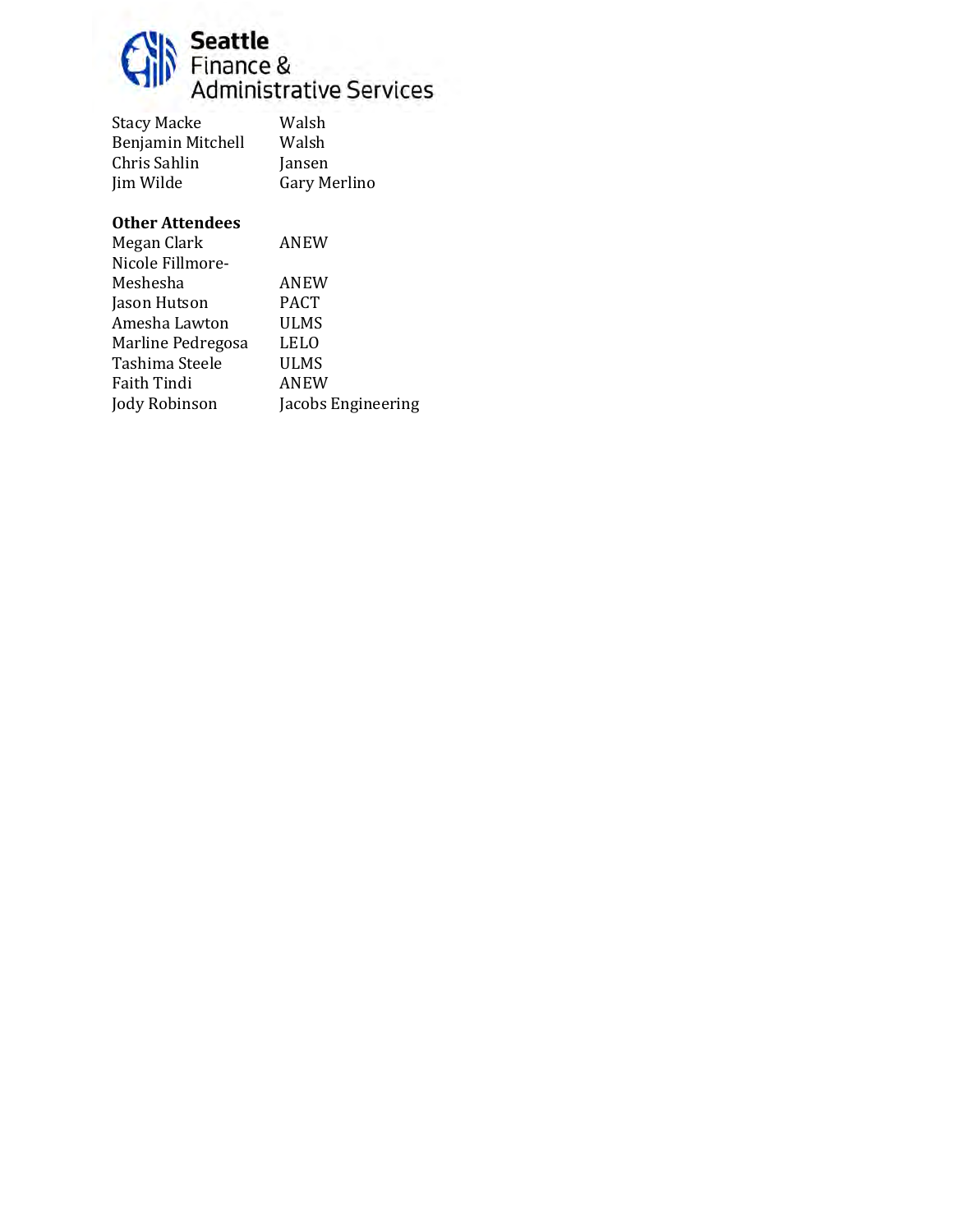<span id="page-15-0"></span>

# **JAC Meeting Notes**

#### **City of Seattle CWA Joint Administrative Committee (JAC) May 5, 2021 10:00 a.m. – 11:00 a.m. Virtual Meeting, via Skype**

#### **Introductions**

The April meeting minutes were reviewed and approved with no edits.

#### **Update on Work Progress, Workforce Needs and Reports and Safety**

2019 AAC Package 1 Not in attendance. The project is currently on hold.

#### Delridge Way SW - Rapid Ride H Line

The project is 55% complete. Current work includes roadway demo and sidewalk replacement work. A worker remains on light duty and there are no safety issues to report. Jansen is touching base with their subs.

#### Northgate Bridge & 1st Ave NE Protected Bike Lane

They are in the 60th percentile for project completion. There are no COVID-19 issues. They are setting steel span in June and getting mesh put up. When they set the bridges, they will hire ironworkers and have cement masons on site for patching. An ironworker got an arm laceration and an apprentice mason is getting nose surgery and will be out for 14 days.

#### Pearl Street Drainage

The project is 57% complete. There are workforce needs for carpenter priority hire apprentices and journey workers. There are no safety or COVID-19 incidents. They are installing the support system for the drainage tank and have Clark Crane as a sub. Rick Dimmer shared their 90% POC apprentice performance and noted they can connect with Marianna Talbott for carpentry needs.

#### Ship Canal Water Quality Project - Tunnel Storage

Lane is meeting with subs bi-weekly to monitor performance. Tunnel mining activities should start in a month and the TBM machine is down in the shaft. There will be laborers and operating engineers coming on to perform mining work. The project is 29% complete labor and financially wise and 32% for other activities. There are no injuries. Lane met with the operating engineers to discuss upcoming workforce needs and develop a plan.

#### SMT Chiller Plant Replacement

The project is wrapping up and there are no hiring needs. The project is 18 out of 18 months complete. There are no safety incidents. Western Ventures thanked the cement masons and carpenters for supporting Western Ventures and the City thanked Western Ventures for their commitment and successful performance, support and work.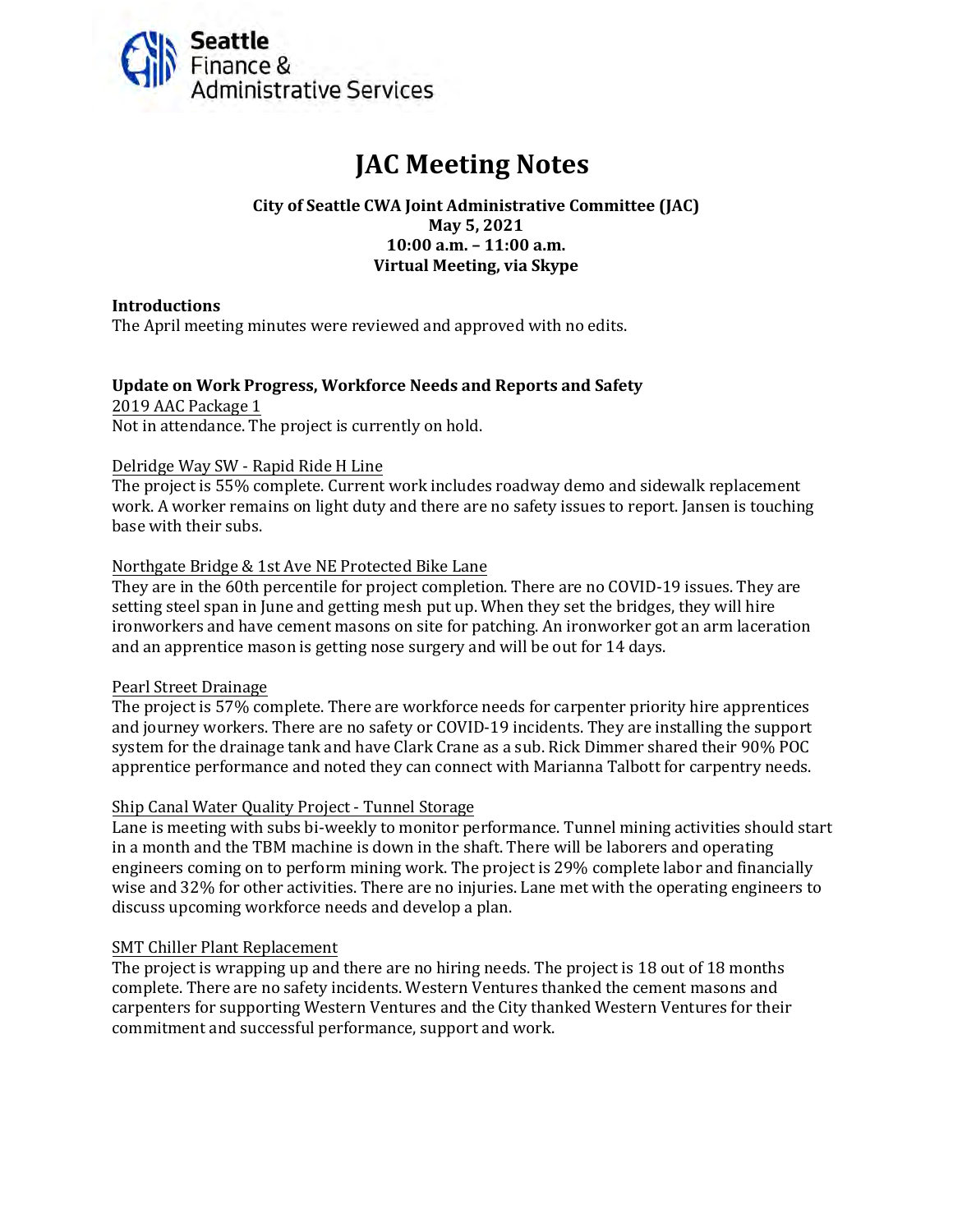

#### South Park Pump Station

Prospect is not in attendance. They are meeting with subs to ensure the CWA requirements and goals are understood. They will submit an updated project plan and have submitted new dispatches as well.

# Waterfront Main Corridor

The project is 38% complete. Merlino is continuing utility work and concrete paving on Alaskan way. They are also working on the bridge that spans the railroad of Pine to Lenora street. They hired a priority hire POC apprentice and journey worker last week and they are working with Rick and subs around project performance.

#### Union Street Pedestrian Bridge

The project is 9% complete and on month 2 of 17. Drill shafts will occur on Marion street. Excavating and building the elevator foundation work will occur on Union, as well as asphalt paving work. There are 8 Walsh employees on the project and 1 will be an apprentice. There are no COIVD-19 or safety issues. The City noted to send in priority hire dispatch forms and asked them to submit their payroll.

#### Lake Forest Park Reservoir

Layfield is the prime. The project scope is to replace the floating cover on the reservoir. The project will start on the 17th with demolition, which will occur for the month. The liner installation will begin in June and they are working with subs regarding goals and requirements for priority hire. The project is about 5 months long.

#### **Grievances**

There are no grievance updates.

#### **Pre-Apprenticeship and Apprenticeship Updates**

PACE will hold mock interviews May 24. There are 25 current students with interest in the Carpenters, Electricians, Ironworkers, etc.

PACT Currently has 14 students. Of the 14, 9 are people of color, and 4 are women with a variety of interest for the trades. Cement Masons, Carpenters, Plumbers, Sprinkler Fitters, Electricians, etc. Mock interviews will be in house so PACT can host a hiring day at graduation.

NWCI has some Pile Drivers, EIS (drywall, acoustical ceiling and metal stud framing) and General Carpentry pre-apprenticeship graduates seeking work. 12 students graduated from the latest General Carpentry pre-apprenticeship class on April  $2<sup>nd</sup>$  and 11 will be brought in available for work hopefully by the end of this week. The General Carpentry pre-apprenticeship class at the Mt. Vernon Training Center began Monday April 26th and is expected to graduate on May 14th. Virtual interviews will be held May 20 at 8:00 AM and they will reach out to community partners and contractors for volunteers. pre-apprenticeship sponsored in part by WSDOT May 10th at our Kennewick Training Center The pre-apprenticeship, sponsored in part by WSDOT at the Kennewick Training Center, is expected to graduate on May 28. The spreadsheet of all pre-apprenticeship graduates who have been accepted into the apprenticeship is sent twice a month. The list is organized by region and identifies the graduates name, gender, ethnicity, veteran status, craft, priority hire status, total hours and dispatch contact information.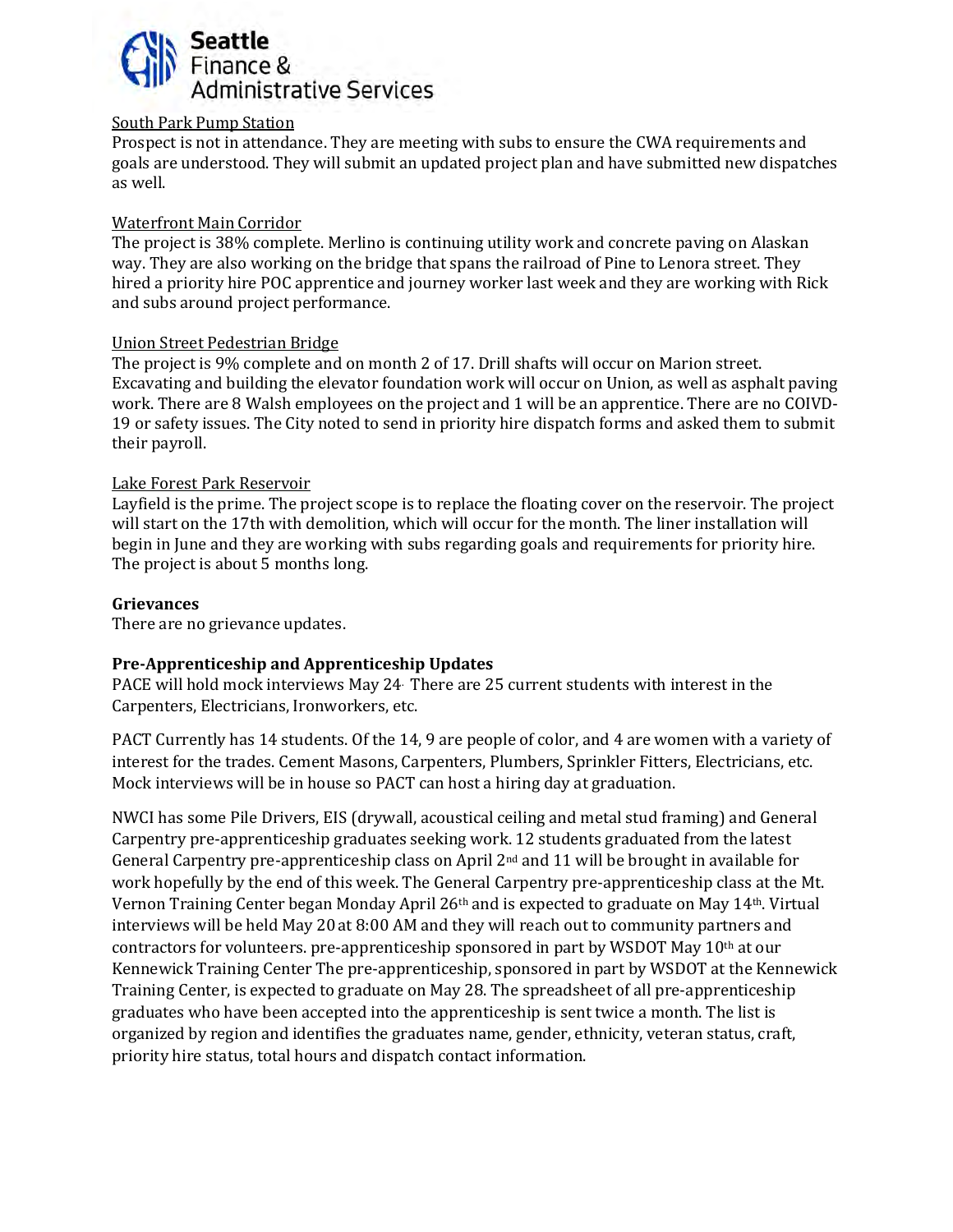

#### **Good of the Order**

City of Seattle is partnering with the Port and ST for outreach, training and retention services. An email will be sent out regarding retention services. ANEW AOP and Urban League will work with apprentices to provide wrap around services for retention. Active apprentices can be referred.

#### **Next JAC Meeting June 2, 2021 – 10 a.m. – 11 a.m. Virtual Meeting**

#### **JAC Member Attendees**

| Dave Benson         | Roofers 54                     |
|---------------------|--------------------------------|
| Lisa Bogardus       | <b>Seattle Building Trades</b> |
| Antonio Butler      | <b>IBEW 46</b>                 |
| Ron Dahl            | <b>IUOE 302</b>                |
| Juan Espinoza       | Laborers 242                   |
| Elwood Evans        | <b>IBEW 46</b>                 |
| Cynthia Grant       | <b>IUPAT 5</b>                 |
| Jesse Scott-Kandoll | PNWRCC                         |
| Dean Stoneburner    | <b>IUOE 302</b>                |
| Marianna Talbott    | <b>NWCI</b>                    |
| Keith Weir          | IBEW 46                        |
|                     |                                |

#### **City of Seattle Attendees**

| Anita Adams        | COS – FAS   |
|--------------------|-------------|
| Jon Bersche        | COS – FAS   |
| Allison Calvert    | COS – FAS   |
| Michael DeGive     | $COS - FAS$ |
| Rick Dimmer        | COS – FAS   |
| Jeanne Fulcher     | COS – FAS   |
| Osvaldo Guel       | $COS - FAS$ |
| <b>Bobby Jones</b> | COS – SPU   |
| Andrew Karch       | COS - SPU   |
| Grace Manzano      | COS – SPU   |
| Jessica Murphy     | COS – SDOT  |
| Martin Norman      | COS – FAS   |
| Anna Pavlik        | COS – FAS   |
| Shaunie Vail       | COS – SPU   |
| Paul Spivey        | COS – FAS   |
| Julianna Tesfu     | COS – FAS   |
|                    |             |

#### **Contractor Representatives**

| Thom Butler         | <b>JW</b> Fowler        |
|---------------------|-------------------------|
| Ryan Carlisle       | <b>Western Ventures</b> |
| Jeanette Phinney    | Layfield                |
| Adam Hackel         | Layfield                |
| Tae-Hee Han         | Lane Construction       |
| <b>Todd Hassing</b> | Kraemer                 |
| Montoya Hill        | Jansen                  |
| <b>Stacy Macke</b>  | Walsh                   |
| Benjamin Mitchell   | Walsh                   |
|                     |                         |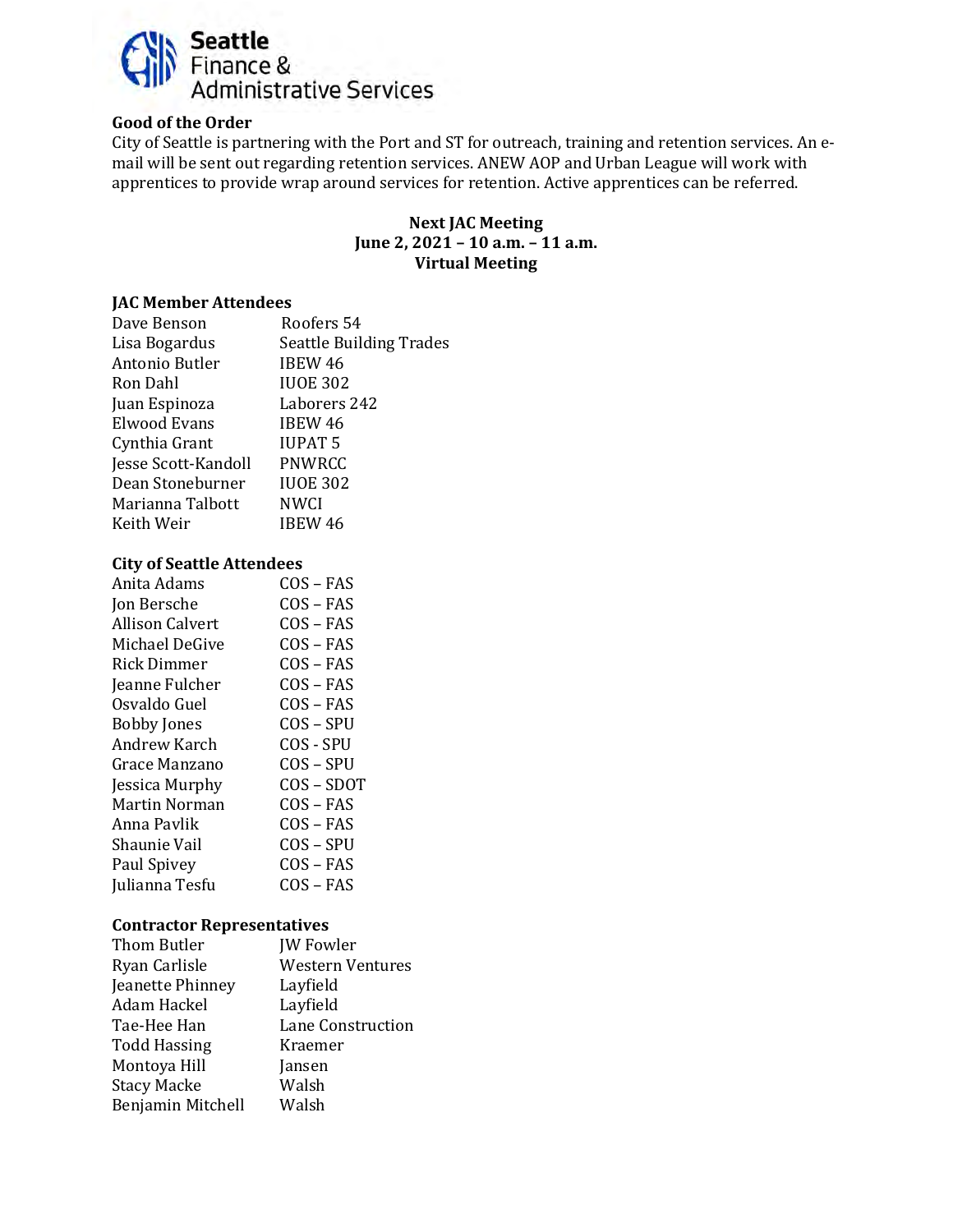

Adam Nunziato Layfield Chris Sahlin

| Nicole Fillmore- |                    |
|------------------|--------------------|
| Meshesha         | ANEW               |
| Sonja Forster    | AGC                |
| Kristi Grassman  | <b>RTC</b>         |
| Jason Hutson     | <b>PACT</b>        |
| Amesha Lawton    | ULMS               |
| Tashima Steele   | ULMS               |
| Faith Tindi      | ANEW               |
| Jody Robinson    | Jacobs Engineering |
| Sloane Whitaker  | SCC                |
|                  |                    |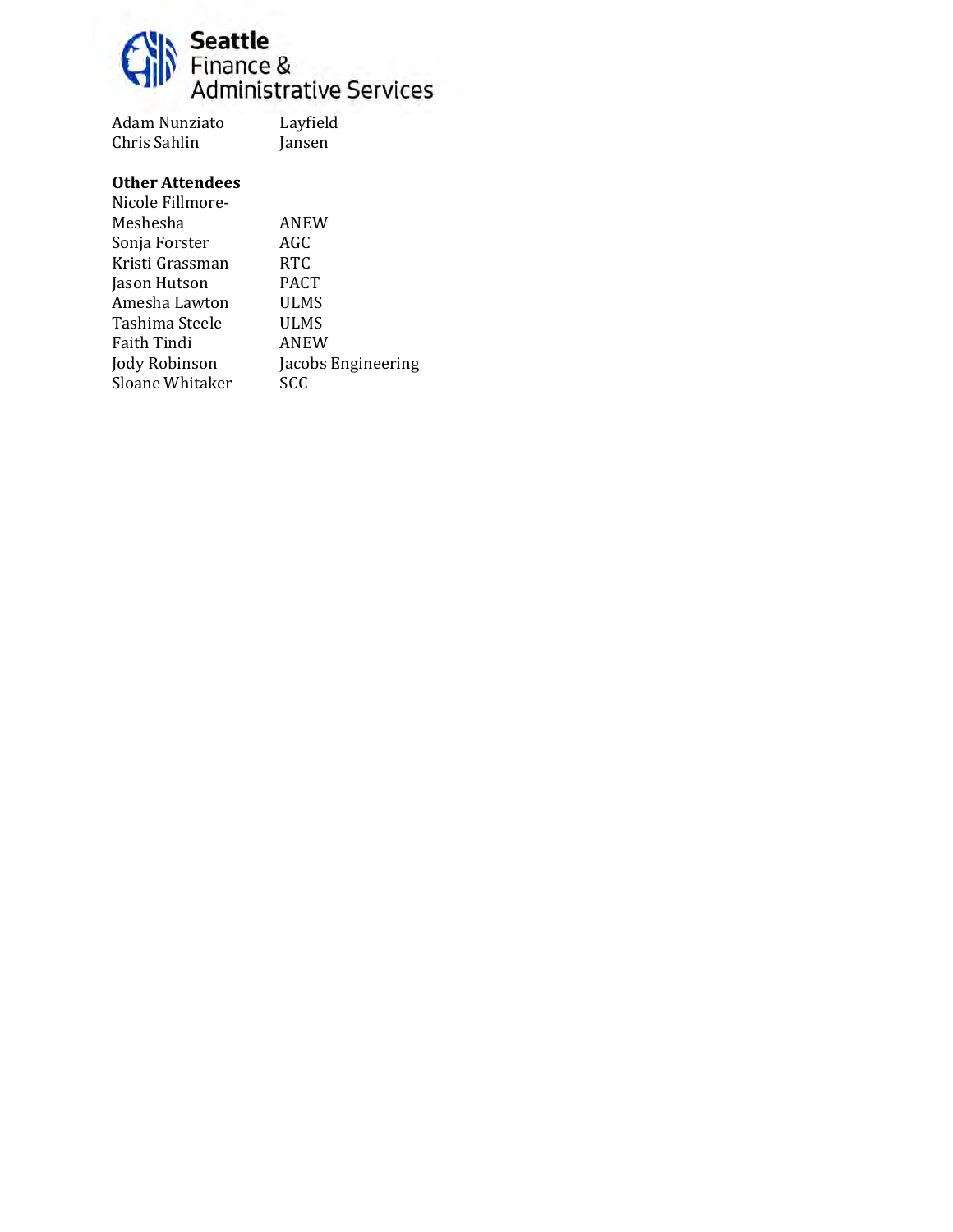<span id="page-19-0"></span>

# **JAC Meeting Notes**

#### **City of Seattle CWA Joint Administrative Committee (JAC) June 2, 2021 10:00 a.m. – 11:00 a.m. Virtual Meeting, via Teams**

#### **Introductions**

The May meeting minutes were reviewed and approved with no edits.

Job Bersche shared a success story of Michael. Michael works for Merlino on the waterfront project. He served 6 years and learned about the PACE program. He completed PACE and joined the laborers and journeyed out last year. He is happy to give his all.

# **Update on Work Progress, Workforce Needs and Reports and Safety** 2019 AAC Package 1

Not in attendance. The project is currently on hold.

#### Delridge Way SW - Rapid Ride H Line

The project is 60% complete. Current work includes roadway demo and roadway work. A worker continues on light duty and there are no safety issues to report. Separately, 1 employee tested positive for COVID-19 and is in quarantine. Other workers were tested and were negative. There are no current workforce needs.

#### Northgate Bridge & 1st Ave NE Protected Bike Lane

Not in attendance. The City had their weekly meeting and discussed Kraemer's workforce plan.

#### Pearl Street Drainage

The project is 63% complete. Upcoming scopes of work include concrete, rebar and electrical work. Subs will be using laborers, carpenters and ironworkers and electricians. They are continuing efforts towards project performance goals and requirements. There are no safety or COVID-19 incidents.

#### Ship Canal Water Quality Project - Tunnel Storage

The project is 32% complete labor wise. The tunnel boarding machine launch in July is a project focus. There are no reportable injuries in May. A worker tested positive for COVID-19, quarantined and returned to work. Lane is having regular meetings with labor partners; mainly laborers and operators regarding workforce needs. Performance continues to trend upwards, including good faith efforts.

#### South Park Pump Station

The project is 30% complete. They recently poured the pump station walls and will start on the pump station structural deck. The current crew is 8 people and 5 are priority hire. Prospect is setting meetings with subs and the City to emphasize priority hire requirements and goals. 1 person tested positive for COVID-19. There was no outbreak on the project and there are no safety issues.

#### Waterfront Main Corridor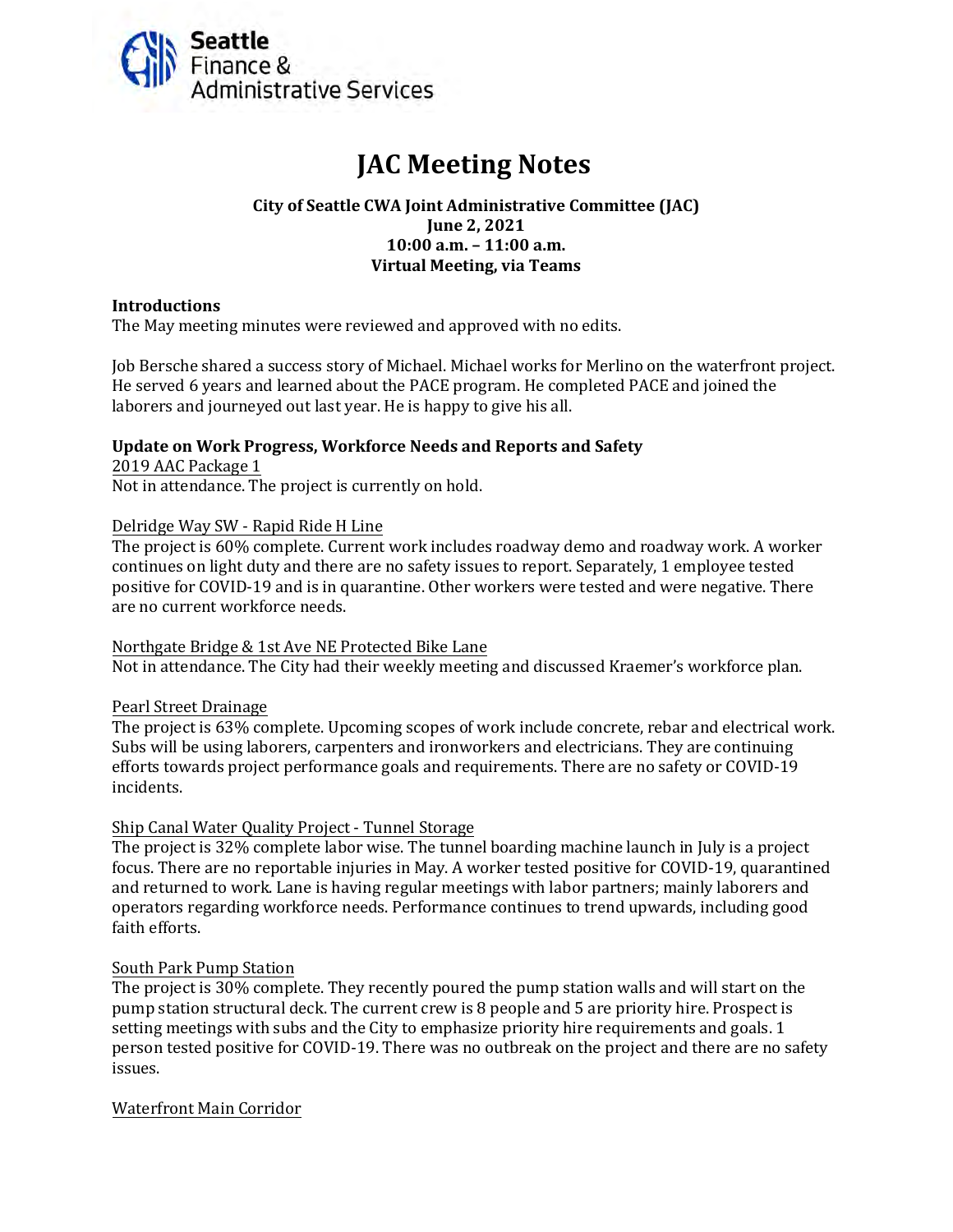

The project is 45% complete. Merlino is continuing utility work and concrete paving on Alaskan Way and are working on the bridge and retaining wall. Merlino thanked Rick Dimmer and Jon Bersche for their partnership supporting workers and for Jon's success stories.

#### Union Street Pedestrian Bridge

The project is 15% complete. Current work includes building columns, concrete and rebar work, and elevator pit and structural steel work. There are 7 Walsh employees, this includes carpenters, laborers and operators. Walsh will hire concrete finishers in the future for future work. There are no safety issues.

#### Lake Forest Park Reservoir

The project is about 5% complete and demolition is complete. A requested was made for union laborers yesterday. There are no safety or COVID-19 issues.

#### **Grievances**

There were 2 active grievances on the Waterfront regarding zone pay; one grievance has been resolved and one is still active.

#### **Labor Compliance**

Allison Calvert shared the no strike provision for CWA/PLA projects.

The City received guidance around classification from L&I. The correct classification for application of CFRP (carbon fiber reinforced polymer) is Ironworkers and is the rate that should be paid for the scope.

#### **Pre-Apprenticeship and Apprenticeship Updates**

TRP is in week 2 of class. There are 19 women and mock Interviews will be June  $28<sup>th</sup> 11 - 2$  via Zoom and July 13th 11-2 in person at the Kent Training Center. Graduation is August 10th. PACE is in week 8 of class. 21 co-eds, 3 are going to the Cement Masons pre-job and 2 are starting PCT next week. The last mock interview is June  $24th 11 - 2$  via Zoom. Graduation is in person June 30<sup>th</sup> at the Kent Training Center. ANEW's Diversity and Inclusion Summit starts June 3rd, with 4 virtual workshops the month of June and an in-person conference on July 22<sup>nd</sup> at the Tacoma Convention Center. ANEW is looking for sponsorships and registrations.

PACT currently has 14 students with a variety of interest for the trades; such as the Cement Masons, Carpenters, Plumbers, Sprinkler Fitters, Electricians, etc. Mock interviews will be in house so PACT can host a hiring day at graduation. The graduation/meet and greet will be held Friday, June 18 from 11 am – 2 pm.

NWCI has some Pile Drivers, EIS (drywall, acoustical ceiling and metal stud framing) and General Carpentry pre-apprenticeship graduates seeking work. NWCI graduated 11 pre-apprenticeship students on May 14th. The graduates should be available for work by Monday of next week. All graduates are either from BIPOC communities, female and/or reside in the priority hire zip code areas. Just graduated 7 students on May 28<sup>th</sup> from the General Carpentry pre-apprenticeship class. They are continuing to look for contractors and community partners to help volunteer, so if interested please contact Marianna Talbott. They are getting ready to host another General Carpentry pre-apprenticeship class starting on July  $12<sup>th</sup>$  at the Renton Training Center and the class is expected to graduate on July 30<sup>th</sup>. They have begun recruitment for the class and will be hosting a virtual informational summit on July  $2^{nd}$ . Virtual interviews will be scheduled on August  $5^{th}$  starting at 8 AM. They will be reaching out to contractors and community partners for volunteers shortly.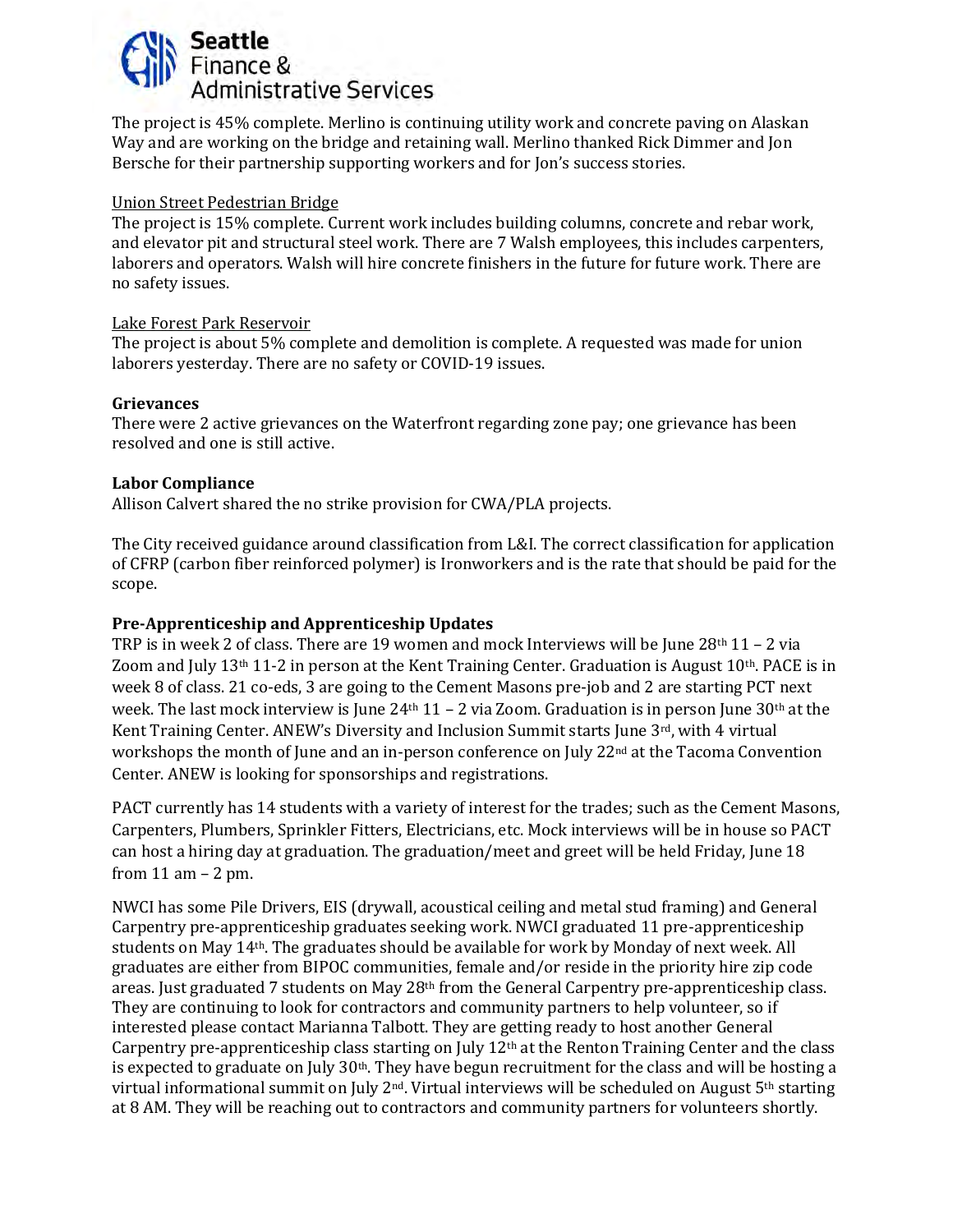

They have a spreadsheet sent out twice a month of all pre-apprenticeship graduates who have been accepted into the apprenticeship. The list is organized by region and clearly identifies the graduates name, gender, ethnicity, veteran status, craft, priority hire status and total hours worked. With the spreadsheet they include dispatch contact information to make the process of getting member utilization to you easier. Folks can always place an "open call" with the dispatch office for General Carpentry, Interior Systems and Pile Driver priority hire needs.

Ironworkers are currently holding their second youth cohort. They have held 4 pre-apprenticeship cohorts this year.

#### **Good of the Order**

The City will provide an overview of the Annual Report on June 30 for anyone interested.

The City is working to include priority hire on the West Seattle Bridge.

#### **Next JAC Meeting July 7, 2021 – 10 a.m. – 11 a.m. Virtual Meeting**

#### **JAC Member Attendees**

| Mark Allard         | <b>IUOE 302</b>  |
|---------------------|------------------|
| Dave Benson         | Local 54 Roofers |
| Tami Breckenridge   | NWCI             |
| Joe Dugger          | IBEW 46          |
| <b>Elwood Evans</b> | IBEW 46          |
| <b>Ben Freitag</b>  | Laborers 242     |
| Jack Laher          | Ironworkers 86   |
| <b>Bill Meek</b>    | Laborers 242     |
| Joseph Neff         | OPCMIA 528       |
| Jesse Sanden        | BAC 1            |
| Jesse Scott-Kandoll | <b>PNWRCC</b>    |
| Dean Stoneburner    | <b>IUOE 302</b>  |
| Marianna Talbott    | <b>NWCI</b>      |
| Keith Weir          | IBEW 46          |
| Jeff Whaley         | Laborers 242     |
|                     |                  |

#### **City of Seattle Attendees**

| Jon Bersche        | $COS - FAS$ |
|--------------------|-------------|
|                    |             |
| Cynthia Blazina    | $COS - SPU$ |
| Allison Calvert    | $COS - FAS$ |
| Michael DeGive     | COS – FAS   |
| Rick Dimmer        | COS – FAS   |
| Jeanne Fulcher     | $COS - FAS$ |
| <b>Bobby Jones</b> | $COS - SPU$ |
| Andrew Karch       | COS - SPU   |
| Jessica Murphy     | COS – SDOT  |
| Martin Norman      | $COS - FAS$ |
| Anna Pavlik        | COS – FAS   |
| Paul Spivey        | $COS - FAS$ |
| Julianna Tesfu     | $COS - FAS$ |
|                    |             |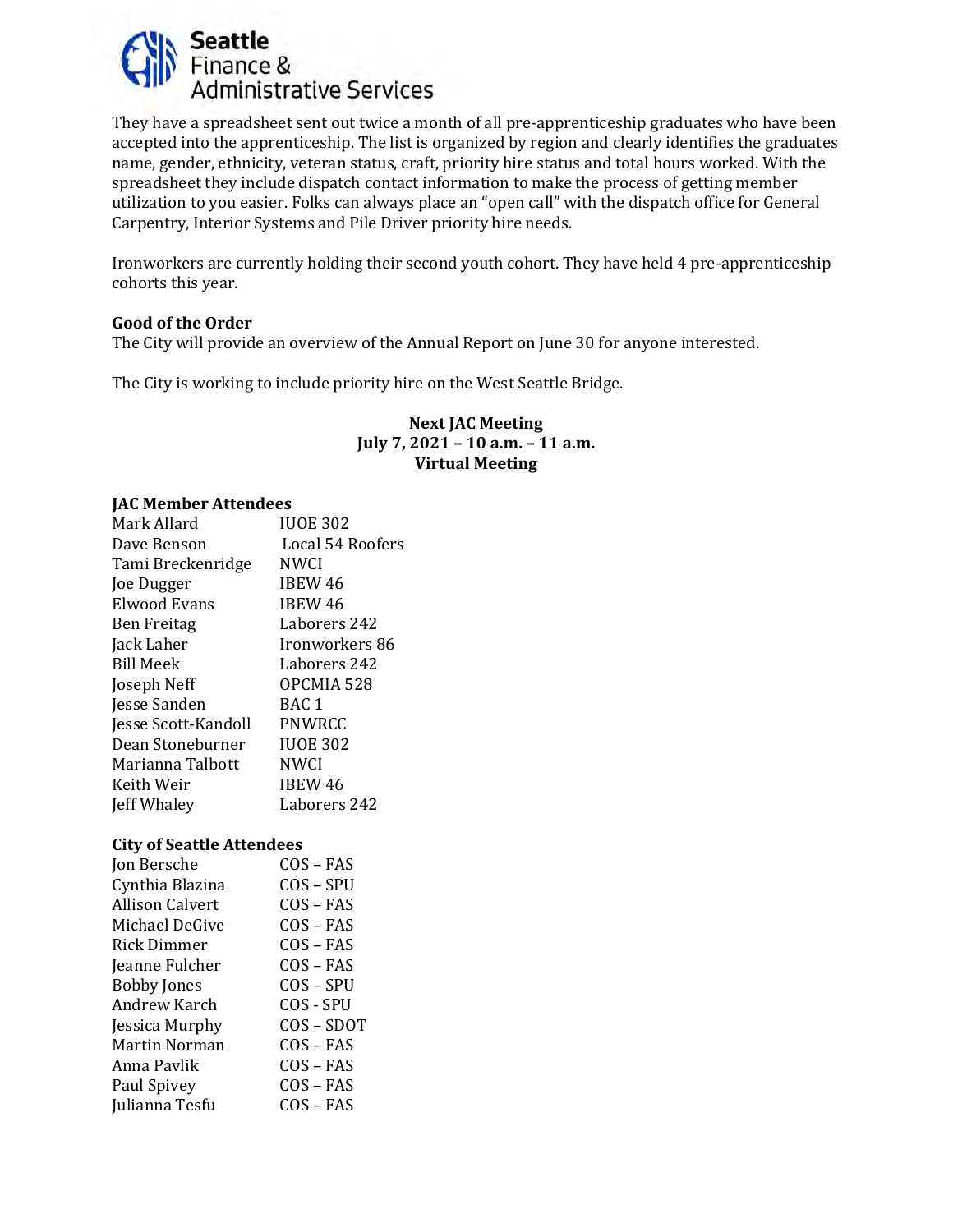

# **Contractor Representatives**

| Daryl Coffland     | James W. Fowler   |
|--------------------|-------------------|
| Adam Hackel        | Layfield          |
| Tae-Hee Han        | Lane Construction |
| Montoya Hill       | Jansen            |
| <b>Stacy Macke</b> | Walsh             |
| Benjamin Mitchell  | Walsh             |
| Chris Sahlin       | Jansen            |
| Jim Wilde          | Gary Merlino      |
|                    |                   |

| Ruth Blaw       | <b>SCC</b>         |
|-----------------|--------------------|
| Tanisha Barquet | <b>ULMS</b>        |
| Megan Clark     | ANEW               |
| Jason Hutson    | <b>PACT</b>        |
| Tashima Steele  | ULMS               |
| Jody Robinson   | Jacobs Engineering |
| Sloane Whitaker | <b>SCC</b>         |
|                 |                    |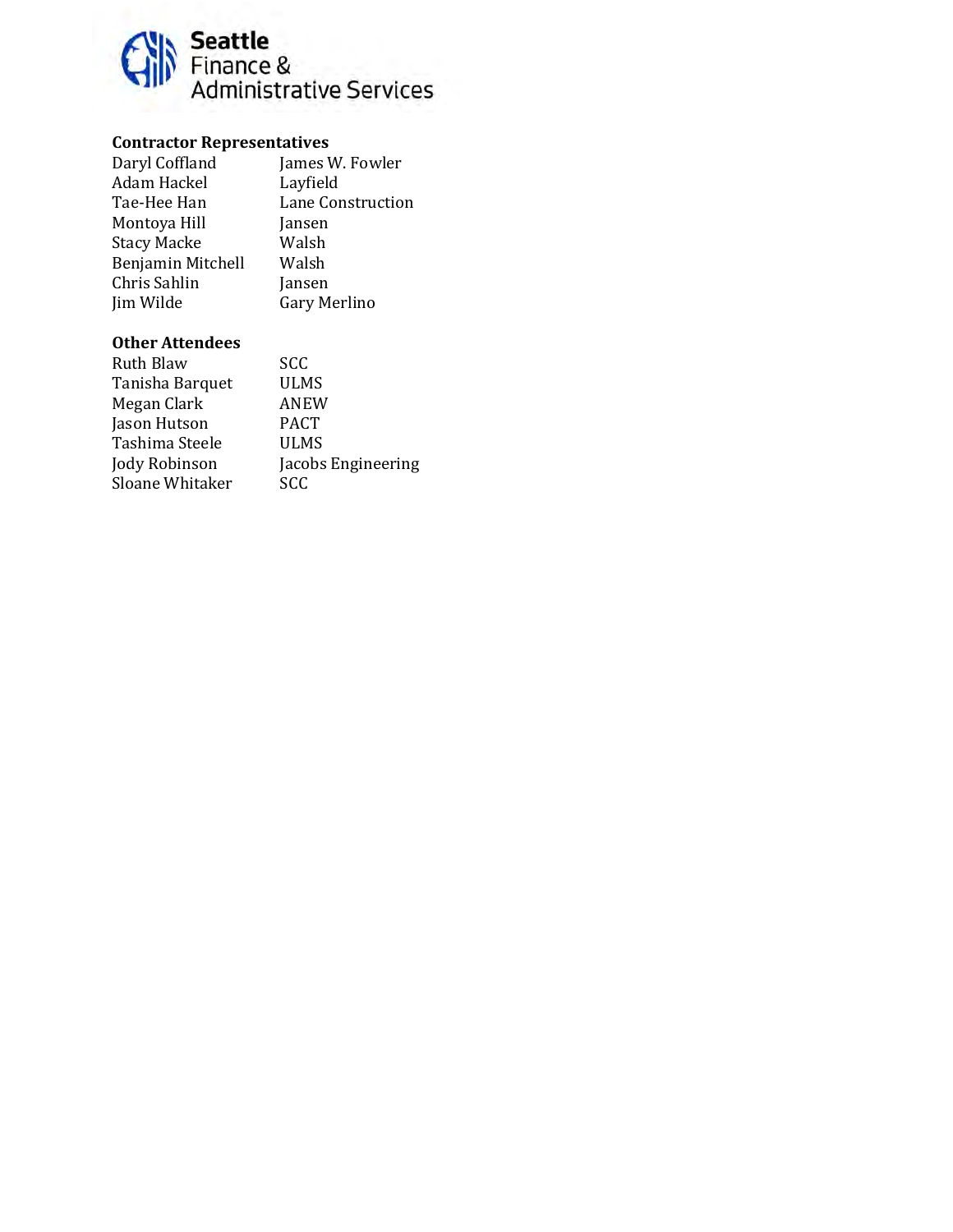<span id="page-23-0"></span>

# **JAC Meeting Notes**

#### **City of Seattle CWA Joint Administrative Committee (JAC) July 7, 2021 10:00 a.m. – 11:00 a.m. Virtual Meeting, via Teams**

#### **Introductions**

The June meeting minutes were reviewed and approved with no edits.

#### **Update on Work Progress, Workforce Needs and Reports and Safety**

2019 AAC Package 1

1 week left on project, finishing punch-list. No Safety or COVID-19 updates or issues. Ceccanti fell short of the PH apprentice requirement, but did note that a PH apprentice journeyed out on the project and they continued to employ them after they reached journey level status.

#### Delridge Way SW - Rapid Ride H Line

The project is 80% complete. Current work includes sidewalk replacement work and channelization. A worker continues to work on light duty, there are no safety issues or no COVID-19 updates to report. There are no current workforce needs.

Northgate Bridge & 1st Ave NE Protected Bike Lane Kraemer not in attendance.

#### Pearl Street Drainage

The project is 65% complete. Upcoming scopes of work include placing rebar, form walls for vault, and electrical work. Three subs are onsite. They have implemented a new plan, which includes holding subcontractors accountable for an action plan to help meet the project performance goals and requirements. There are no safety or COVID-19 incidents. They are in the process of revising COVID-19 protocol and sending to SPU for approval. They are looking to hire a PH crane operator.

#### Ship Canal Water Quality Project - Tunnel Storage

The project is 34.5% complete labor wise. The tunnel boring machine launches July 12, which is a project milestone. There are no reportable injuries or COVID-19 incidents. They submitted an updated plan to SPU regarding relaxation of masks. Lane is having regular meetings with labor partners (laborers and operators) to prepare for the upcoming mining work. Work will include two shifts. They are meeting with key subcontractors bi-weekly to meet PH responsibilities for the project. Performance continues to trend upwards, including good faith efforts, although not reflected on this report.

#### South Park Pump Station

The project is 10 out of 18 months complete. Work includes backfilling, rebar, and forms walls. Grizzly Bar & Post Tensioning, and Ashford Electric are onsite. No COVID-19 or Safety incidents to report. They submitted an update to their safety plan to reflect the state guidance. They have submitted some good faith efforts which are counting towards their performance.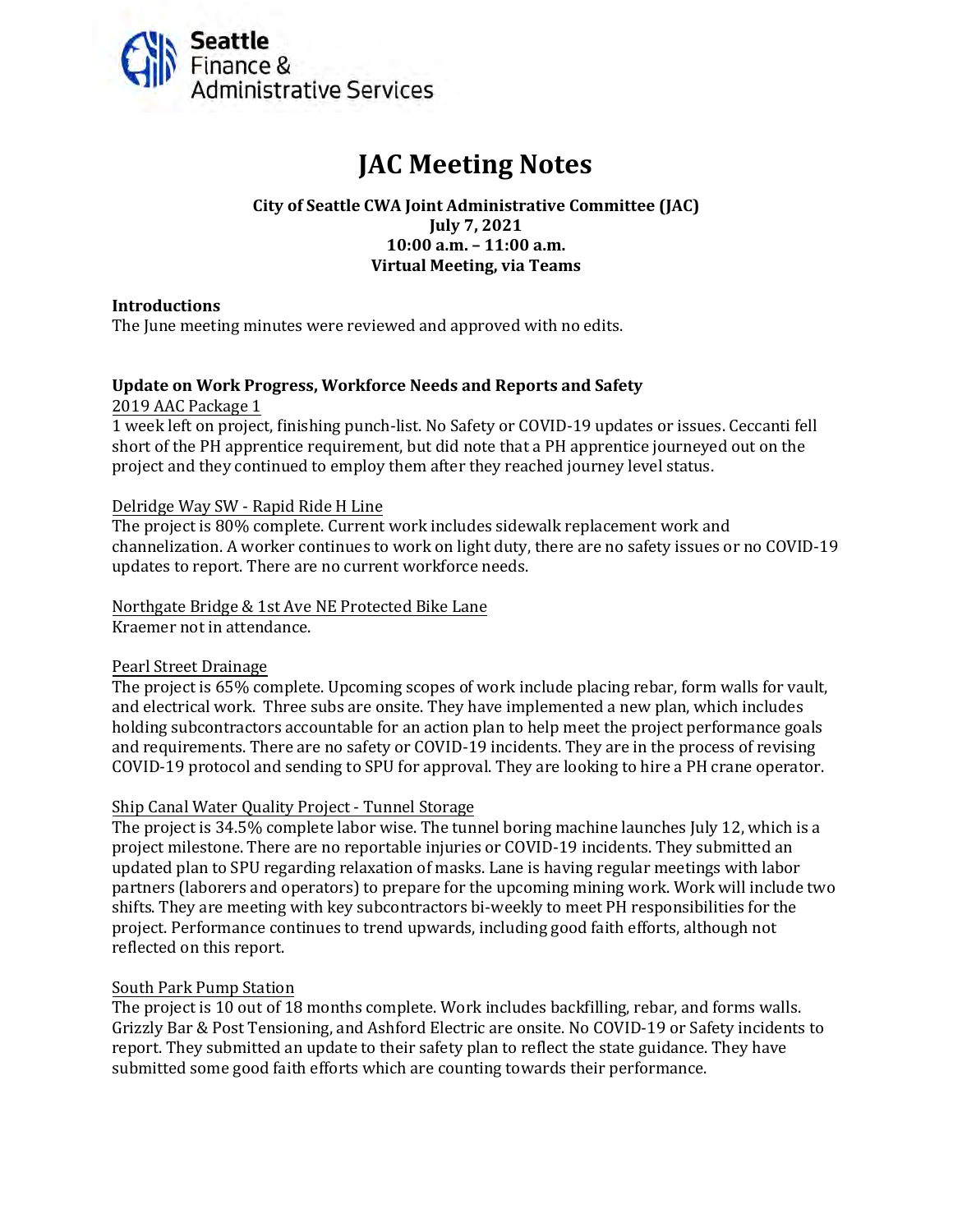# **Seattle** Finance & Administrative Services

#### Waterfront Main Corridor

The project is 48% complete. Merlino is continuing utility work and concrete paving. They are also still working on the bridge and retaining wall. They are looking to hire PH carpenters. Jon Bersche thanked Merlino for their partnership in supporting workers. No Safety or COVID-19 updates.

#### Union Street Pedestrian Bridge

Current work includes finish column work, falsework, and forms to start soon. They are looking to hire PH apprentice laborers and concrete finishers. There are no safety issues. One employee tested positive for COVID-19. The crew was shut down for two days and the weekend, No one else on the crew tested positive. They are working on changes to follow CDC guidelines within the next month. Walsh believes there could be a discrepancy in Priority Hire performance report. Allison Calvert with City of Seattle (COS) pointed out that the numbers may be off if the report was run prior to a large number of payroll reports being added. Michael DeGive with COS confirmed that Walsh had just entered a large number of payroll reports. More up to date performance will be reflected in the next performance report.

#### Lake Forest Park Reservoir

Work includes replacing liner of the east cell of reservoir. Looking to hire laborers for panel work. There are no safety or COVID-19 issues.

#### Brace Point LID Conduit Installation

Olson Brothers Excavating is the Prime Contractor. This project is under Seattle City Light. Scopes include conduit installation in a small neighborhood. It is a one-year long project, with the soft start scheduled for next week. Olson Brothers Excavating has already started to look for PH workers for their self-performed scopes of work which will consist of operators and laborers.

#### **Grievances**

No additional grievance updates.

#### **Labor Compliance**

Lisa Bogardus, with Seattle Building Trades, asked about mask protocols on jobsites and updates regarding COVID-19 changes. Anna Pavlik with COS replied that it is still up to the prime contractors to implement their own safety protocols and contractors responded to share any updates to their protocols. Some sites are relaxing face covering requirements and some are not. COS will remind contractors to give safety plan updates to the union reps.

#### **Pre-Apprenticeship and Apprenticeship Updates**

NWCI has some Pile Drivers, EIS (drywall, acoustical ceiling and metal stud framing) and General Carpentry pre-apprenticeship graduates seeking work. They are getting ready to host a General Carpentry pre-apprenticeship class starting on July 12th at their Renton Training Center and the class is expected to graduate on July 30. Virtual interviews will be scheduled on August 2 starting at 8 AM. They will be reaching out to contractors and community partners for volunteers shortly. They are also getting ready to host an Interior Systems (drywall, acoustical ceilings and metal stud framing) pre-apprenticeship class 7/12 – 7/30 at their DuPont Training Center. Virtual interviews are scheduled for August 2 starting at 12:00 PM and they will be reaching out to contractors and community partners for volunteers shortly. They are also getting ready to host an Interior Systems (drywall, acoustical ceilings and metal stud framing) pre-apprenticeship class from 9/13 – 10/1 at their Kent Training Center. Virtual interviews are scheduled for October 7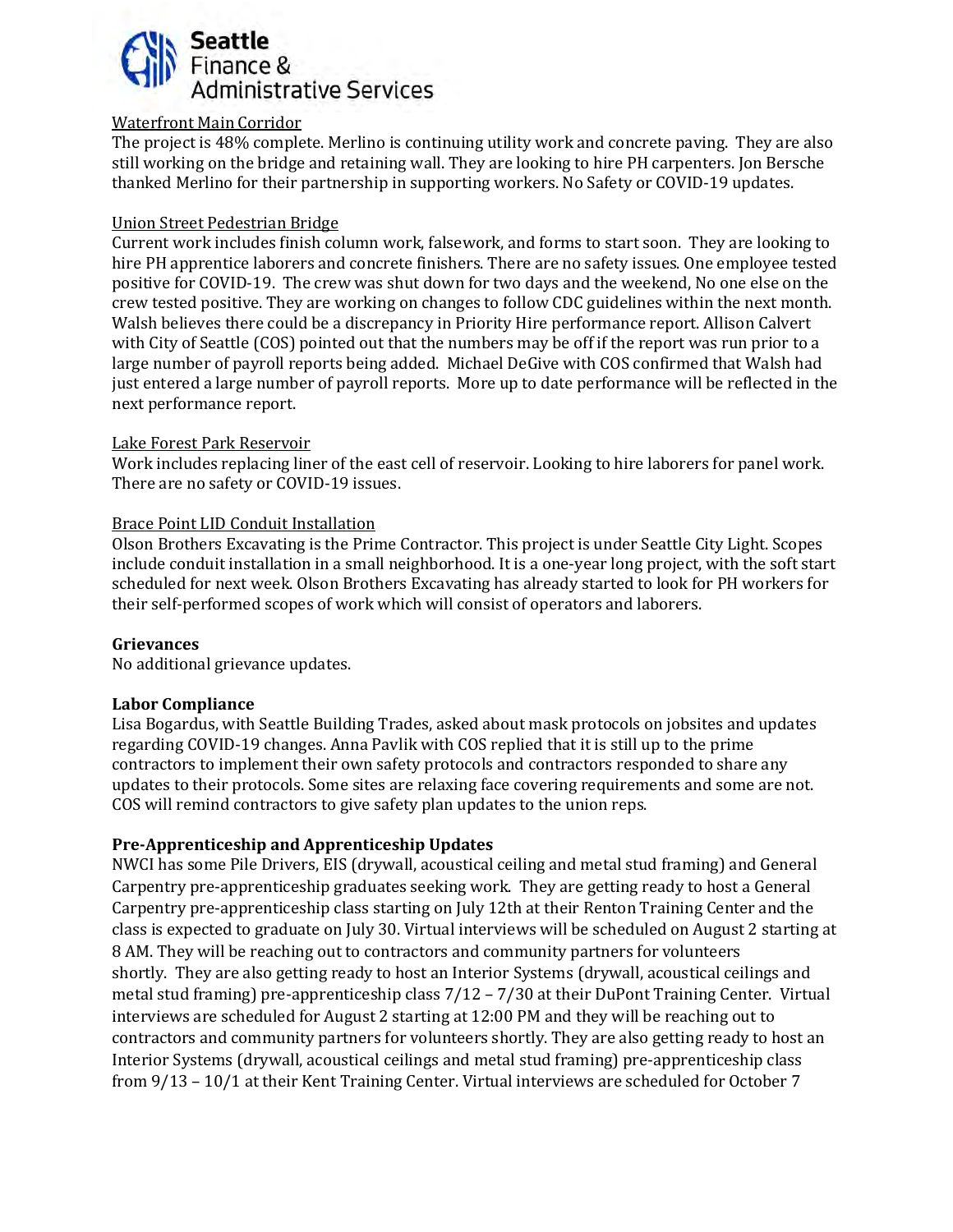

starting at 8:00 AM and we will be reaching out to contractors and community partners for volunteers shortly.

Lastly, as a reminder they do have the spreadsheet they send out twice a month of all preapprenticeship graduates who have been accepted into the apprenticeship. The list is organized by region and clearly identifies the graduates name, gender, ethnicity, veteran status, craft, priority hire status and total hours worked. With the spreadsheet they also include their dispatch contact information to make the process of getting member utilization to you easier. However, you can always place an "open call" with their dispatch office for your General Carpentry, Interior Systems and Pile Driver priority hire needs.

#### **Old/ Unfinish/ New Business**

Anna Pavlik with COS commented on how many projects were not meeting Priority Hire requirements and asked all partners for suggestions to help boost performance.

#### **Good of the Order**

The City is seeking approval from the FHWA to apply Priority Hire on the West Seattle bridge project and will update the JAC once a decision is final from FHWA.

#### **Next JAC Meeting August 4, 2021 – 10 a.m. – 11 a.m. Virtual Meeting**

#### **JAC Member Attendees**

| Mark Allard         | <b>IUOE 302</b>         |
|---------------------|-------------------------|
| Dave Benson         | Local 54 Roofers        |
| Tami Breckenridge   | <b>NWCI</b>             |
| Antonio Butler      | IBEW 46                 |
| Joe Dugger          | IBEW 46                 |
| <b>Elwood Evans</b> | <b>IBEW 46</b>          |
| <b>Ben Freitag</b>  | Laborers 242            |
| Jack Laher          | Ironworkers 86          |
| <b>Bill Meek</b>    | Laborers 242            |
| Joseph Neff         | OPCMIA 528              |
| Jesse Sanden        | BAC <sub>1</sub>        |
| Jesse Scott-Kandoll | <b>PNWRCC</b>           |
| Dean Stoneburner    | <b>IUOE 302</b>         |
| Marianna Talbott    | <b>NWCI</b>             |
| Paula Resa          | <b>NWCI</b>             |
| Keith Weir          | IBEW 46                 |
| Jeff Whaley         | Laborers 242            |
| Lisa Bogardus       | Seattle Building Trades |
| Marge Newgent       | Teamsters Local 174     |
| Cynthia Grant       | IUPAT                   |
|                     |                         |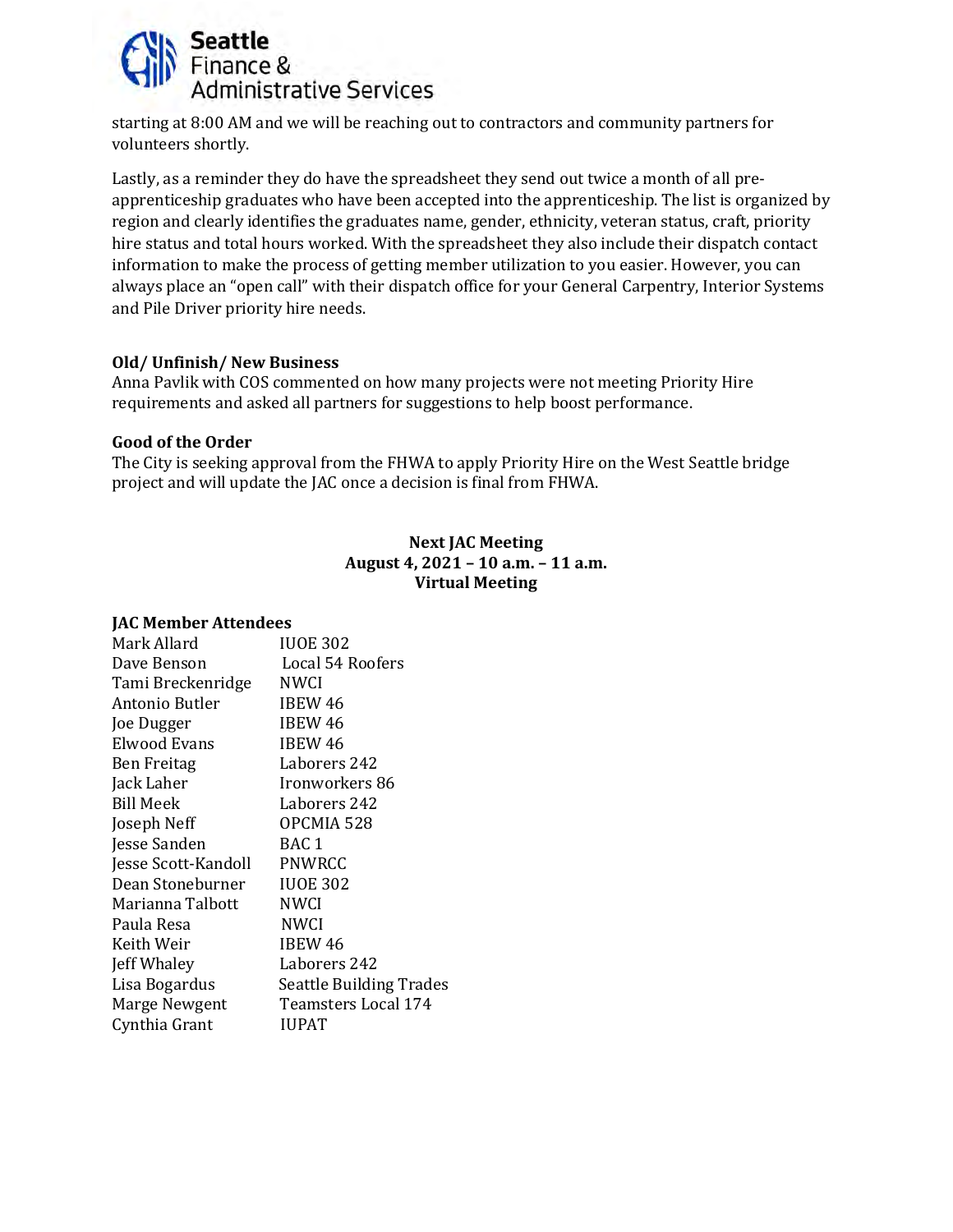

# **City of Seattle Attendees**

| Jon Bersche            | $COS - FAS$ |
|------------------------|-------------|
| Cynthia Blazina        | COS – SPU   |
| <b>Allison Calvert</b> | $COS - FAS$ |
| Michael DeGive         | $COS - FAS$ |
| Rick Dimmer            | $COS - FAS$ |
| Martin Norman          | COS - FAS   |
| <b>Bobby Jones</b>     | $COS - SPU$ |
| Andrew Karch           | COS - SPU   |
| Jessica Murphy         | COS-SDOT    |
| Martin Norman          | COS – FAS   |
| Anna Pavlik            | $COS - FAS$ |
| Paul Spivey            | $COS - FAS$ |
|                        |             |

## **Contractor Representatives**

| Thom Butler        | James W. Fowler                  |
|--------------------|----------------------------------|
| Adam Hackel        | Layfield                         |
| Tae-Hee Han        | Lane Construction                |
| Montoya Hill       | Jansen                           |
| <b>Stacy Macke</b> | Walsh                            |
| Benjamin Mitchell  | Walsh                            |
| Chris Sahlin       | Jansen                           |
| Jim Wilde          | Gary Merlino                     |
| Ethan              | <b>Prospect Construction</b>     |
| Joni Debrowski     | <b>Olson Brothers Excavating</b> |
|                    |                                  |

| Ruth Blaw       | <b>SCC</b>         |
|-----------------|--------------------|
| Tanisha Barquet | ULMS               |
| Megan Clark     | ANEW               |
| Jason Hutson    | <b>PACT</b>        |
| Tashima Steele  | <b>ULMS</b>        |
| Jody Robinson   | Jacobs Engineering |
| Sloane Whitaker | <b>SCC</b>         |
|                 |                    |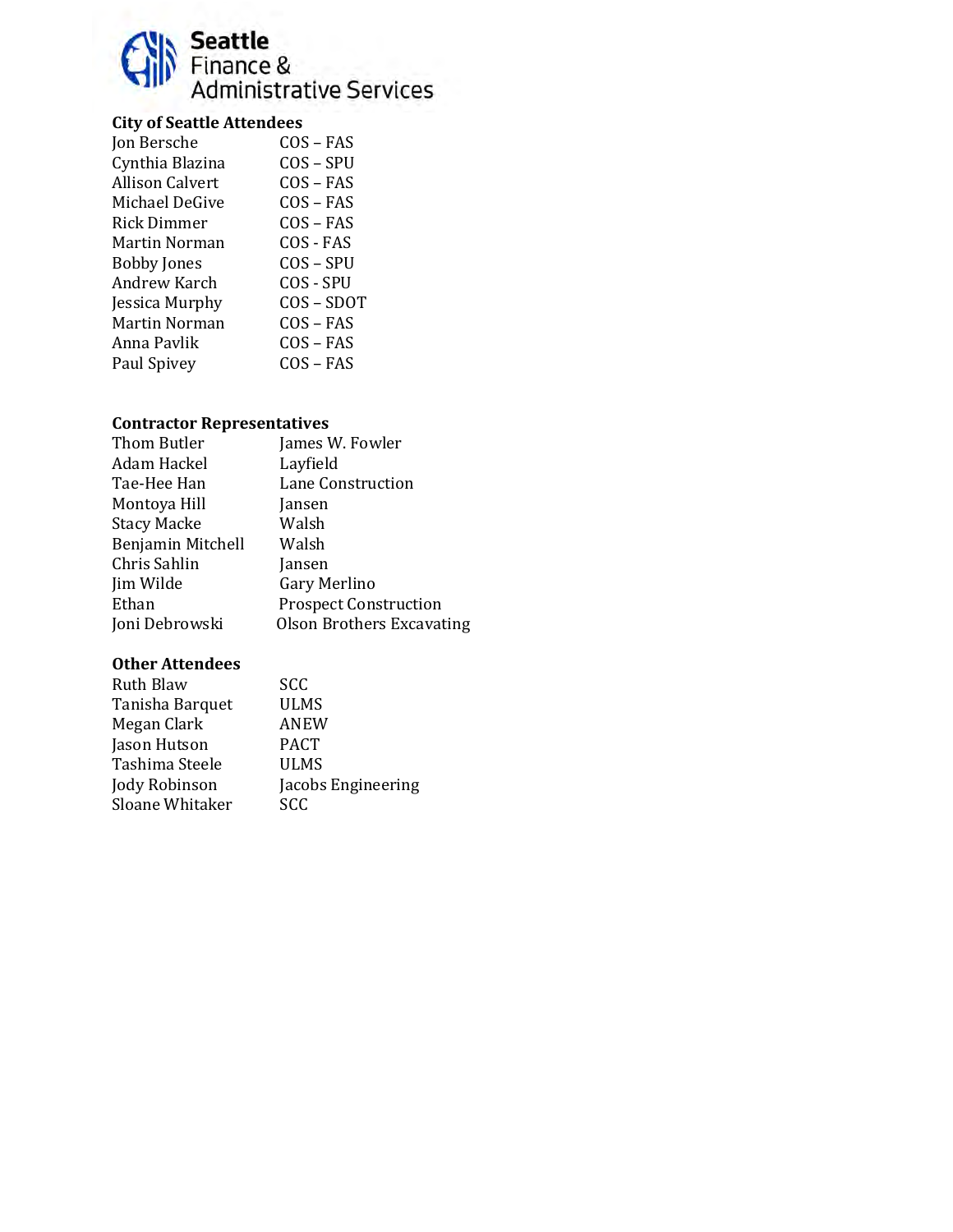<span id="page-27-0"></span>

# **JAC Meeting Notes**

**City of Seattle CWA Joint Administrative Committee (JAC) August 4, 2021 10:00 a.m. – 11:00 a.m. Virtual Meeting, via Teams**

#### **Introductions**

The July meeting minutes were reviewed and approved with no edits.

#### **Update on Work Progress, Workforce Needs and Reports and Safety** Delridge Way SW - Rapid Ride H Line

The project is 90% complete. Current work includes sidewalk replacement work and channelization. A worker continues to work on light duty. There are no safety issues or COVID-19 updates to report. There are no current workforce needs. No mask required for vaccinated workers, but mask is required for those who are not vaccinated.

#### Lake Forest Park Reservoir

Layfield is not in attendance. Allison Calvert with COS gave a brief report on workforce performance for the project adding that the Contractor is doing good for Priority Worker journey performance but could use help on the Priority Worker apprentice requirement.

#### Northgate Bridge & 1st Ave NE Protected Bike Lane

Kraemer is not in attendance. Rick Dimmer with COS added that he is working with Kraemer to increase Priority Worker utilization on the upcoming scopes of work.

#### Pearl Street Drainage

The project is 75% complete. Scopes of work include placing rebar, installing an underground tank, and finishing the new facility. Small crew of 5 workers onsite. New subcontractors starting work will include Northshore and Trenchless. There are no safety or COVID-19 incidents. They sent their revised COVID-19 protocol to SPU and are still waiting for approval. For now, they are following L&I guidance. Thom Butler with JW Fowler spoke on best practices which included having an individual in the loop during the on-boarding process dedicated to Priority Hire as well as having a collaborative team approach.

#### Ship Canal Water Quality Project - Tunnel Storage

The project is 36% complete. The tunnel boring machine launched last week and started mining. Work is going on from Queen Anne to Fremont which includes utilities and water main bypass. They are working 3 shifts. Workers include operators, laborers, and miners (laborers). There are no COVID-19 issues but there was a minor food allergy reaction to report. No one lost time. The mask mandate directed by SPU requires masks indoors for all workers. For workers outside maintaining 6ft distance is required. Lane is having regular meetings with labor partners (laborers and operators) regarding mining work. They are meeting with key subcontractors weekly to meet PH responsibilities for the project. They are meeting Priority Worker journey requirement with good faith efforts and working with the trades to meet the apprentice and Priority Worker apprentice requirement. They recently hired a laborer apprentice.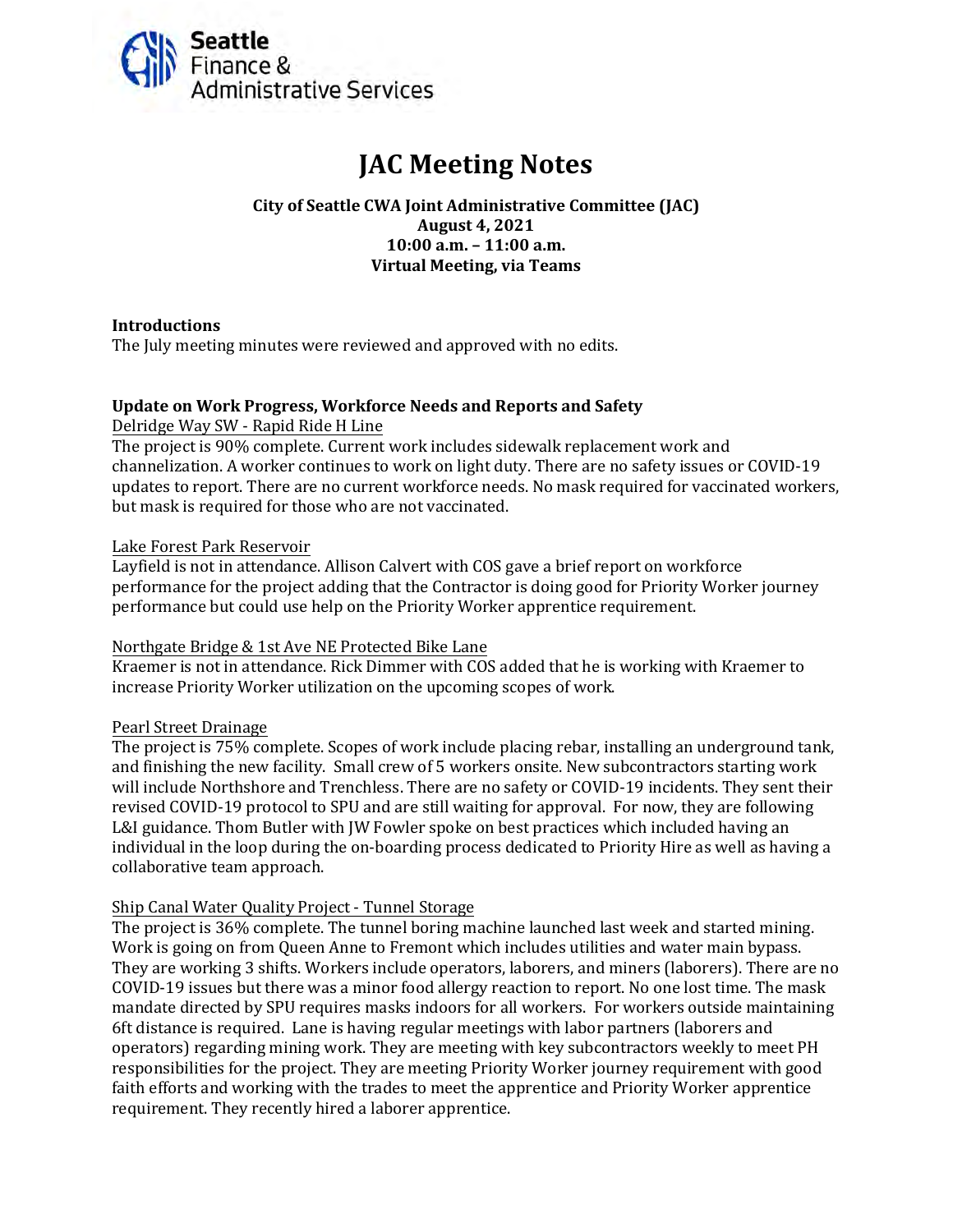

#### South Park Pump Station

The project is 55% complete. Prospect is increasing across the board with apprenticeship utilization and the Priority Hire journey performance is close to getting above the requirement with good faith efforts. Work includes driving sheet pile, concrete forms, and rebar work. Prospect is looking to hire a Priority Hire journey carpenter. No COVID-19 or Safety incidents to report. There is no mask requirement for vaccinated employees. Prospect has submitted an updated health and safety plan to SPU and it is under review.

#### Waterfront Main Corridor

The project is 50% complete. Merlino is continuing utility work, concrete paving, bridge work and working on the retaining wall. They are looking to hire a Priority Worker vac truck driver. There are no COVID-19 updates, but one safety incident: someone twisted their ankle going to the car but reported to work the next day. They will update us on mask protocol at a later date.

#### Union Street Pedestrian Bridge

The Project is 40% complete. Current work includes rebar work and pouring bridge next week. They are looking to hire concrete finishers. They worked through some LCPtracker issues and have updated payroll but not reflected on this report. There are no safety or COVID-19 issues. Regarding masking, they're following same policy they originally started with. Walsh's self-performed work will start soon. They are looking to hire a preferred entry carpenter. They are meeting with subcontractors to help meet the Priority Hire requirements for the project.

#### Brace Point LID Conduit Installation

Olson Brothers Excavating is the Prime Contractor. No workforce performance listed on this report. The project is on delay for 4 to 6 weeks. They have started to hire laborers and operators. They are following phase 2 protocol regarding COVID-19 and will keep us updated with any changes.

#### **Grievances**

No additional grievance updates.

#### **Labor Compliance**

Allison Calvert with COS reminded all that the CWA requires all contractors to escalate prevailing wages in September. Updated wages can be found on the L&I website. Michael De Give with COS reminded everyone for now, if performing CFRP work, the rate should be paid at the Iron Workers wage classification.

#### **Pre-Apprenticeship and Apprenticeship Updates**

NWCI has some Pile Drivers, Interior Systems (drywall, acoustical ceiling and metal stud framing) and General Carpentry pre-apprenticeship graduates seeking work. They just wrapped up their General Carpentry pre-apprenticeship class on July 30th at their Renton Training Center. They had 12 students graduate the program – 3 women and 9 men, all of whom are from our BIPOC communities and/or reside in the Priority Hire ZIP codes. They are getting ready to begin the onboarding process, and the graduates should be ready for work in the next couple weeks. They have also just wrapped up their Interior Systems pre-apprenticeship (drywall, acoustical ceilings & metal stud framing) class starting on July 30th at their DuPont Training Center. They had 11 students graduate the program –all of whom are from our BIPOC communities and/or reside in the Priority Hire ZIP codes. They are getting ready to begin the onboarding process, and the graduates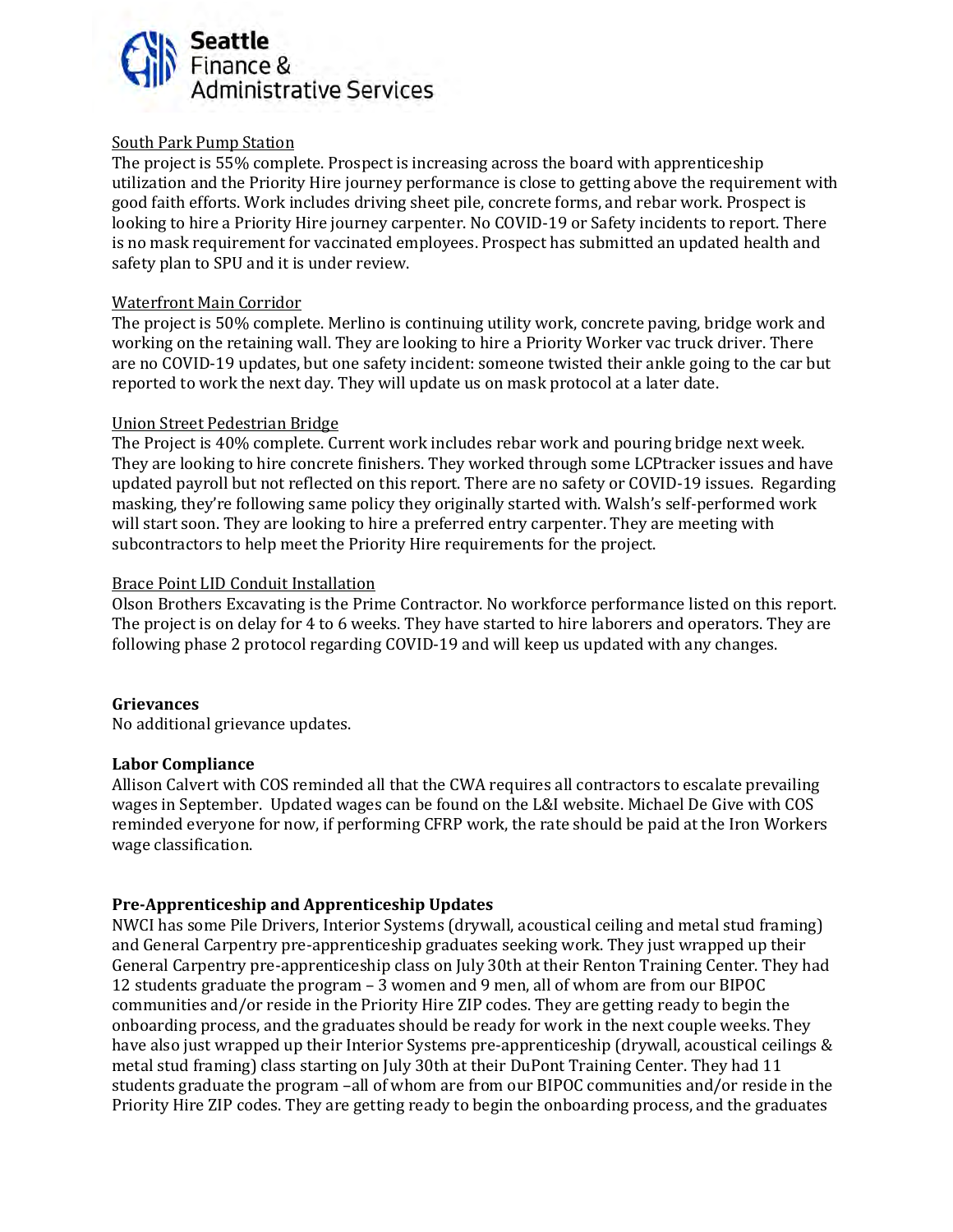

should be ready for work in the next couple weeks. They are also getting ready to host an Interior Systems (drywall, acoustical ceilings and metal stud framing) pre-apprenticeship class 9/13 – 10/1 at their Kent Training Center. Virtual interviews are scheduled for October 7th starting at 8:00 AM and they will be reaching out to contractors and community partners for volunteers shortly. Lastly as a reminder they do have the spreadsheet they send out twice a month of all pre-apprenticeship graduates who have been accepted into the apprenticeship. The list is organized by region and clearly identifies the graduates name, gender, ethnicity, veteran status, craft, priority hire status and total hours worked. With the spreadsheet they also include their dispatch contact information to make the process of getting member utilization to contractors easier. However, contractors can always place an "open call" with their dispatch office for any General Carpentry, Interior Systems and Pile Driver Priority Hire needs.

#### **Old/ Unfinish/ New Business**

Nothing

#### **Good of the Order**

The City is seeking approval from FHWA to apply Priority Hire on the West Seattle Bridge project and will update the JAC once a decision is final from FHWA. Lisa Bogardus with the Seattle Building Trades reminded everyone to be mindful of air quality because of wild fires.

#### **Next JAC Meeting September 1, 2021 – 10 a.m. – 11 a.m. Virtual Meeting**

#### **JAC Member Attendees**

| Dave Benson         | Local 54 Roofers               |
|---------------------|--------------------------------|
| Joe Dugger          | <b>IBEW 46</b>                 |
| <b>Elwood Evans</b> | <b>IBEW 46</b>                 |
| Dean Stoneburner    | <b>IUOE 302</b>                |
| Marianna Talbott    | <b>NWCI</b>                    |
| Paula Resa          | <b>NWCI</b>                    |
| Jeff Whaley         | Laborers 242                   |
| Lisa Bogardus       | <b>Seattle Building Trades</b> |
|                     |                                |

#### **City of Seattle Attendees**

| <b>Allison Calvert</b> | $COS - FAS$ |
|------------------------|-------------|
| Michael DeGive         | $COS - FAS$ |
| Rick Dimmer            | $COS - FAS$ |
| Martin Norman          | COS - FAS   |
| Jessica Murphy         | COS-SDOT    |
| Anna Pavlik            | $COS - FAS$ |
| Anita Adams            | $COS - FAS$ |
|                        |             |

#### **Contractor Representatives**

| Thom Butler        | James W. Fowler   |
|--------------------|-------------------|
| Tae-Hee Han        | Lane Construction |
| Montoya Hill       | Jansen            |
| <b>Stacy Macke</b> | Walsh             |
|                    |                   |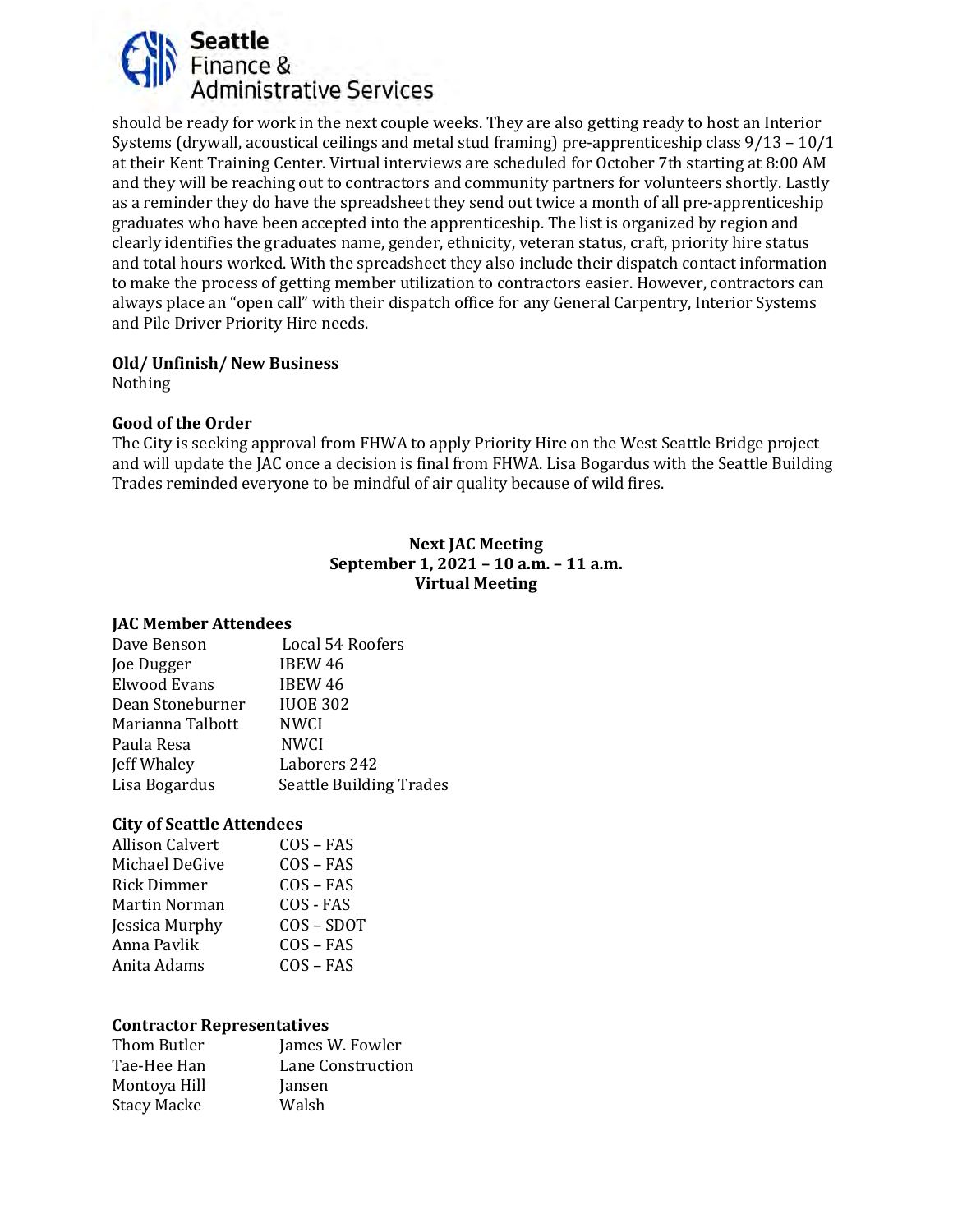

Benjamin Mitchell Walsh<br>Jim Wilde Gary M Jim Wilde Gary Merlino<br>Ethan Starbuck Prospect Cons Ethan Starbuck Prospect Construction<br>
Joni Dombrowski Olson Brothers Excavat

Olson Brothers Excavating

#### **Other Attendees**

Amesha Lawton ULMS<br>Jason Hutson PACT Jason Hutson<br>Jody Robinson Sloane Whitaker

Jacobs Engineering<br>SCC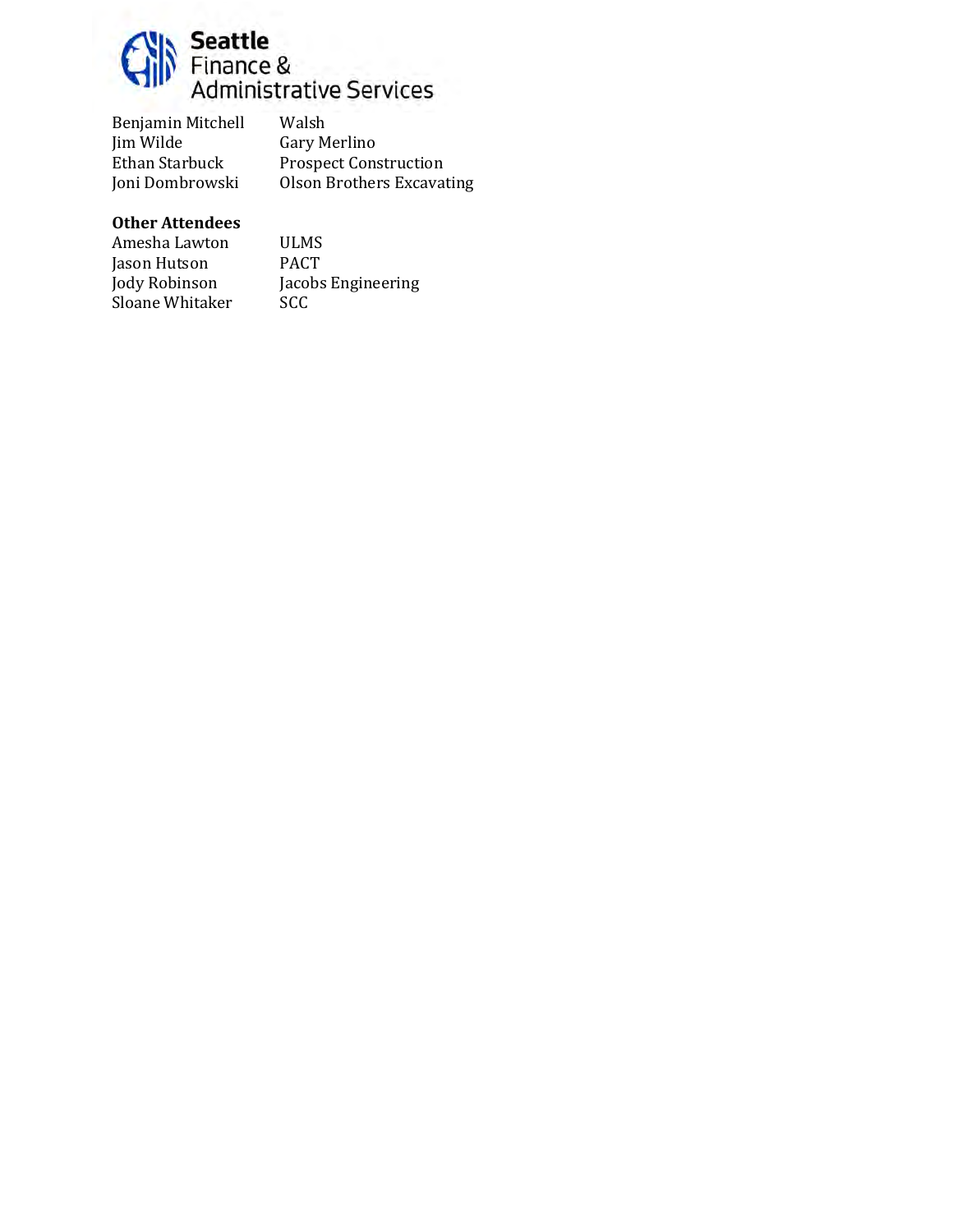<span id="page-31-0"></span>

# **JAC Meeting Notes**

**City of Seattle CWA Joint Administrative Committee (JAC) September 1, 2021 10:00 a.m. – 11:00 a.m. Virtual Meeting, via Teams**

#### **Introductions**

The August meeting minutes were reviewed and approved with no edits.

#### **Update on Work Progress, Workforce Needs and Reports and Safety** Delridge Way SW - Rapid Ride H Line

The project is 95% complete. They are still working to finish signals, sidewalks, and landscaping. Priority Hire percentages are trending up and Jansen has reached out to sub-contractors for their contribution to project-wide Priority Hire requirements.

There are no positive COVID cases and no safety issues. There are no current workforce needs. Rick Dimmer thanked Jansen Inc and mentioned that they are meeting the requirements with Good Faith Efforts and approaching the Apprenticeship Utilization requirement. He also, special thanks to the Jansen leadership team and crew for supporting / piloting the City's Acceptable Worksite (AWS) Policy.

#### Lake Forest Park Reservoir

The project is 50% complete. They are currently working on the east side of the reservoir. Layfield is doing well employing Priority Hire Journey Workers, but need to improve Priority Hire Apprentice performance. There were multiple positive COVID cases last month. All exposed workers have been tested + quarantined. All are now back to work. No positive COVID cases this month. COVID protocol remains in place.

Allison Calvert mentioned that the City team met with Layfield to make plans / seize opportunities for improvement in Priority Hire requirements/goals and ways they can use the city team for support. The City understands the unique nature of the scope of work, but will continue to focus on what we can do together to meet/exceed the Priority Hire requirements /goals.

#### Northgate Bridge & 1st Ave NE Protected Bike Lane

The project is 97.3% complete with 31 days of work left. Kraemer has struggled a bit with hiring and keeping Priority Hire workers. They have performed well in some categories, and have had challenges in others. They ran into challenges finding quality workers out of hall for this project. Kraemer's main sub-contractor has the majority of their Priority Hire and Apprentice hours. No positive COVID cases. Most of their work is outside so there are no masks required for vaccinated workers. All workers are expected to maintain 6' social distance. They were able to avoid any problems as a result of a fire near the site this month. No workforce needs at this time. Rick Dimmer mentioned that the Final 360 review is coming up. The City is looking for a strong push through the end of project for maximum Priority Hire success.

#### Pearl Street Drainage

The project is 79% complete. There are no injuries to report. They are currently working on the underground storage tank and painting scopes are coming up next. JW Fowler is collaborating with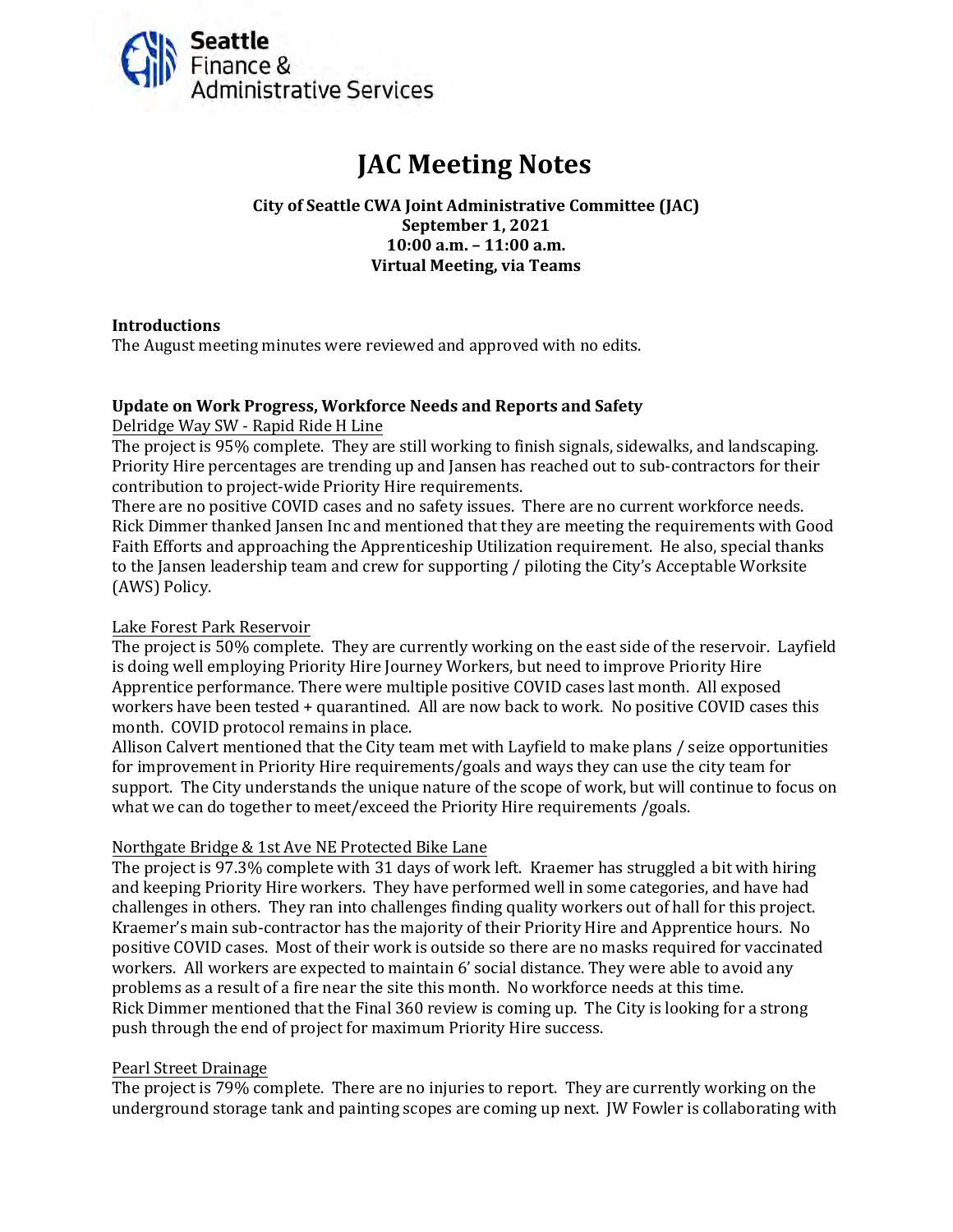# Seattle Finance & **Administrative Services**

their sub-contractors to keep pushing toward Priority Hire requirements/goals , especially Priority Hire Apprentices. They appreciate Rick's timely support at every step. No positive COVID cases. They are maintaining mask mandate and social distance protocols. Proof of vaccination is on file for all vaccinated workers.

The City appreciates JW Fowler's strategic approach and willingness to push through the end of project to meet Priority Hire requirements/goals.

Rick Dimmer offered thanks to Thom and the JW Fowler team for their enthusiasm and leadership. He mentioned that they still need to meet the Apprenticeship Utilization requirement, so they need to keep their foot on the gas in this regard.

The City also appreciates JW Fowler's communication regarding Good Faith Efforts.

# Ship Canal Water Quality Project - Tunnel Storage

The project is 38% complete. Underground tunnel boring is well underway. One of Lane's biggest subs has not started yet, and will be performing concrete work. They are meeting weekly with the City team and trades and sub-contractors. Some of their performance has yet to be documented. They are working to improve their performance on Priority Hire requirements/goals. They do still need miners, operators, and welders and are searching outside the area to meet those dispatch requests. There are no major incidents/accidents, but did have some minor first-aid incidents. They also resolved CO2 levels in tunnel due to a generator near the shaft. There was 1 positive COVID case just yesterday: TBM worker. All related workers were tested. No positive tests among them. Lane has recommitted to their COVID protocols.

The City thanked Lane for their support and pilot of the City's AWS Policy. The City appreciates Lane's initiation of weekly meetings with the Laborers, Operators, and City team. The City is aware that miners and welders are currently in high-demand, so that is has been challenging to find those skilled workers for this tunnel project. The City has asked Lane to be more intentional in finding opportunities for apprentices on site. Lane mentioned that they have onboarded 5 new apprentices recently.

#### South Park Pump Station

The project is 65-70% complete. Prospect is on track with 7 months of work left. Their Priority Hire performance did drop recently. It has been hard to find Pile Drivers recently (current scope of work). Prospect is still moving up in Priority Hire performance and meeting the Priority Hire Journey Worker requirement with Good Faith Efforts (GFE). Two out of 10 current workers are apprentices. Sub-contractor, Pacific Foundation has worked many hours this month, which has lowered overall Priority Hire percentages. Prospect is maintaining COVID protocols, including suggesting masks even for vaccinated workers. They may need a Laborer Apprentice soon. The City reminded Prospect to be sure to request a Priority Hire Apprentice for that workforce need.

# Waterfront Main Corridor

The project is 52% complete. Merlino is continuing with utility work from King to Pine and Lenora to Bell. They are currently working on the bridge at Lenora. There were 5 positive COVID tests recently. Merlino is continuing with existing COVID protocols. There are no injuries to report. Merlino thanked Megan Clark from ANEW for her consistent support. They recently added 2 Preferred Entry Apprentices from ANEW.

#### Union Street Pedestrian Bridge

The project is 45% complete. There is a concrete pour scheduled this month. Then they are moving on to building the elevator. Walsh is taking advantage of their self-performed work opportunities this month. They have moved a Journey Worker to another Walsh project and are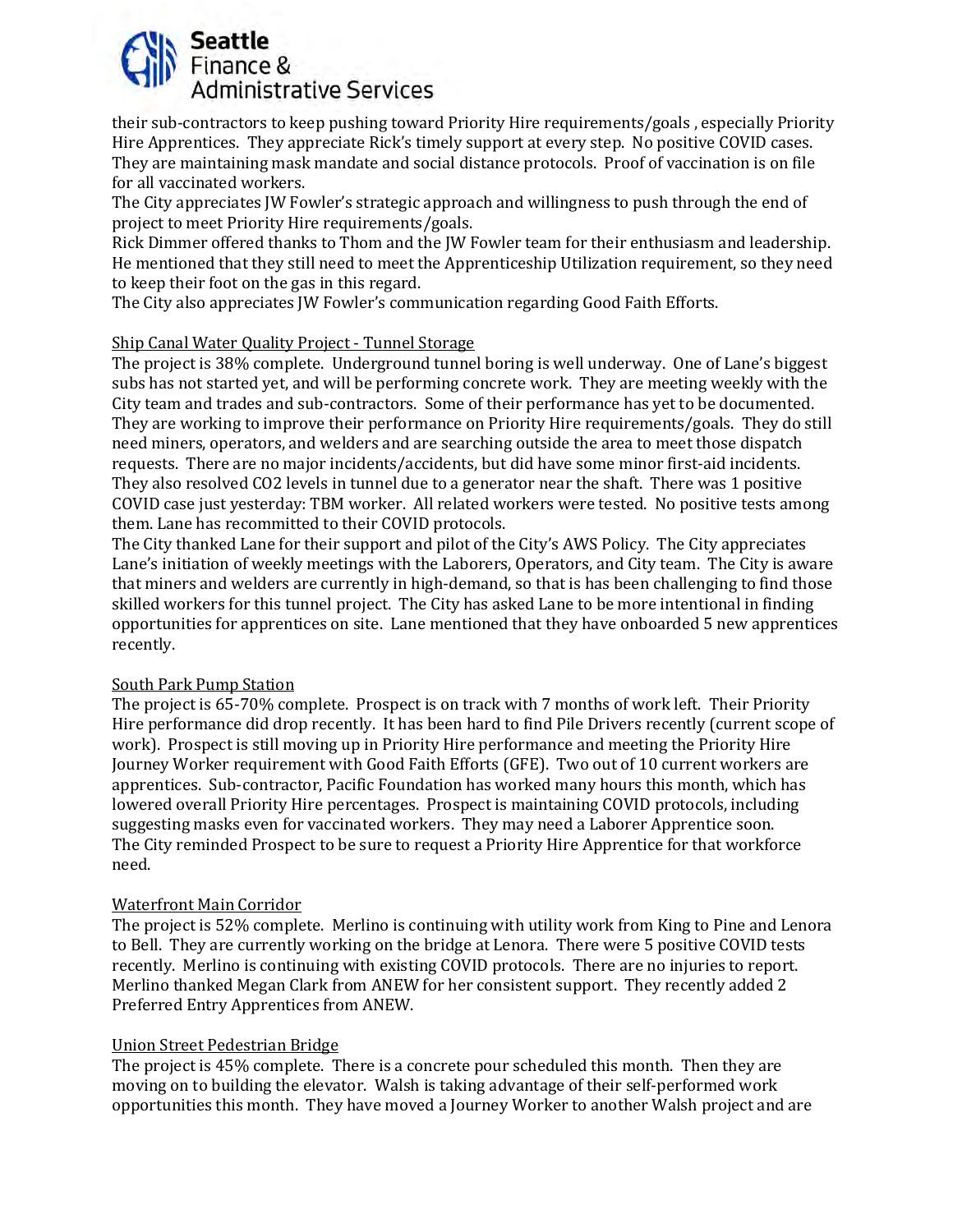

looking to bring on a Preferred Entry Apprentice to this project. They are almost meeting Priority Hire Apprentice requirements and plan to hit that goal soon. Walsh is also working with subcontractors and Ironworkers to increase their Apprenticeship Utilization requirement in general. There are no safety issues. There has been no change in COVID policy (masks and social distancing on site). A City safety worker on-site did test positive for COVID. Walsh had him leave site to quarantine. He will be back next week. Mid next month Walsh will need a Preferred Entry Priority Hire Apprentice (Aaron will be requesting that dispatch soon).

The City mentioned that it is a great example of proactive strategy to move workers between projects to meet Priority Hire requirements/goals. The City would be happy to meet with Walsh and their sub-contractors to meet Priority Hire requirements/goals through the remainder of the project.

Walsh will include Rick Dimmer in their plans and meetings with sub-contractors moving forward.

#### Brace Point LID Conduit Installation

This project has been delayed by the City. Olson Brother Excavating has not started the project yet. The projected start date is likely 3-4 weeks away (ie: end of September). They have already hired some workers in preparation.

#### **Grievances**

No additional grievance updates.

#### **Labor Compliance**

Allison Calvert with COS reminded all that the CWA requires all contractors to escalate prevailing wages in September (this month). Updated wages can be found on the L&I website. She also reminded everyone that Labor Day is a holiday under the CWA.

#### **Pre-Apprenticeship and Apprenticeship Updates**

Megan with ANEW/PACE thanked MidMountain, Merlino, Jim Wilde and Laborers Local 242 for their support getting graduates onto City CWA projects. They just graduated 4 classes. Most graduates are already out to work. The next graduation is Sept. 13. The next class session starts Sept. 15 (currently in tryouts). A promotional flyer has been sent to the City team regarding an October 7, 2021 Hiring Event with Pre-Apprenticeship programs and contractors from across the state. Any/all City CWA Prime or sub-contractors, are welcome. This is a great opportunity to connect to the Pre-Apprenticeship pathway in this region.

#### **Old/ Unfinish/ New Business**

Rick Dimmer mentioned that there will be a new City CWA project coming this month. It will be a water drainage project. Merlino will be the prime contractor. The start date is Sept. 20. Merlino will be at the JAC next month to represent this project.

#### **Good of the Order**

The City is happy to announce that they have received their approval to apply Priority Hire and the CWA to the FHWA-funded West Seattle Bridge project. This will be another great opportunity for local workers. Kraemer North America will be the prime contractor. It will start in October 2021. The City looks forward to partnering with Kraemer and SDOT for a successful project. Anna Pavlik mentioned that the City will need to work closely with Kraemer for success on this significant local project. The City also looks forward to working with the local labor partners to support the Prime on this project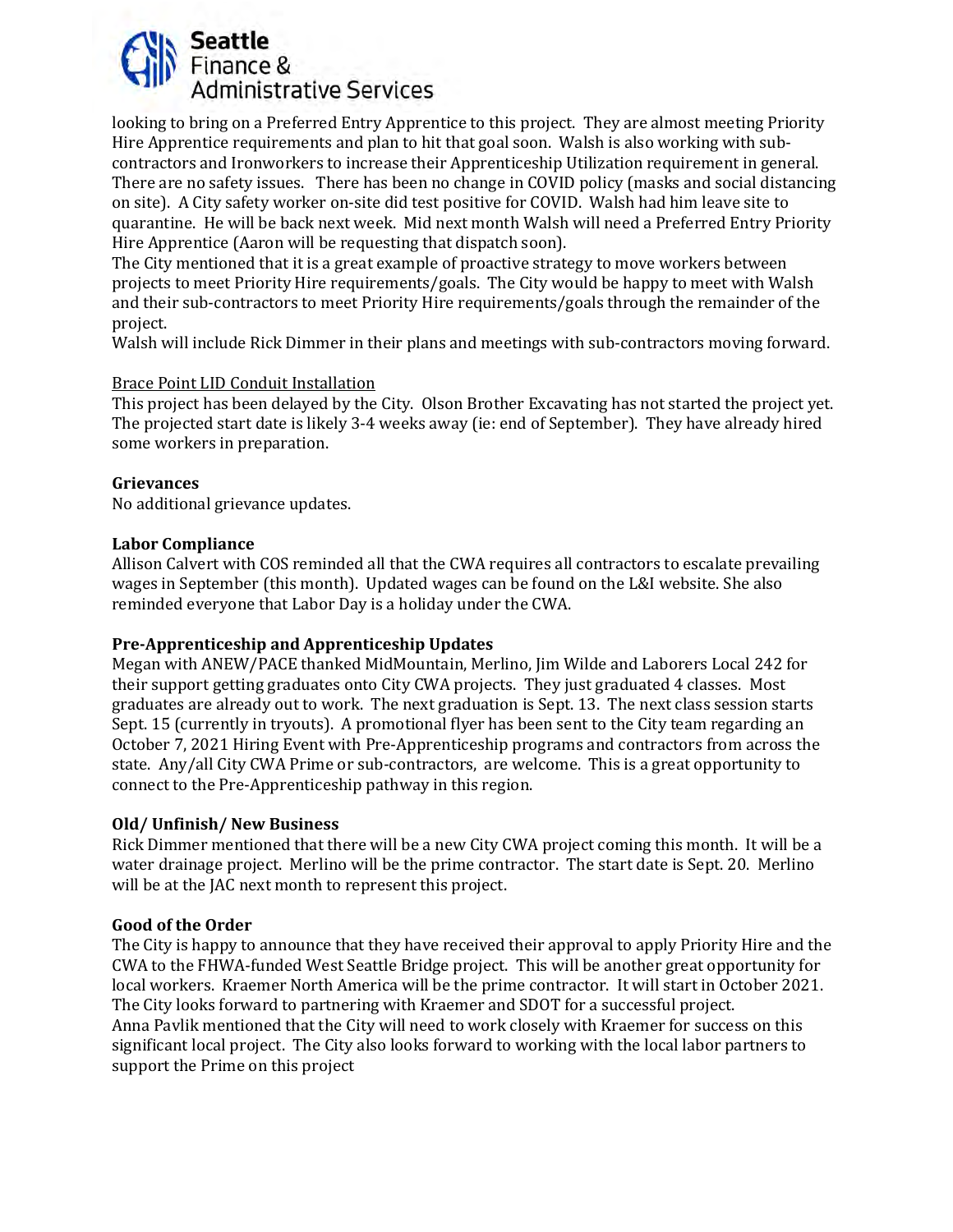

#### **Next JAC Meeting October 6, 2021 – 10 a.m. – 11 a.m. Virtual Meeting**

#### **JAC Member Attendees**

| Dave Benson         | Local 54 Roofers               |
|---------------------|--------------------------------|
| Joe Dugger          | IBEW 46                        |
| Elwood Evans        | IBEW 46                        |
| Dean Stoneburner    | <b>IUOE 302</b>                |
| Marianna Talbott    | <b>NWCI</b>                    |
| Paula Resa          | <b>NWCI</b>                    |
| Jeff Whaley         | Laborers 242                   |
| Lisa Bogardus       | <b>Seattle Building Trades</b> |
| Jesse Scott-Kandoll | Carpenters                     |
| Marge Newgent       | Teamsters Local 174            |
| Mark Allard         | Operators 302                  |
| Bob Korth           | Ironworkers 86                 |
| Joseph Neff         | Cement Masons                  |
| Jesse Sanden        | BAC 1                          |
|                     |                                |

#### **City of Seattle Attendees**

| Cynthia Blazina    | COS - SPU   |
|--------------------|-------------|
| Allison Calvert    | $COS - FAS$ |
| Michael DeGive     | $COS - FAS$ |
| <b>Rick Dimmer</b> | $COS - FAS$ |
| <b>Bobby Jones</b> | COS - SPU   |
| Martin Norman      | COS - FAS   |
| Jessica Murphy     | COS-SDOT    |
| Anna Pavlik        | $COS - FAS$ |
| Anita Adams        | $COS - FAS$ |
| Jon Bersche        | COS – FAS   |
| Jeanne Fulcher     | COS – FAS   |
| Osvaldo Guel       | $COS - FAS$ |
| Danielle Powell    | COS – FAS   |
|                    |             |

#### **Contractor Representatives**

| Thom Butler          | James W. Fowler                  |
|----------------------|----------------------------------|
| Tae-Hee Han          | Lane Construction                |
| Chris Sahlin         | Jansen                           |
| <b>Stacy Macke</b>   | Walsh                            |
| Benjamin Mitchell    | Walsh                            |
| Jim Wilde            | Gary Merlino                     |
| Ethan Starbuck       | <b>Prospect Construction</b>     |
| Joni Dombrowski      | <b>Olson Brothers Excavating</b> |
| <b>Adam Nunziato</b> | Layfield                         |
| Jason Noelck         | Kraemer                          |
|                      |                                  |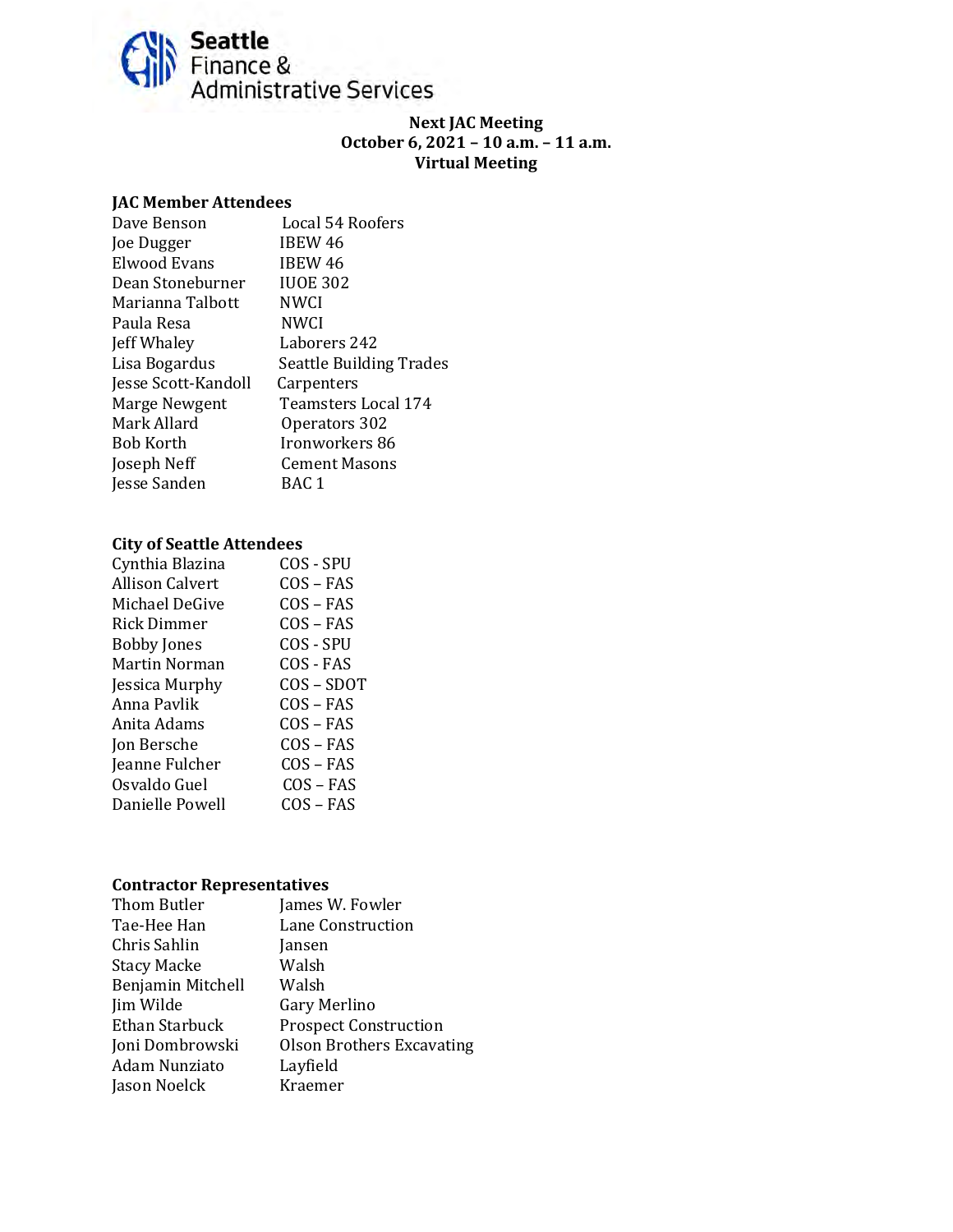

## **Other Attendees**

Amesha Lawton ULMS<br>Jason Hutson PACT Jason Hutson<br>Jody Robinson Jacobs Engineering<br>SCC Sloane Whitaker SCC<br>Megan Clark ANEW Megan Clark ANEW Nicole Fillmore-Meshesha ANEW Steve Petermann TRAC / CTAP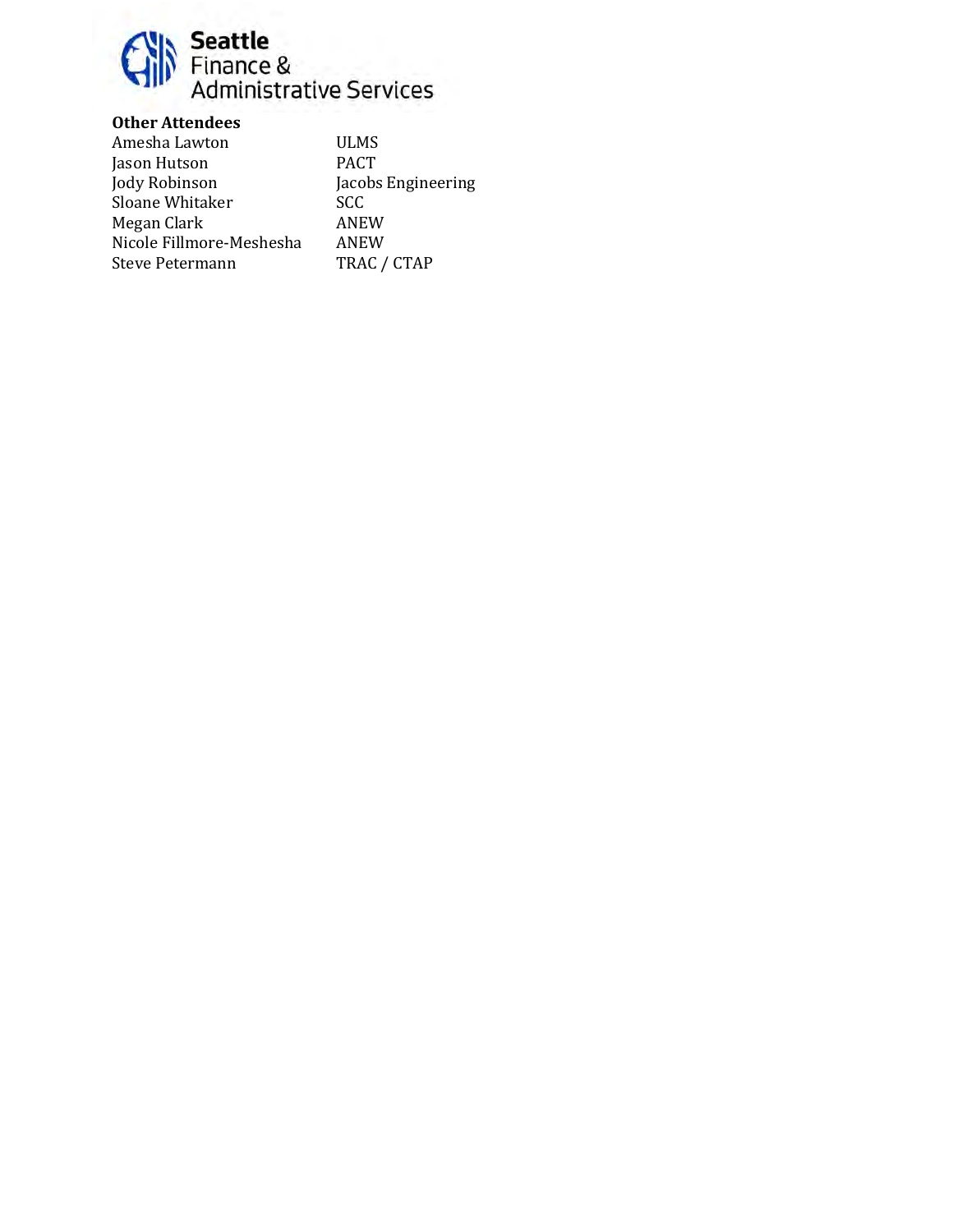<span id="page-36-0"></span>

# **PW JAC Meeting Minutes**

**City of Seattle CWA Joint Administrative Committee (JAC) October 6, 2021 10:00 a.m. – 11:00 a.m. Virtual Meeting, via Teams**

#### **Introductions**

The September meeting minutes were reviewed and approved with no edits.

#### **Update on Work Progress, Workforce Needs and Reports and Safety**

Delridge Way SW - Rapid Ride H Line This project is 100% complete and wrapped up. Jansen is not in attendance today.

#### Lake Forest Park Reservoir

The project is 70% complete. Currently working solely on the east side of the reservoir. Will complete this scope in 1 month. Next year, Layfield will return to work on remaining scopes for 2 more months. Still facing challenges dispatching Priority Hire Workers on this project. The City noted that Layfield was able to provide evidence of good faith efforts and is meeting the Priority Hire Worker requirements once good faith efforts are factored in. There were no positive COVID cases or safety concerns this past month.

#### Northgate Bridge & 1st Ave NE Protected Bike Lane

99% complete. Substantial Completion will be this Friday. Grand Opening this Saturday. Currently working on punch list. Will be de-mobilized by October 29.

There were a couple of safety incidents. Two workers were stung by hornets. First aid was administered on site and they went back to work. One worker pinched their finger. First aid was administered on site and they went back to work. No positive COVID cases.

#### Pearl Street Drainage

The project is 85% complete. Substantial completion is anticipated at end of January 2022. They are currently working on backfilling for storage tank, excavating per pipe burst and install of roof on the Operations Building. There are three new onboarded Priority Hire workers and four coming to the site soon. No COVID cases or concerns. No safety incidents or concerns.

#### Ship Canal Water Quality Project - Tunnel Storage

The project is 40% complete. Lane is still experiencing difficulty onboarding apprentices within ratio due to challenge onboarding experienced Journey Level miners. 500 ft. of the tunnel has been completed from Ballard toward Fremont. Some work has been halted due to problems with the delivery of pipes. There are no recordable safety incidents. There was a COVID outbreak right after September JAC Meeting before Labor Day weekend. One positive test resulted in no site work Saturday, Sunday, Monday. COVID procedures were followed, and all back to work that Tuesday morning. City will be requiring updated Social Equity Plan soon.

#### South Park Pump Station

Not present. Allison Calvert with the City reported that the mid-point 360 review was held this past week to evaluate where the project is currently. Not meeting Priority Hire Apprentice category.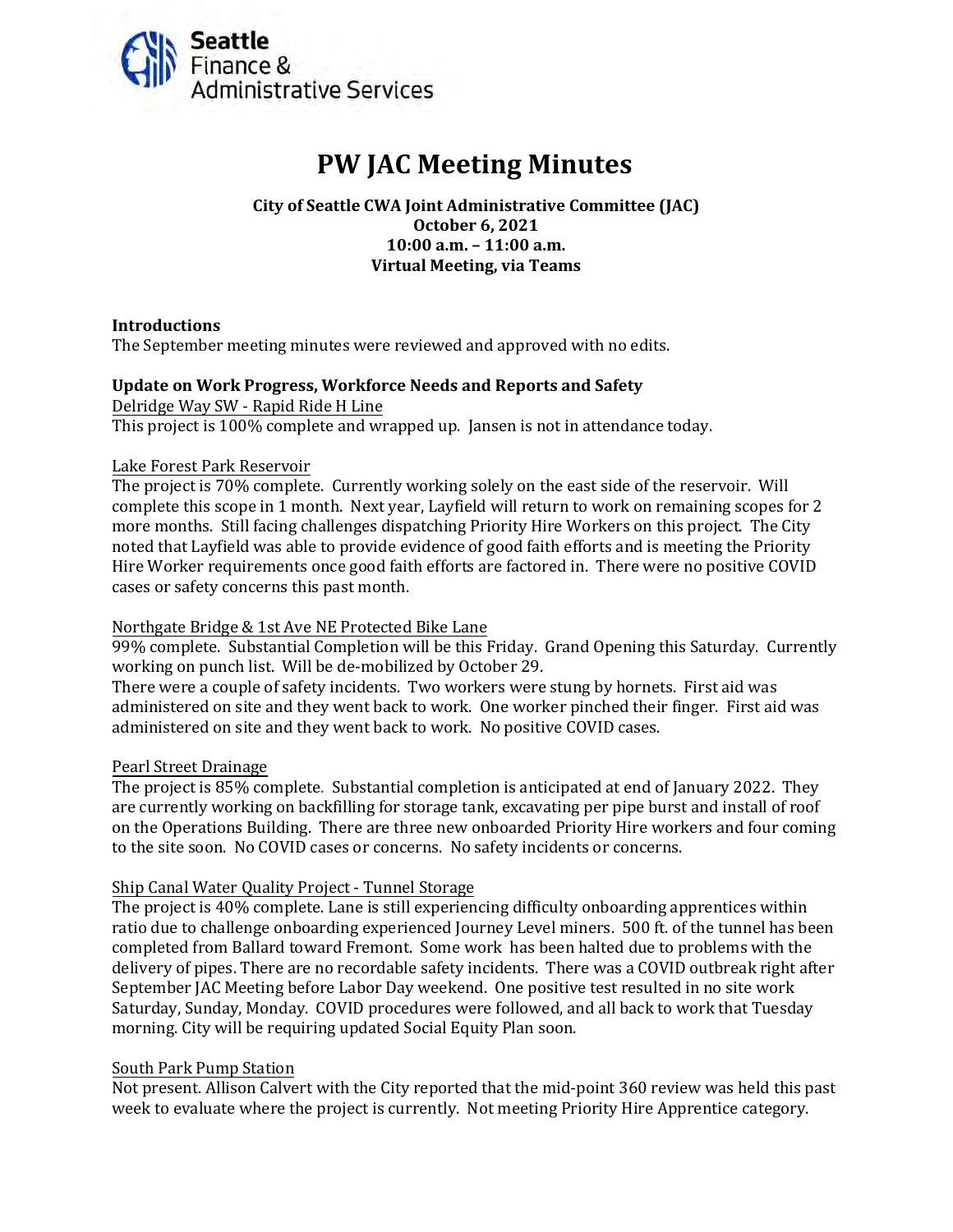

#### Waterfront Main Corridor

The project is 54% complete. They are continuing with utility work on Alaskan Way and building the bridge that spans the railroad. A few Preferred Entry Workers are reaching their 700 hour mark. Merlino is climbing slowly toward meeting all Priority Hire requirements and goals. Lisa Bogardus checked in re: security/safety issues per lack of official perimeter fencing and interactions with surrounding citizens / pedestrians / unhoused individuals. There are no security or safety issues to report. There are no COVID concerns. Merlino is continuing with existing COVID protocols. There are no injuries to report.

#### Union Street Pedestrian Bridge

The project is 50% complete. Walsh has no current workforce needs. They just hired a Priority Hire Woman Labor Apprentice who is doing well. They are currently working on stripping false work and strip form work on columns and stairs. Once the stairs are built, they will downsize Journey Workers and keep apprentices in place. There are no COVID concerns. There are no safety incidents. Rick Dimmer with the City reminded Walsh to pay attention to Priority Hire Apprentice and Journey levels to maintain climb toward meeting the project goals.

#### Brace Point LID Conduit Installation

Olson Brothers Excavating has not started this project yet as full NTP has not yet been issued. There is no news to report since last meeting.

#### South Park Drainage and Roadway

Merlino will kick off this project on October 18, 2021. Scopes will require Operators. They have a plan in place to bring on two Priority Hire Workers at the start of the project.

**Grievances** No updates.

#### **Labor Compliance**

No updates.

#### **Pre-Apprenticeship and Apprenticeship Updates**

NWCI Tami Breckenridge:

Recent Pre-Apprenticeship Boot Camp graduates are looking for work, and there are 8 new graduates out of the recent Kent class. All are BIPOC and/or Priority Hire Workers. Tomorrow, NWCI will mock-interview all recent graduates. All contractors are welcome and encouraged to participate. Please contact Marianna Talbott @ mtalbott @nwci.org

#### **Apprenticeship Program Updates**

Ironworkers Jack Laher:

The Ironworkers are still very busy. There are no apprentices on out-of-work list. They have currently suspended classes through the end of the year to better navigate the State COVID vaccination mandate. They have currently suspended all pre-apprenticeship boot camps through end of year.

#### **Old/ Unfinish/ New Business**

Lane / Tae-Hee Han: Please provide update on City of Seattle Mayor Executive Order re: mandated vaccinations.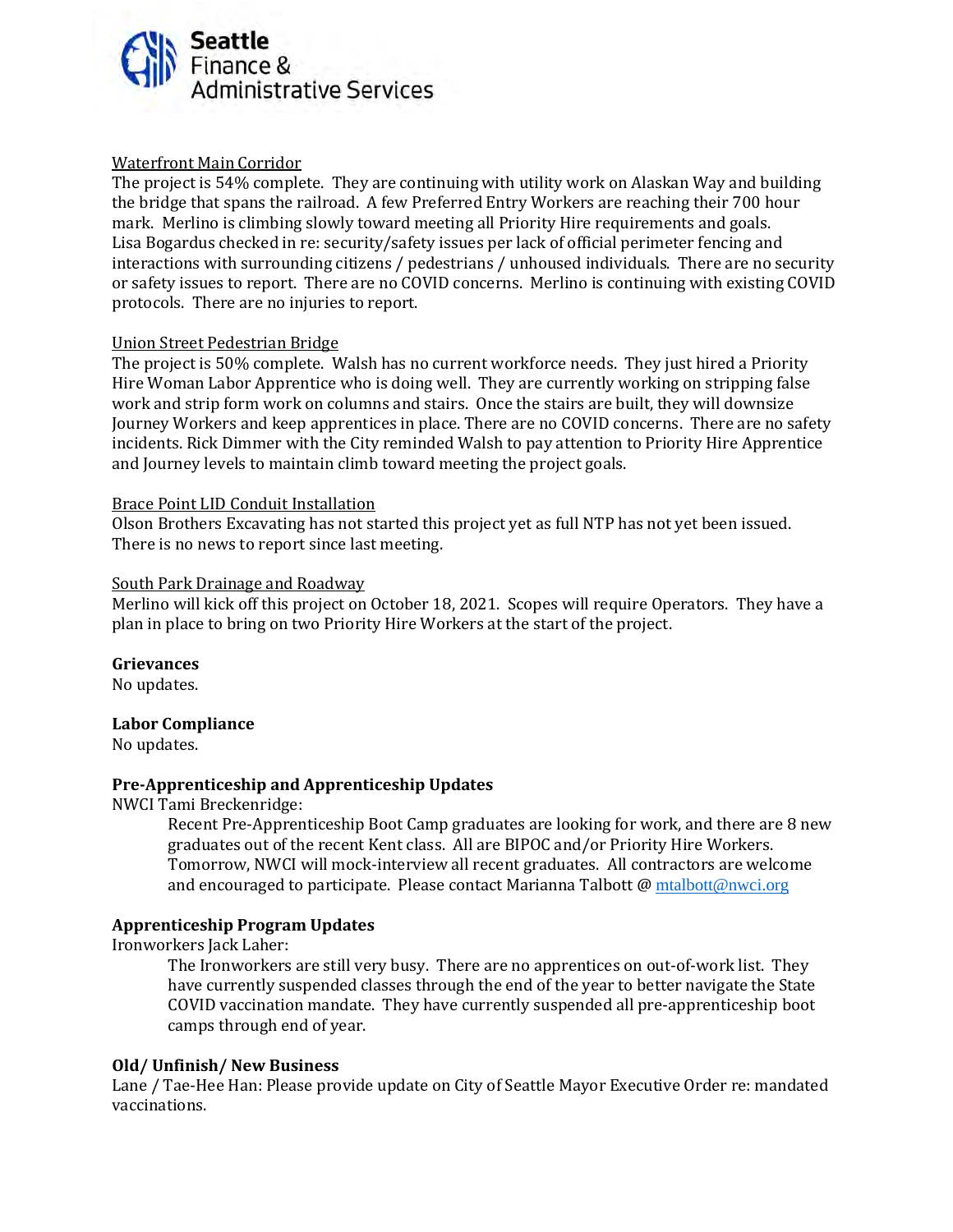

City of Seattle / Anna Pavlik: Vaccination attestation is duty of each individual contractor. All prime contractors should have received notification of the details. This takes effect on Dec 5, 2021. Stay tuned for more information and FAQ.

City of Seattle / Rick Dimmer: Reminded the JAC that Jansen has completed Delridge Project and is meeting Priority Hire requirements.

#### **Good of the Order**

Reminder that the City has received approval to apply Priority Hire and the CWA to the FHWAfunded West Seattle Bridge project. This will be another great opportunity for local workers. Kraemer North America will be the prime contractor. It will start in October 2021. The City looks forward to partnering with Kraemer and SDOT for a successful project.

Anna Pavlik mentioned that the City has worked with a number of community partners to provide services for apprentices who need support with any/all professional and personal challenges that might keep them from success through their apprenticeship. The City will send out some information on this to the JAC and asks everyone to pass this information along to union leadership, members, apprenticeship coordinators and instructors, and apprentices out on jobsites.

Lisa Bogardus recognized the City's successful background work to apply Priority Hire on the upcoming West Seattle Bridge project. This is significant. Not just for this federally funded project, but setting a precedence for many to come.

#### **Next JAC Meeting November 3, 2021 – 10 a.m. – 11 a.m. Virtual Meeting**

#### **JAC Member Attendees**

| Lisa Bogardus     | <b>Seattle Building Trades</b> |
|-------------------|--------------------------------|
| Dave Benson       | Local 54 Roofers               |
| Elwood Evans      | <b>IBEW 46</b>                 |
| Dean Stoneburner  | <b>IUOE 302</b>                |
| Jeff Whaley       | Laborers 242                   |
| Marge Newgent     | Teamsters 174                  |
| Jack Laher        | Ironworkers 86                 |
| Tami Breckenridge | <b>NWCI</b>                    |
|                   |                                |

#### **City of Seattle Attendees**

| Anna Pavlik            | $COS - FAS$ |
|------------------------|-------------|
| <b>Allison Calvert</b> | $COS - FAS$ |
| Rick Dimmer            | $COS - FAS$ |
| Jon Bersche            | $COS - FAS$ |
| Martin Norman          | $COS - FAS$ |
| Osvaldo Guel           | $COS - FAS$ |
| Anita Adams            | $COS - FAS$ |
| Michael de Give        | $COS - FAS$ |
| Jessica Murphy         | COS-SDOT    |
| <b>Scott Hart</b>      | COS-SDOT    |
|                        |             |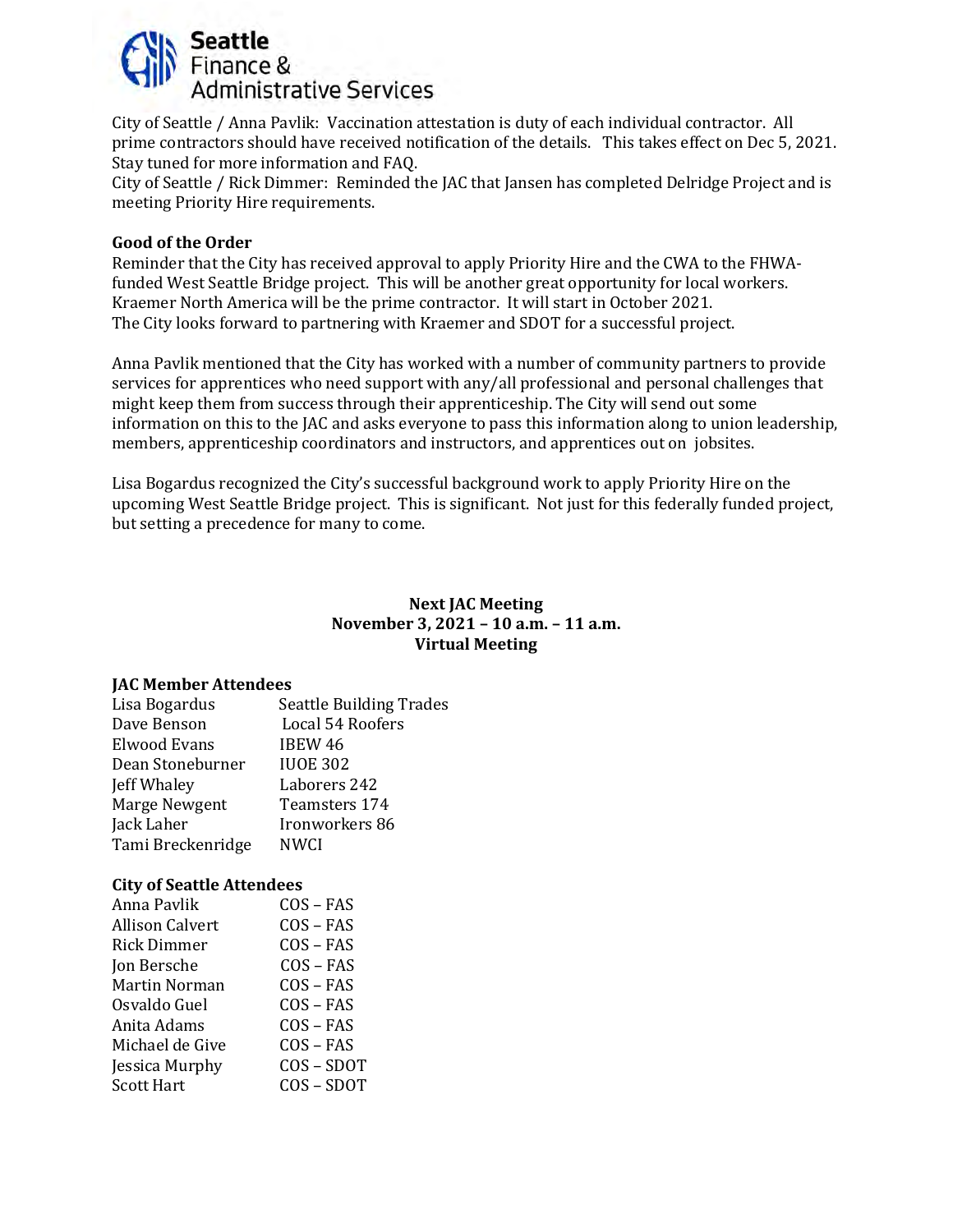

## **Contractor Representatives**

| Thom Butler         | James W. Fowler                  |
|---------------------|----------------------------------|
| Tae-Hee Han         | Lane Construction                |
| <b>Todd Hassing</b> | Kraemer                          |
| <b>Stacy Macke</b>  | Walsh                            |
| Benjamin Mitchell   | Walsh                            |
| Jim Wilde           | Gary Merlino                     |
| Joni Dombrowski     | <b>Olson Brothers Excavating</b> |
| Jason Noelck        | Kraemer                          |
| Tim Gentile         | QEPC                             |
| Adam Hackel         | Layfield                         |
|                     |                                  |

| Sonja Forster   | AGC                             |
|-----------------|---------------------------------|
| Amesha Lawton   | <b>ULMS</b>                     |
| Louis Davis     | <b>ULMS</b>                     |
| Jason Bramblett | <b>ULMS</b>                     |
| Daniel Villao   | <b>Intelligent Partnerships</b> |
| Eric Mendoza    | <b>Intelligent Partnerships</b> |
| Sloane Whitaker | <b>SCC</b>                      |
| Steve Petermann | TRAC / CTAP                     |
|                 |                                 |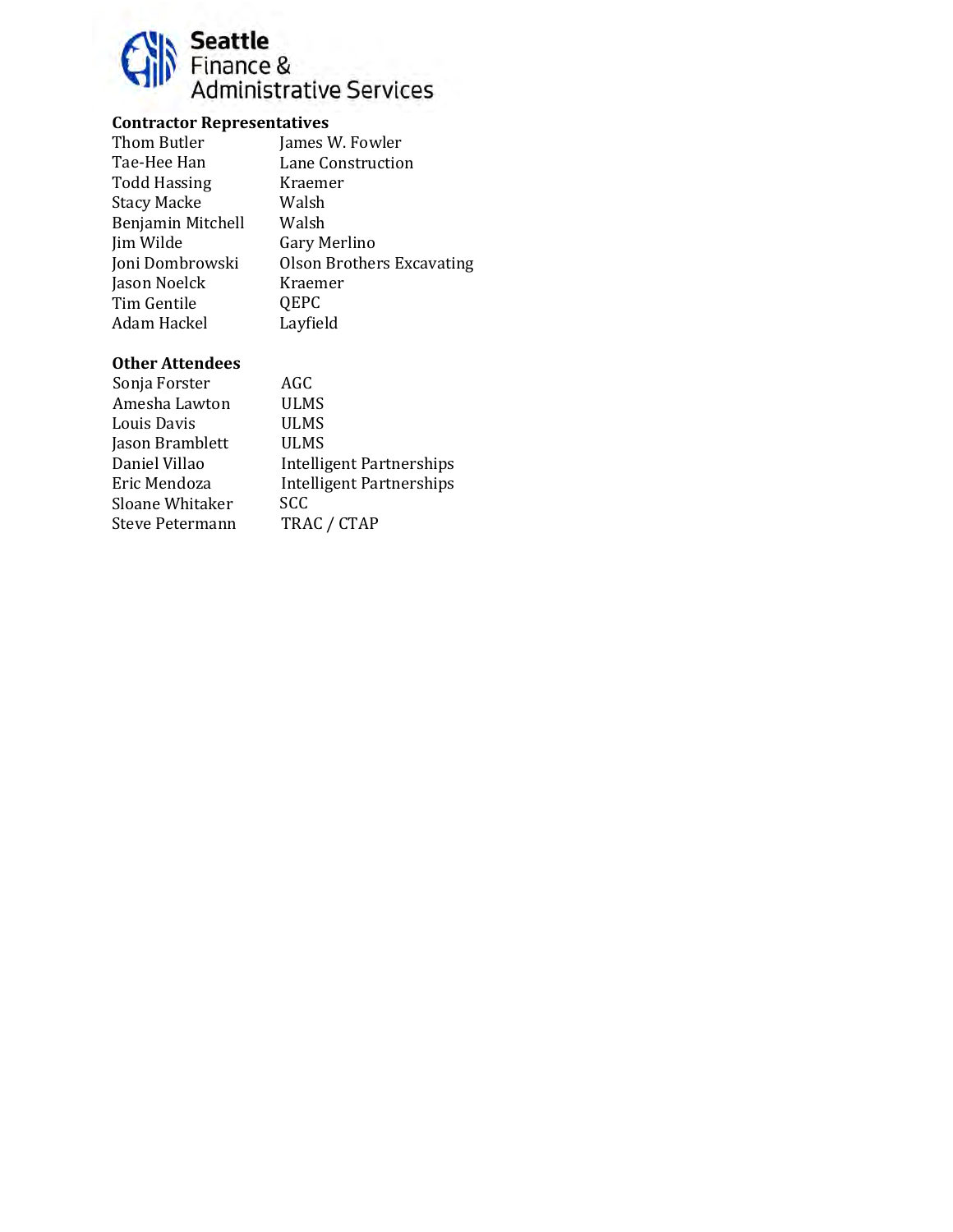<span id="page-40-0"></span>

# **PW JAC Meeting Minutes**

#### **City of Seattle CWA Joint Administrative Committee (JAC) November 3, 2021, 10:00 a.m. – 11:00 a.m. Virtual Meeting, via Teams**

#### **Introductions**

The October meeting minutes were reviewed and approved with no edits. Jon Bersche shared a success story of C.J. C.J. graduated from the CTAP program and is working as a laborer apprentice on the waterfront project with Merlino. He will soon reach preferred entry status and is happy for the support for himself and community.

#### **Update on Work Progress, Workforce Needs and Reports and Safety**

Lake Forest Park Reservoir

The project is 75% complete. They will demobilize in the coming 2 weeks and will mobilize again next year in May for another 60 days of work. Supply chain and material supply required a project hold. There are mainly core workers on site. There are no safety or COVID-19 issues. The City gave a reminder regarding requesting priority hire workers.

#### Northgate Bridge & 1st Ave NE Protected Bike Lane

The project is 99.9% complete. Substantial completion was met 3 weeks ago. The bridge is open and being used by the neighborhood. The project is demobilizing and there are a few workers remaining on site. A good portion of the project materials will head to another project. There are no safety or COVID-19 issues.

#### Pearl Street Drainage

Not in attendance. The project is 86% complete. They are putting the final touches on the electrical building, establishing sewer connections and may need a priority hire laborer apprentice. There are two subs on site. There was a COVID-19 scare and the crew was sent home for two weeks. No one tested positive and they are back to work now.

#### Ship Canal Water Quality Project - Tunnel Storage

The project is 43% complete. The tunnel boarding machine will be ready to go into full swing in December. They are working with 242 and 302 to get priority hire workers. There may be a delay on performance data due to certified payroll, but they are catching up right now and anticipate having their updated performance soon. They are continuing to meet with their subs and plan for hiring priority hire apprentices. There are no COVID-19 outbreaks or reportable safety incidents.

#### South Park Pump Station

The project is 75% complete. The last bit of pipe was put in the ground. They will be testing pumps, finishing up the pump station and move to site work and building the park. Electricians will be performing work for 6 weeks and will have a couple of apprentices on site. There will be landscapers for the site work, and they will self-perform work as well.

#### Waterfront Main Corridor

The project is 56% complete. They are currently working on the bridge that expands the railroad work and will add two priority hire apprentices in the coming weeks. There were three COVID-19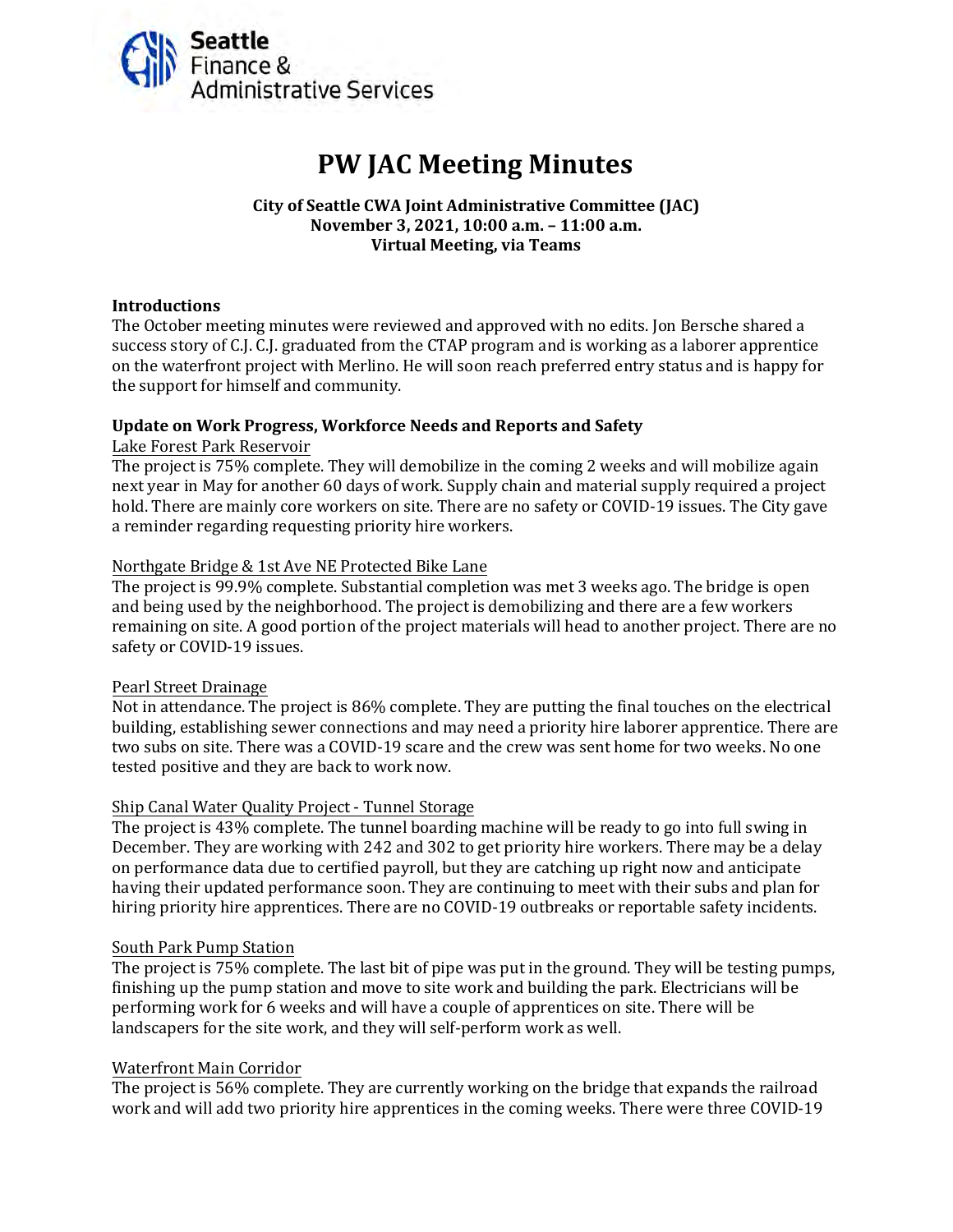

cases in early October, and all three workers have returned to work. There are no recent safety incidents to report. Merlino thanked the City and Unions for their partnership to reduce barriers to employment.

#### Union Street Pedestrian Bridge

The project is 60% complete. The bridge is stripped, stairs are being built, and structural steel is being set for the elevator this month. They are working with LCP tracker to reflect the time of a laborer apprentice that began working six weeks ago. The update will bring the project performance up to date. They are in the process of crewing down a little bit.

#### Brace Point LID Conduit Installation

The project is halted until the City gets the storm water permit renewed.

#### South Park Drainage and Roadway

The project began last week. They are getting mobilized, getting materials delivered and installing water systems. They plan to start storm drainage work next week. The project is about 11 months long and they are mobilizing workers from other projects right now. The City recommended getting priority hire and preferred entry workers early on in the project.

#### **Grievances**

No updates.

#### **Labor Compliance**

Reminder for holiday pay for Veteran's Day and Thanksgiving.

#### **Pre-Apprenticeship and Apprenticeship Updates**

NWCI: Have graduates looking for work and recently graduated 8 students that should be ready for work on Monday. They will be focusing on retention in the coming months and have the continual spreadsheet with graduate information.

PACT: Is currently running two cohorts, a day class and an evening class. They are in week 6 of their 11-week cohorts. The next cohort will begin January 4. PACT is looking to schedule site tours and dates for industry partners to visit the night cohort.

ANEW: ANEW has two cohorts running. TRP is a women's cohort. PACE is co-ed. Students are interested in cement masons, laborers, etc. Graduation will be held on December 1st and 3rd.

#### **Old/ Unfinished/ New Business**

The City confirmed that the deadline to be fully vaccinated is December 5<sup>th</sup> and there are no current exemptions. Visitors are not required to be vaccinated. The City can investigate if informed that contractors are not complying. The City shared the vaccination website and noted that if a person is not fully vaccinated the person may go to other projects; termination is not required..

#### **Good of the Order**

The City invited the JAC committee to attend the upcoming meeting with Kraemer to hear about the West Seattle Bridge project.

> **Next JAC Meeting December 1, 2021 – 10 a.m. – 11 a.m.**, **Virtual Meeting**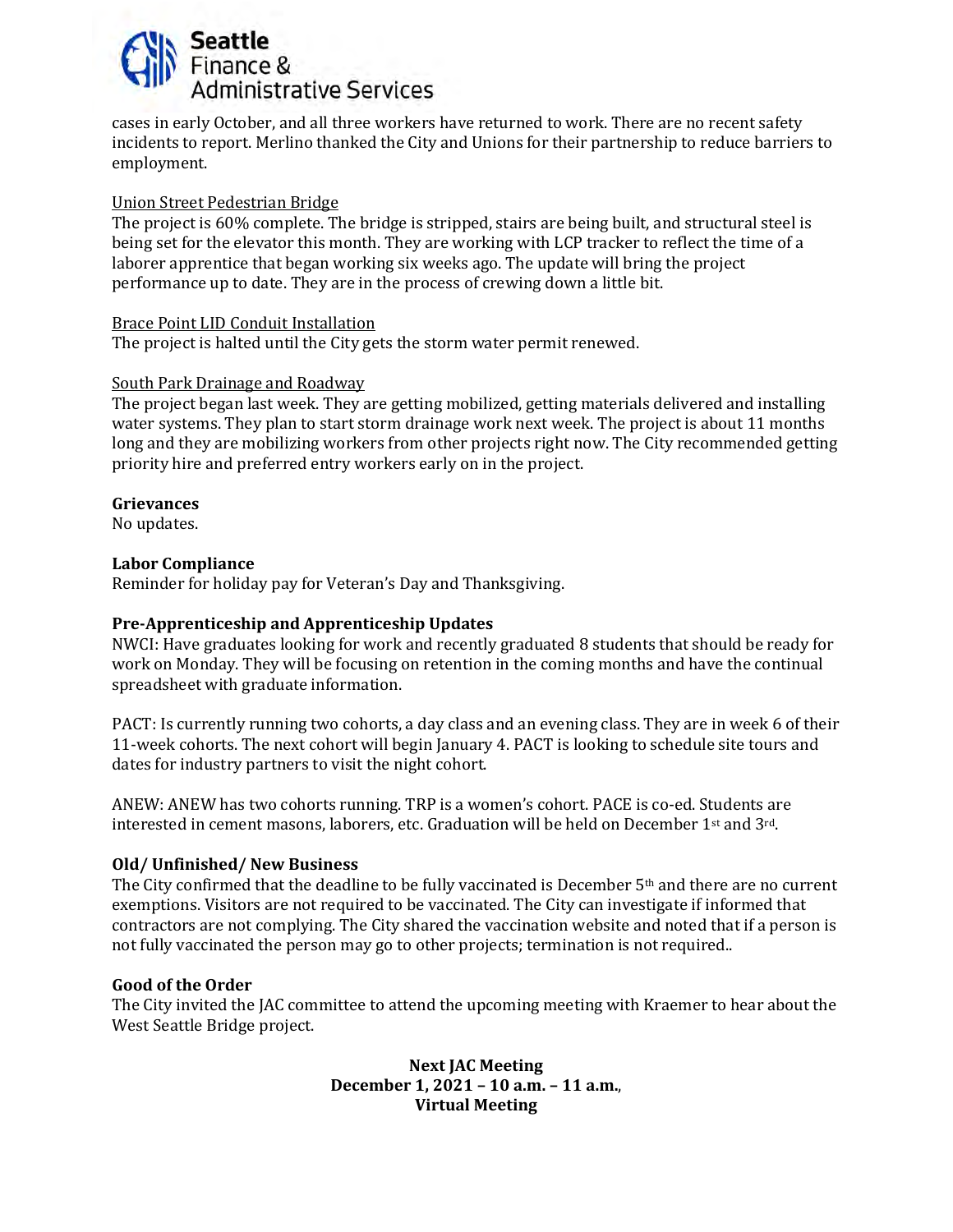

## **JAC Member Attendees**

| Lisa Bogardus       | <b>Seattle Building Trades</b> |
|---------------------|--------------------------------|
| Dave Benson         | Local 54 Roofers               |
| Antonio Butler      | IBEW 46                        |
| Elwood Evans        | IBEW 46                        |
| Dean Stoneburner    | <b>IUOE 302</b>                |
| Jeff Whaley         | Laborers 242                   |
| Marge Newgent       | Teamsters 174                  |
| Tami Breckenridge   | NWCI                           |
| Marianna Talbott    | NWCI                           |
| Jesse Scott-Kandoll | PNWRCC                         |
| Joseph Neff         | OPCMIA 528                     |
| Mark Allard         | <b>IUOE 302</b>                |
| Paula Resa          | NWCI                           |
|                     |                                |

#### **City of Seattle Attendees**

| Anna Pavlik     | $COS - FAS$ |
|-----------------|-------------|
| Allison Calvert | $COS - FAS$ |
| Rick Dimmer     | $COS - FAS$ |
| Jon Bersche     | $COS - FAS$ |
| Martin Norman   | $COS - FAS$ |
| Michael DeGive  | $COS - FAS$ |
| Jeanne Fulcher  | $COS - FAS$ |
|                 |             |

## **Contractor Representatives**

| Tae-Hee Han         | Lane Construction                |
|---------------------|----------------------------------|
| <b>Todd Hassing</b> | Kraemer                          |
| <b>Stacy Macke</b>  | Walsh                            |
| Benjamin Mitchell   | Walsh                            |
| Jim Wilde           | Gary Merlino                     |
| Joni Dombrowski     | <b>Olson Brothers Excavating</b> |
| Adam Hackel         | Layfield                         |
| Chad Webley         | Gary Merlino                     |
| Adam Dour           | Kraemer                          |
| Troy Kurtenbach     | Kraemer                          |
| Justin Ballew       | Prospect                         |
|                     |                                  |

| <b>Ruth Blaw</b>       | <b>SCC</b>  |
|------------------------|-------------|
| Darling Nava           | Zann, Inc.  |
| Dee Jackson            | <b>ANEW</b> |
| Suzanne Arkle          | Zann, Inc.  |
| Jason Hutson           | <b>PACT</b> |
| <b>Sloane Whitaker</b> | SCC         |
|                        |             |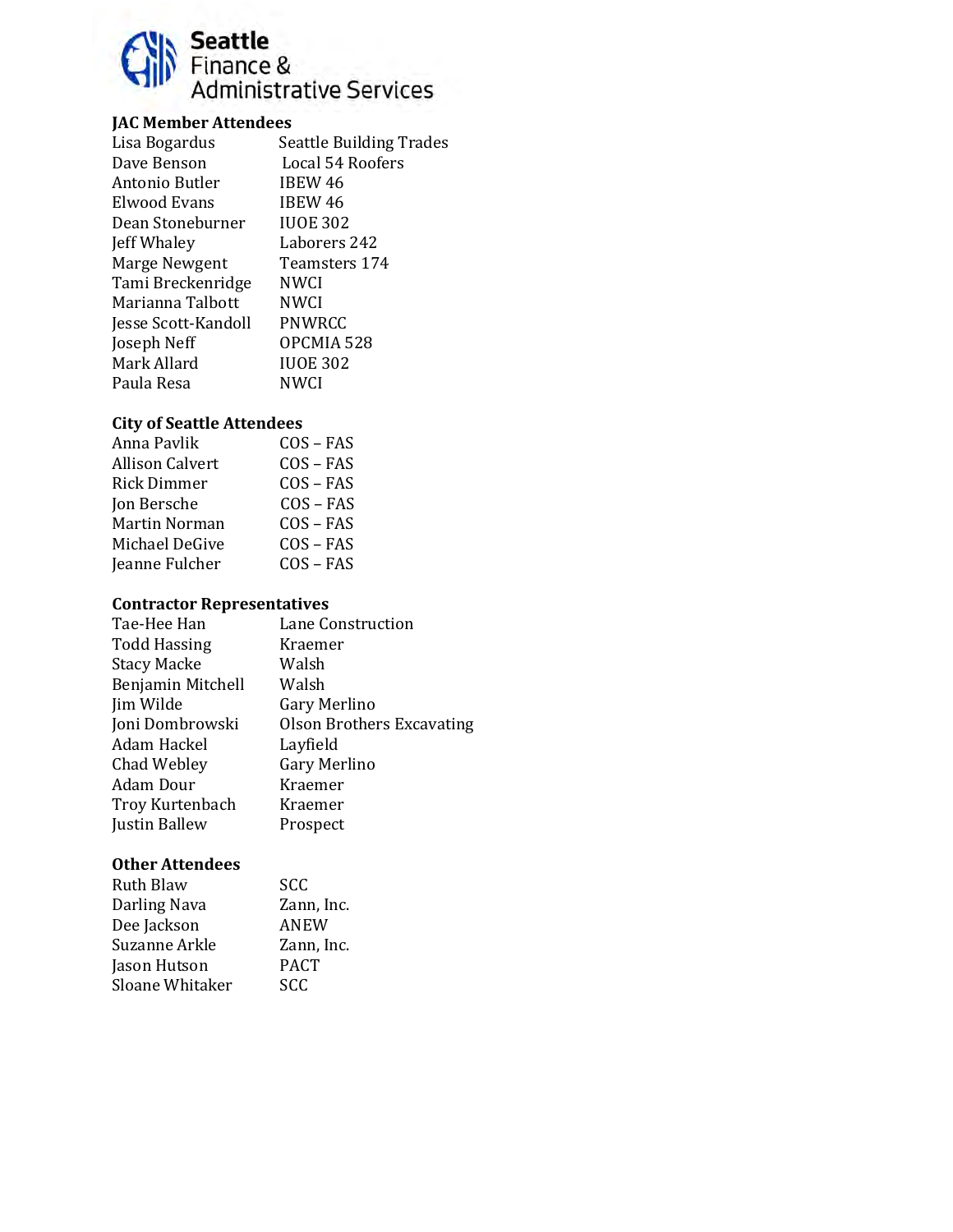<span id="page-43-0"></span>

# **PW JAC Meeting Minutes**

#### **City of Seattle CWA Joint Administrative Committee (JAC) December 1, 2021, 10:00 a.m. – 11:00 a.m. Virtual Meeting, via Teams**

#### **Introductions**

The November meeting minutes were reviewed and approved with no edits. Jon Bersche shared an equity moment with the committee.

#### **Update on Work Progress, Workforce Needs and Reports and Safety**

Lake Forest Park Reservoir The project is on hold and will mobilize in May. There are no safety or COVID-19 issues.

#### Northgate Bridge & 1st Ave NE Protected Bike Lane

The project is complete. A couple workers are on site a couple days a week performing change order work. Kraemer noted challenges with retaining workers and is looking forward to applying learnings to the West Seattle Bridge project. The City noted the JAC meeting is a forum to provide support.

#### Pearl Street Drainage

The project is 87% complete. There are 2 subs on site. There are no COVID-19 or safety issues, and they are continuing to focus on project performance.

#### Ship Canal Water Quality Project - Tunnel Storage

Tunnel boring will resume in mid-December. There are no reportable injuries and no COVID-19 issues. It has been challenging to find apprentices for the specialized tunneling and grounding work, but they anticipate that the remaining scopes of work will improve the apprentice utilization. Lane is currently updating their workforce projections.

#### South Park Drainage and Roadway

Project scope includes working on a new water main installation in the coming weeks. There are no COVID-19 issues.

#### South Park Pump Station

The project is 75% complete. The pumps are in, and they are working on drain piping. There is a priority hire electrician and carpenter apprentice on site. There was another priority hire carpenter apprentice but they no-called, no-showed. They are looking to hire 1-2 apprentices. There are no COVID-19 issues and no reportable injuries.

#### Union Street Pedestrian Bridge

The project is 57% complete. Current work includes rebar installation and concrete pouring. There are no current workforce needs. Walsh is wrapping up their self-performed scopes and have dialed back their crew.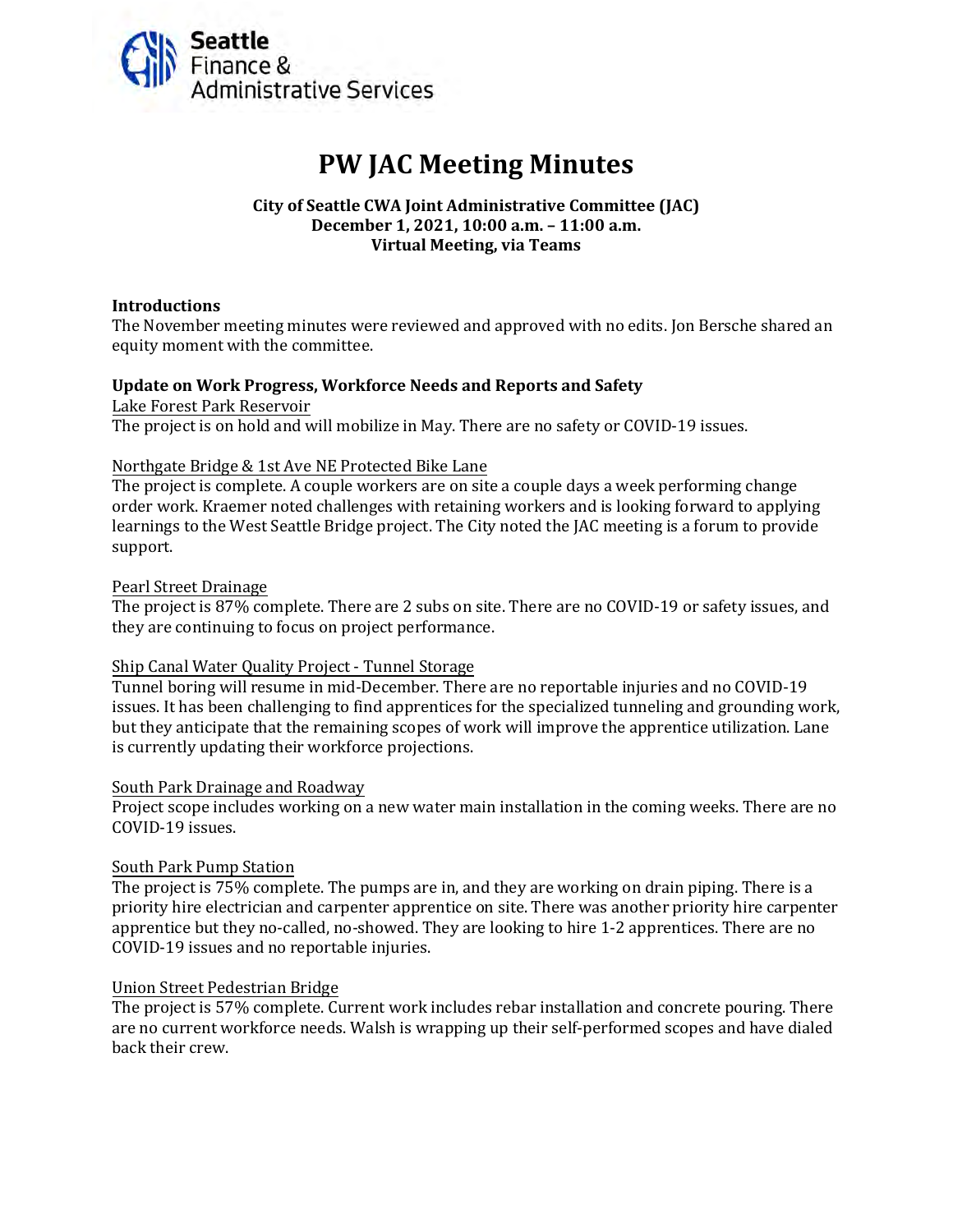

#### Waterfront Main Corridor

The project is 58% complete. Merlino is continuing utility work, concrete paving, and work on the bridge and retaining wall. Merlino hired priority hire cement mason apprentices, but it didn't work out. Some subs had noted challenges, as well, but they recently hired new priority hire apprentices and it is going great. The City noted that if you lose a priority hire worker, put in another dispatch request for another priority hire worker. There are no COVID-19 or safety issues.

Brace Point LID Conduit Installation

Work has not yet begun.

#### West Seattle Bridge

The project is 0% complete. Kraemer put in a dispatch request for priority hire apprentices. They are performing demolition work and are prepping the platform for insulation on the bridge. They plan to put together a carpenter crew to perform work.

#### **Labor Compliance**

There will be no pre-jobs on December 28.

#### **Grievances**

No updates.

#### **Pre-Apprenticeship and Apprenticeship Updates**

NWCI: Have pre-apprenticeship graduates actively seeking work. They will be focusing on retention in the coming months and will be coordinating job site visits and working on hosting SHARP (Skills Help Apprentices Remain Productive) workshops. NWCI's first all women pre-apprenticeship class will kick-off at the Renton Training Center on February 7<sup>th</sup> and the spreadsheet will continue to be sent.

PACT: Have 3 weeks left for both the day and evening cohorts. They will be hosting an upcoming meet and greet event and invited partners to coordinate to visit PACT. The next cohort will begin January 4.

Ironworkers: Had postponed their pre-apprenticeship classes and are aiming to start classes back on January 10. The City pre-apprenticeship cohorts will be held in 2022.

Cement Masons have apprentices available.

#### **Old/ Unfinished/ New Business** None.

#### **Good Of The Order**

Keith Weir noted the importance of awareness regarding mental health and suicide during the holiday season.

> **Next JAC Meeting January 5, 2022 – 10 a.m. – 11 a.m.**, **Virtual Meeting**